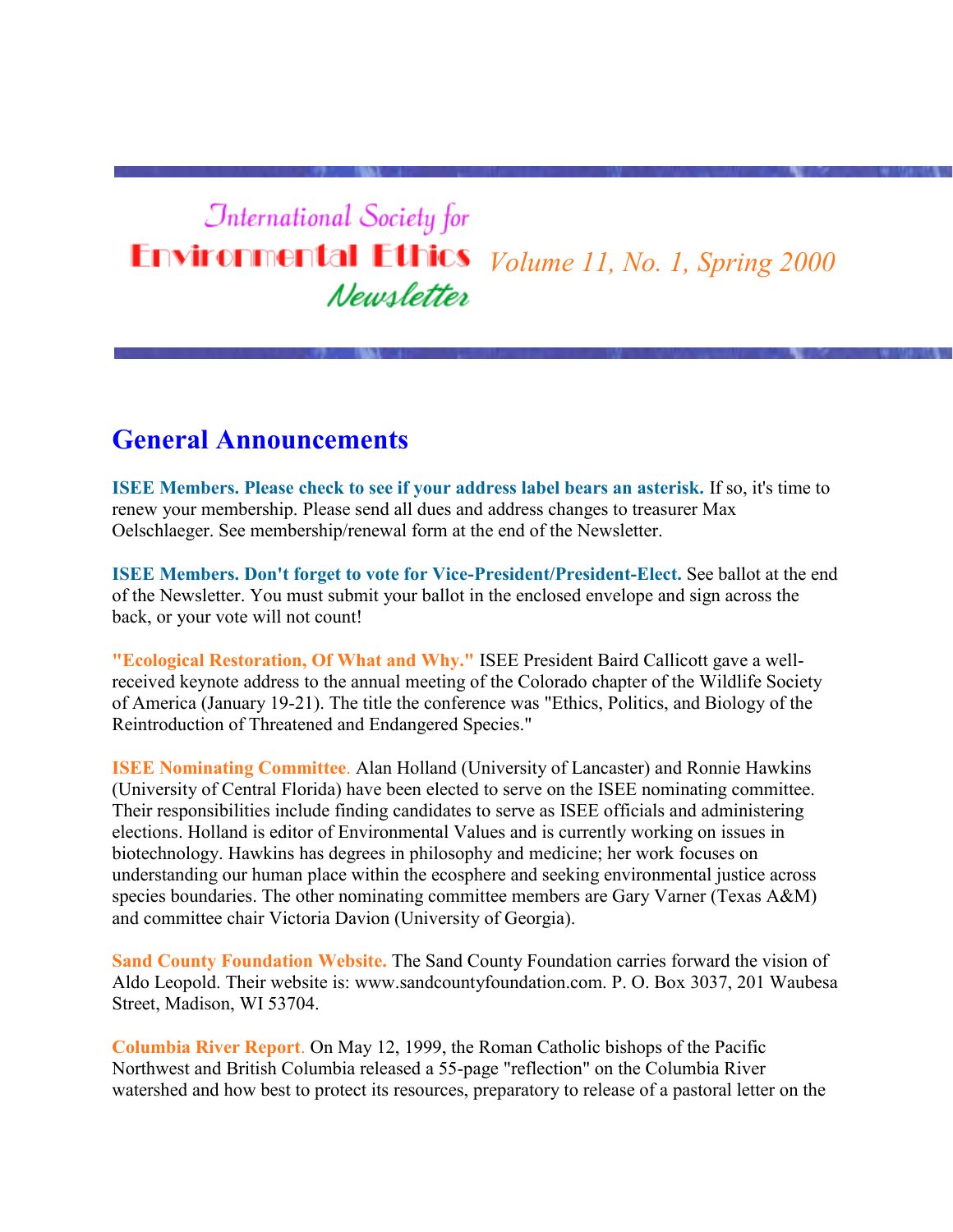subject in 2000. The document, entitled The Columbia River Watershed: Realities and Possibilities, views salmon as a sign of the ecological health of the river and the "spiritual vitality" of the watershed. The full text can be obtained on the Web at: http://www.columbiariver.org/index1.html. A contact person is: John Hart, Theology, Carroll College, Helena, MT 59625.

**The Trumpeter**, volume 15, is an electronic journal, now on website: http://trumpeter.athabascau.ca. Bruce Morito is editor, Global and Social Analysis, Athabasca University, 1 University Drive, Athabasca, AB T9S 3A3, Canada. Phone: (780) 675-6143; fax: (780) 675-6186.

**Society for the Advancement of American Philosophy**, Annual Meeting, March 9-11, Indianapolis, IN. Will include a panel titled "Ecological Restoration and the Culture of Nature: A Pragmatic Perspective." Papers are: Andrew Light (SUNY/Binghamton), "Restoring the Culture of Nature," Danielle Poe (Fordham), "Human Integrity as Dependent on Natural Integrity," and Ben A. Minteer (Georgia Institute of Technology), "Intrinsic Value for Pragmatists? The Restoration Extension." Chair: Drew Christie (University of New Hampshire).

**Customized Environmental Ethics Anthology**, under construction. McGraw-Hill has developed an electronic database publication system, called Primis, that enables instructors to create customized anthologies for their courses. Instructors can construct their text and order a free sample copy over the Internet, using the Primis web page: http://mhhe.com/primis. The philosophy section is called "Discourses," currently with 127 readings. A further set is under construction on environmental ethics. See web page: http://mhhe.com/primis/philo. For further information also contact: Donald C. Abel, Philosophy Department, St. Norbert College, 100 Grant St., De Pere, WI 54115. E-mail: abeldc@mail.snc.edu. Phone: 920/403-3086. Fax: 403- 4086.

**Singer and His Critics**, ed. Dale Jamieson, has been awarded Choice magazine's Outstanding Academic Title of 1999 Award. The list of these outstanding academic titles was published in the January 2000 issue. More detail on the relevant entries in animal welfare and environmental ethics in Newsletter vol. 10, no. 2, Summer, 1999.

**Ethics Codes Online**. The Center for the Study of Ethics in the Professions at Illinois Institute of Technology has posted its comprehensive collections of codes of ethics online. This data base is an excellent resource for students and scholars. For information, contact Vivian Weil, Director, Center for the Study of Ethics in the Professions, IIT, 102 Stuart Building, Chicago, IL 60616. Phone: 312-567-3017. Email: weil@charlie.cns.iit.edu.

**Russian Conservation News**. Website: www.russianconservation.org This site is maintained by the Center for Russian Nature Conservation, also publishing Russian Conservation News.

**Wild Duck Review** will be publishing an interview with Keekok Lee about his upcoming book The Natural and the Artefactual. Look for it in the Spring issue 2000.

## **OPPORTUNITIES**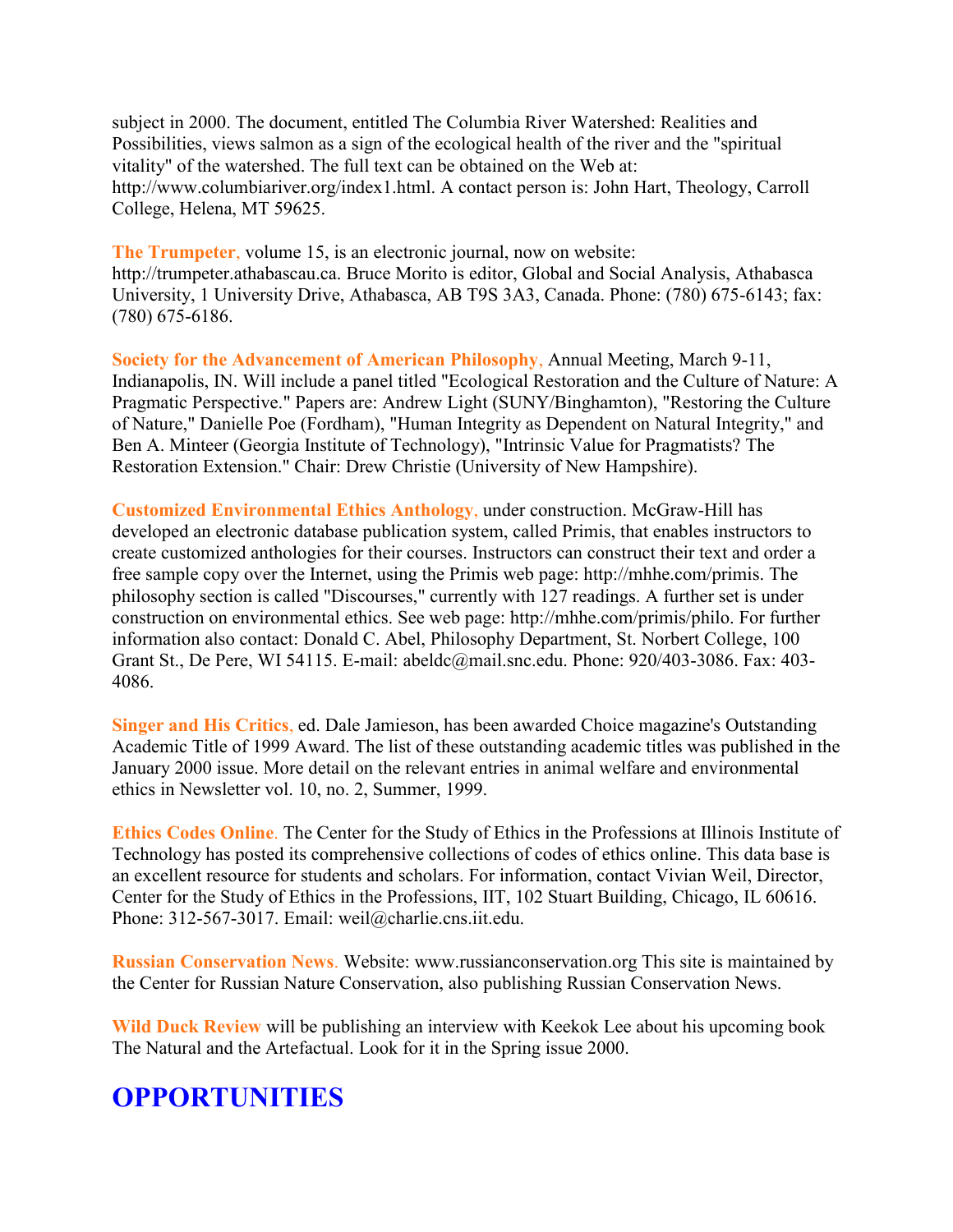**The University of Wisconsin Oshkosh** seeks an Assistant Professor of Environmental Studies/Humanities to begin September 2000. Applicants must have a Ph.D. in Environmental Studies or in a discipline informed by the Humanities. The appointment will be in both Environmental Studies and a department in the College of Letters and Sciences. Broad training in Environmental Studies with a specialization in the value dimensions of human attitudes and behaviors toward nature and knowledge of environmental ethics is essential. College teaching experience and commitment to research are required. Willingness to participate in program development is expected. Teaching responsibilities include the collaboratively developed "Environment and Values" core course and several others listed on the web site. Opportunities exist to develop new courses. Candidates should send 1) a cover letter explaining their interdisciplinary range, experience, and vision for Environmental Studies, identifying core courses they are competent to teach and elective courses they would most like to offer; 2) a curriculum vita indicating teaching experience and a research record; 3) a writing sample; 4) official transcripts; 5) at least three letters of recommendation that refer to the candidate's interdisciplinary background in Environmental Studies. The deadline for applications is February 28, 2000. Send all materials to Dr. Bron Taylor, Environmental Studies Director, University of Wisconsin Oshkosh, Swart 230, Oshkosh, WI 54901. AA/EOE. More information about the program and University at:

www.uwosh.edu/home\_pages/programs/environ\_studies/ Additional questions may be addressed to Bron Taylor at 920-424-0644 or taylor@uwosh.edu.

**University of Montana, Environmental Studies**. The Environmental Studies Program at the University of Montana, Missoula, invites applications for a tenure-track assistant professor. The Program has recently initiated an undergraduate Bachelor of Arts major. The position requires a Ph.D. in environmental studies or related discipline, demonstrated ability to teach at the undergraduate and graduate levels, environmental activism, and ability to teach an introductory course in environmental science, history of the earth from an environmental perspective, and courses in environmental philosophy, environmental ethics, or social theory of the environment. Applicants must include a letter addressing the criteria, a vita, and three letters of reference, directed to the applicant's ability to fill this position. Consideration of applicants begins February 15, 2000 and continues until the position is filled. EO/AA. Contact: Tom Roy, Director, Environmental Studies, University of Montana, Missoula, MT 59812. E-mail: tomroy@selway.umt.edu. Website: http://www.umt.edu/hrs/recruit/vacancies/ffevst.html

**Teaching the Ethical, Legal, and Social Implications of the Human Genome Project**. A

Summer Faculty Institute at Dartmouth College. This is an intensive two-week program on teaching the implications of the Human Genome Project. It will allow participants to collaborate with leading experts, examine social issues in human genetic research, and learn skills in multidisciplinary teaching. Applications are being solicited from two-person interdisciplinary teams and individual faculty. For more information and questions on funding, contact Barbara Hillinger at: Phone: 603-646-1263. Fax: x2652. Email: barbara.hillinger@dartmouth.edu.

### **CONFERENCES AND CALLS FOR PAPERS**

**ISEE Group Session**. If anyone is interested in giving a paper or being a commentator at the ISEE session, Eastern Division APA, in December 2000, please contact Kristin Shrader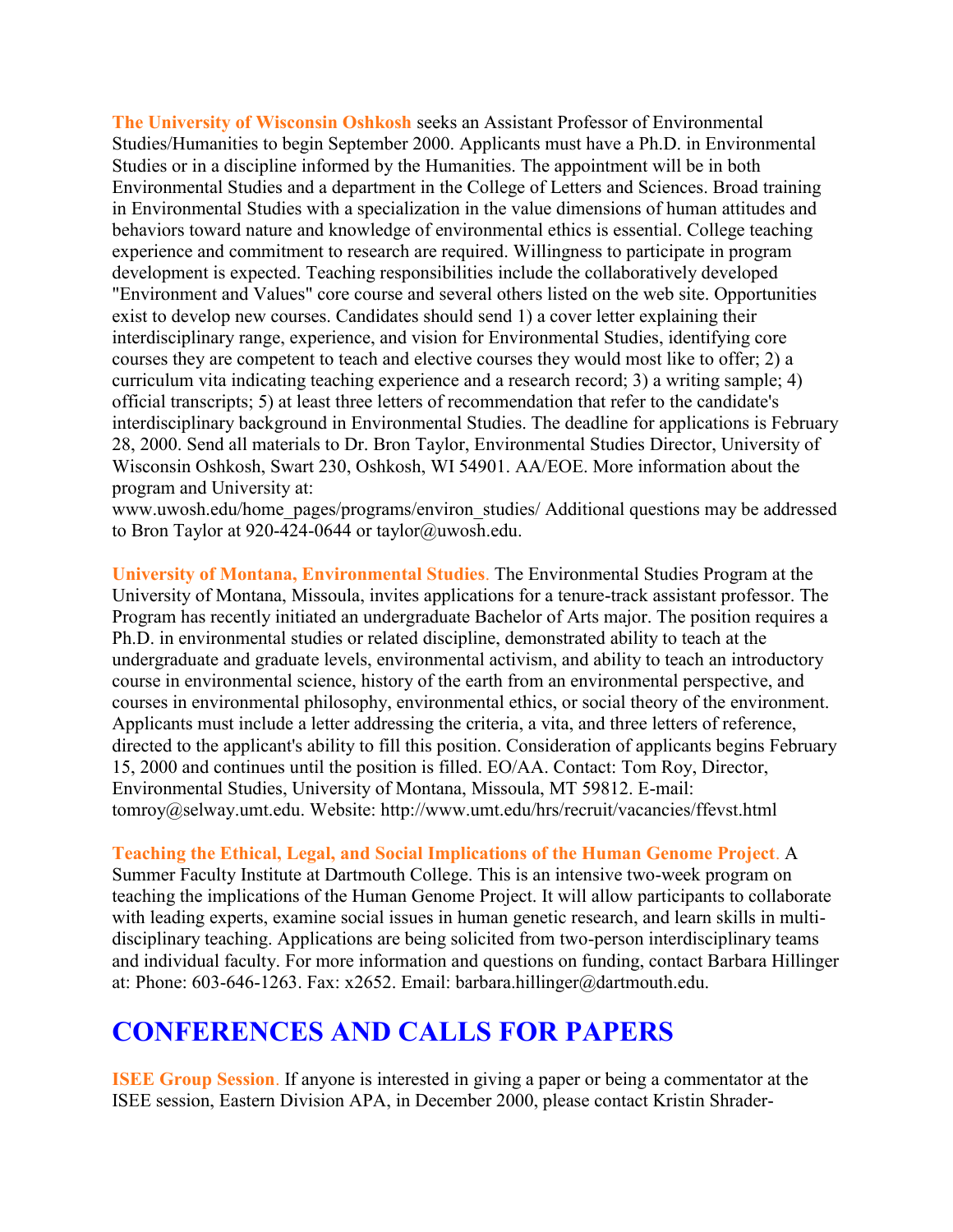Frechette, O'Neill Professor of Philosophy and Concurren Professor of Biological Sciences, 336 O'Shaughnessy Hall, University of Notre Dame, Notre Dame, IN 46556 (email: Kristin.Shrader-Frechette.1@nd.edu). Please send a 10-page paper, plus abstract, plus snail mail and email addresses, plus phone and fax numbers, and a short resume. There will be one paper by a senior person in environmental ethics, and one paper by a junior person in environmental ethics, and 2-3 commentators for each. If you would prefer to be a commentator or chair for the session, then you need not send any paper, and only a resume. Everyone is welcome.

**UNESCO Encyclopedia Project**--call for authors. UNESCO is sponsoring a large-scale encyclopedia that is to include articles in all areas of philosophy. An outgrowth of several United Nations earth summits, the Encyclopedia of Life Support Systems is directed at concerns of sustainable development broadly conceived and ranging over issues of science, technology, economics, and social policy. Philosophy is being given a fundamental place in the encyclopedia for its role in the foundations of knowledge. Articles in all major areas of philosophy from epistemology, metaphysics, logic, ethics and values, and also the history of philosophy will be included, a few between 10-15,000 words, but most between 5-10,000 words. Authors will receive honoraria from the publisher at rates dependent on length. For further information and a list of topics to be included, please e-mail Thomas Magnell, the Honorary Theme Editor for Philosophy: tmagnell@drew.edu.

**The British Society for Ethical Theory**. Papers are invited for the 2001 conference, to be held 13-15 July 200l at the University of Glasgow, Scotland. Papers may be on any aspect of ethical theory i.e. metaethics and normative ethics. Papers on topics in applied ethics or the history of ethics may also be considered provided they are also of wider theoretical interest. Please supply your full name, address (electronic as well as postal if possible) and academic affiliation on a separate sheet. Papers, which should be unpublished at time of submission, should be in English, no longer than 6500 words, readable in at most 45 minutes and in a form suitable for blind review. Submissions should be receivednot postmarkedby December 15 2000. Papers and accompanying particulars should be sent to: Mr Angus McKay, Department of Philosophy, University of Glasgow, GLASGOW G12 8QQ,U.K. Further particulars: a.mckay@philosophy.arts.gla.ac.uk.

**New Deadlines**. Deadlines have been extended for paper submissions for two upcoming conferences. "Connecting Environmental Ethics, Ecological Integrity and Health in the Millennium" will be held June 24-29, in San Jose, Costa Rica. The deadline for paper submissions has been moved from January 31 to February 29. "Thinking About the Environment: Our Debt to the Greek and Medieval Past" will be held August 17-20, in Firenze, Italy. The deadline for paper submissions has been moved from January 21 to February 29. See below and previous newsletter for further details on these conferences.

#### **The 11th Global Warming International Conference & Expo**: The Kyoto Compliance Review.

April 25-28, 2000, Cambridge, MA, USA. The GWXI Conference provides up-to-the-minute international review of progress towards Kyoto Protocol Targets by all nations in all relevant sectors, and presents the most current science and policy activities on global warming, sustainable environment and health on five continents. Request Registration Form from GWXI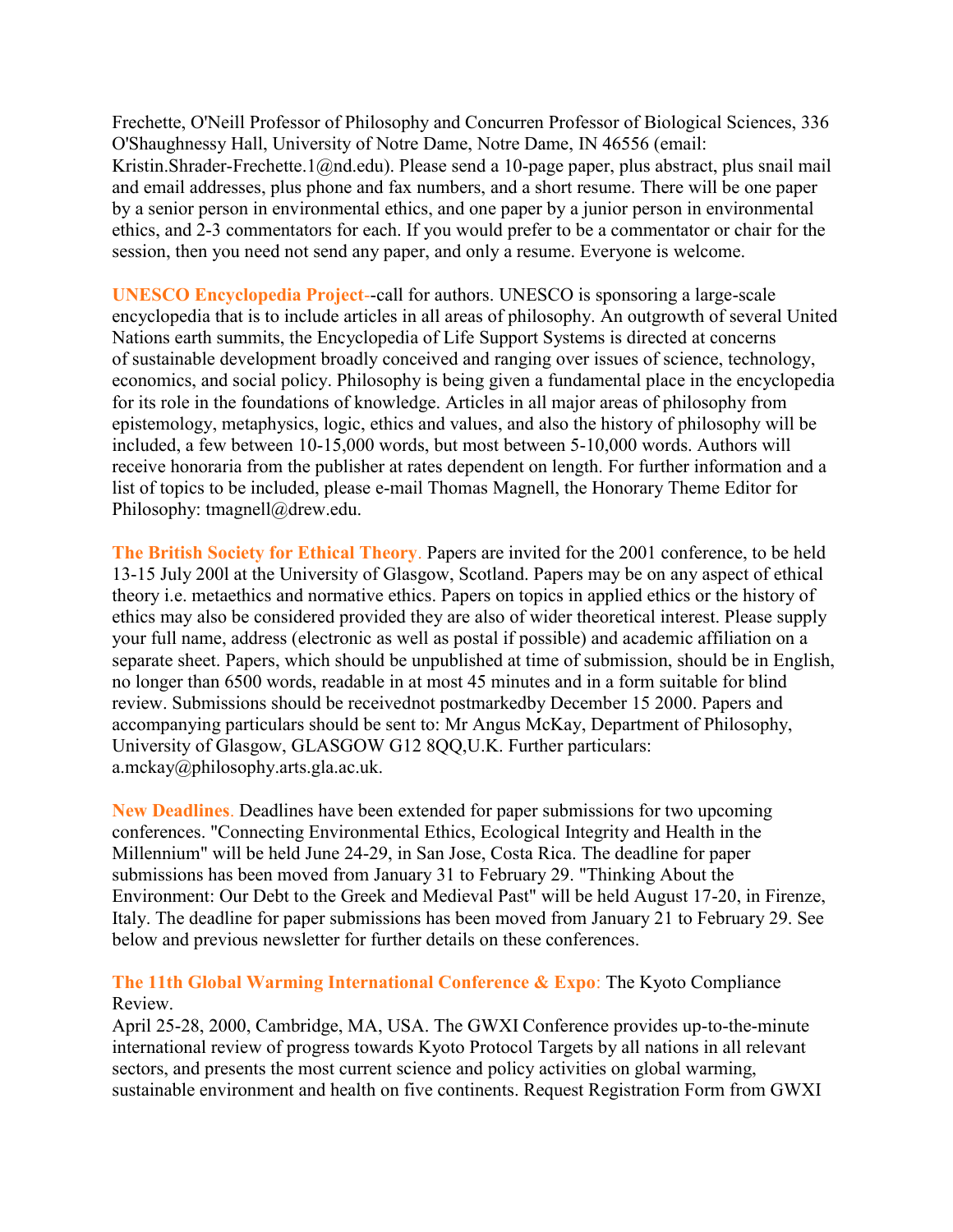Registration (FAX +1-630-910-1561, gw11@globalwarming.net). For time schedule and sessions details, please see http://globalwarming.net. All registration must be completed by March 1

**Are Genes Us?** May 19-21, 2000, Society for Applied Philosophy Annual Conference 2000, Manchester, UK. Information: Stephen Burwood, phone + 44 1482 346311, e-mail: s.a.burwood@phil.hull.ac.uk.

**Health and Risk II**, 2nd Biannual International Conference. St Catherine's College, Oxford, 3rd-5th July 2000. A large conference bringing together a range of disciplines and practitioners, covering public health, statistical, economic, ethical, legal and political issues. Papers are welcome from economists and philosophers. Papers relevant to the decision, judgement and risk analysis themes of the journal Risk Decision and Policy, published by Cambridge University Press, received one month prior to the conference, will be considered for publication in the journal. One copy of a final paper (not a draft) should be sent to arrive no later than a month before the conference and those selected for further consideration will be informed at the conference. To submit a paper or poster proposal, please send a 300 word abstract and 50 biography to: P.Dolan@sheffield.ac.uk. Deadline for submission is 29 Feb 2000.

**Philosophy and Geography**. Beginning in January 200, the journal Philosophy and Geography moves to a new format--coming out twice a year as a journal with open submissions. The journal aims to publish the best and clearest philosophical work on the environment: human and natural, built and wild, as well as clear-headed meditations on the nature of space and place. The editor invites submissions on any topic of interest to the journal at any time. Send three copies to: Andrew Light, Department of Philosophy, SUNY Binghamton, P. O. Box 6000, Binghamton, NY 13902-6000. Authors should aim for manuscripts of about 10,000 words.

**Taking Nature Seriously: Citizens, Science, and Environment**, February 25-27, 2001, University of Oregon. This conference is designed to bring together scientists, community activists, and science studies scholars who are working on environmental issues in an effort to reveal and move beyond barriers that have inhibited interaction between scholars in the sciences, social sciences, and humanities, and between academics and activists. Keynote Speakers: Donna Haraway, Richard Lewontin, Andrew Pickering. Conference organizers are Nancy Tuana, William Rossi, and Lynne Fessenden. Suggested conference topics include but are not limited to: empirical analyses of specific environmental issues and proposed/implemented actions; environmental justice; the nature and potential of public-interest science; realism/social constructivism debates; and more.

Abstracts for proposed papers, research presentations, panels, and forums are encouraged. Please send three copies of a two-page abstract and one copy of an abbreviated curriculum vita for each participant. Prospective presenters should keep in mind a general rather than a specialist audience. Prospective presenters are welcome to submit a complete panel proposal or to advertise for panel participants on the conference Web site (send a title and a brief description of your proposed panel, along with contact information, to conference coordinator Lynne Fessenden, tns@darkwing.uoregon.edu). Proposals are due no later than May 1st, 2000. Send proposals to: Taking Nature Seriously, Environmental Studies Program, 10 Pacific Hall,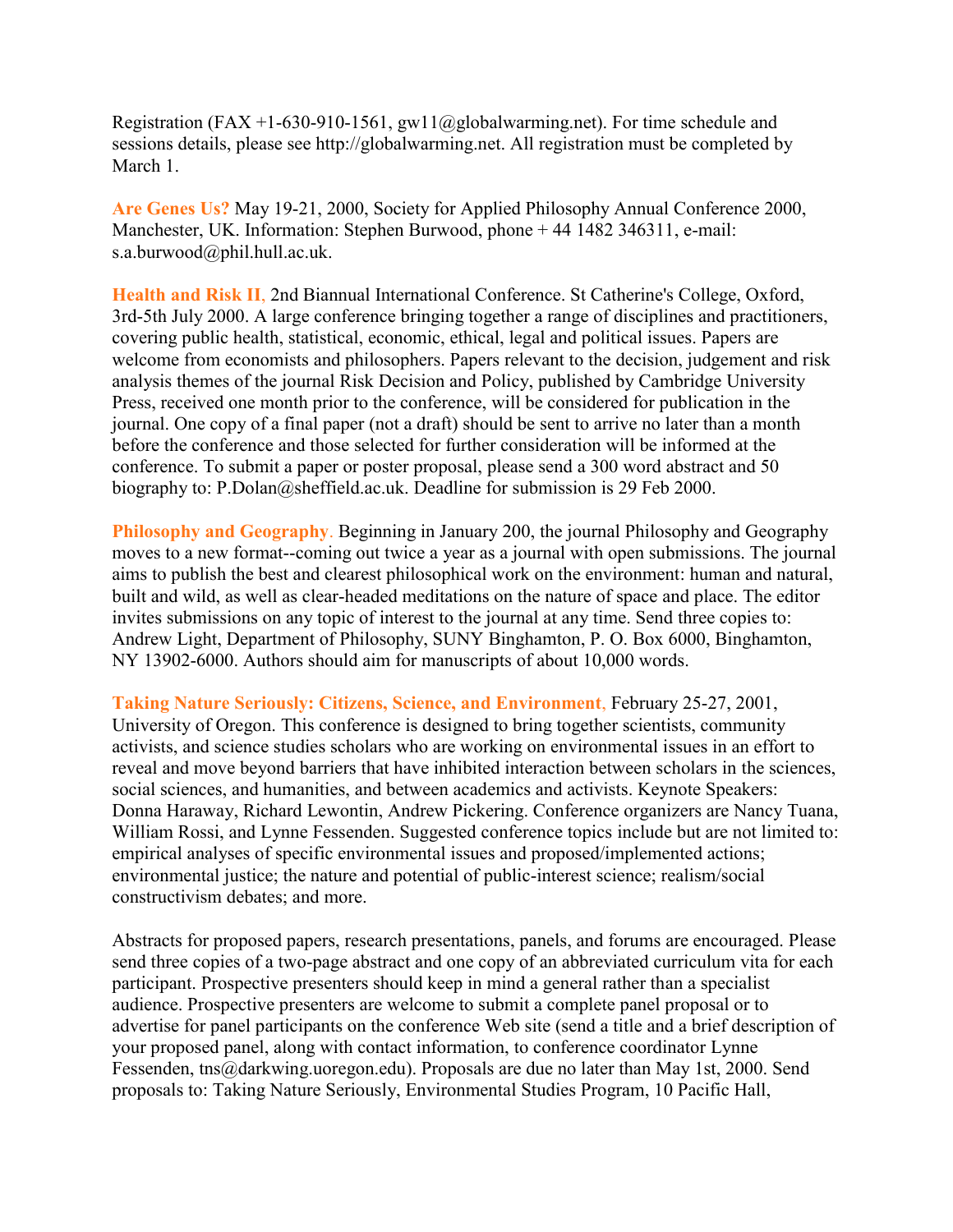University of Oregon, Eugene, OR 97403-5223. Web site: http://darkwing.uoregon.edu/~tns. For further information call 541/346-5399, fax 541/346-5096, or e-mail: tns@darkwing.uoregon.edu.

**Between Nature: Explorations in Ecology and Performance**. 27-30 July 2000. Centre for the Study of Environmental Change & Department of Theatre Studies, Lancaster University, Lancaster, United Kingdom "Between Nature" will be a major regional, national and international gathering for anyone concerned with ecology or performance. By bringing together these two domains the event aims to generate new understandings and modes of engagement at a time when rapid technological and cultural change is disrupting many received boundaries between aesthetics and ethics, nature and artifice, private and public, knowledge and politics. Topics addressed may include: recasting technologies - democracy as theatre - art as social practice - staging science - landscape and embodied memory - the presentation of the ecological self.

They invite proposals for all types of presentation from academics in the social sciences, arts and humanities and natural sciences, arts practitioners and performers, political and cultural activists, decision makers and citizens. If you would like to offer a proposal, or simply register to attend the

event, you can do so on our website - www.lancs.ac.uk/users/csec/betweennature. Deadline: February 15.

**The Encyclopedia of Religion and Nature** has secured a publisher (Continuum International) and established a web site. The editors, Bron Taylor and Jeffrey Kaplan, are actively soliciting suggestions for entries and contributors. A detailed overview of the project and templates for providing suggestions may be found on the world wide web at ReligionandNature.com/ The editors can be reached by email at:ern@religionandnature.com. Alternately, Bron Taylor may be contacted c/o the Environmental Studies Program, The University of Wisconsin, Oshkosh, Oshkosh WI 54901. Phone: 920-424-0644; fax x0882.

**Recognizing the Autonomy of Nature.** Call for papers for an edited book. In modern times anthropogenic changes in the natural environment have become so considerable that a rethinking of our relationship to nature has become imperative. One of the questions to be explored is whether knowing nature is really possible, or whether what appears to us as nature is merely the result of our preconceptions. Other questions include whether it makes sense to think of nonhuman nature as autonomous, and whether, if non-human nature indeed may be properly understood as autonomous, a respect analogous to the respect required by the autonomy of human beings is called for.

Papers should be philosophically informed as well as grounded in concrete practice, and intelligible to non-specialists. Send papers as soon as possible, and up until May 31, 2000; expressions of interest accompanied by abstracts of up to 100 words should be sent as soon as possible. Papers should be no more than 5000 words long (excluding notes), submitted in duplicate, type written, double-spaced, written according to the specifications of The Chicago Manual of Style, 14th ed.; they should be prepared for blind refereeing with the author(s) name, institutional affiliation (if available), mailing address and e-address appearing on a separate sheet. Essays should be accompanied by a stamped, self-addressed envelope. Send to Thomas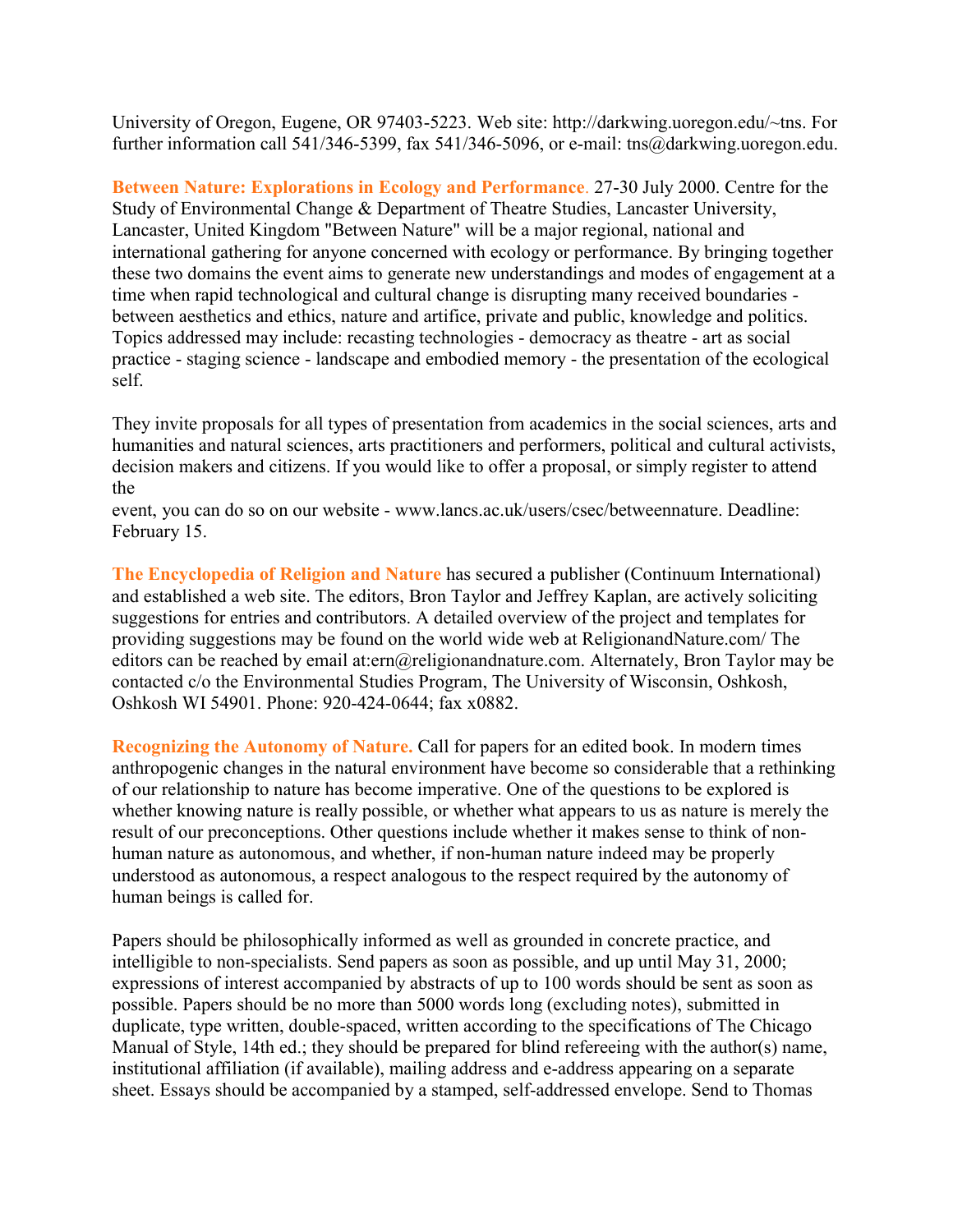Heyd, Department of Philosophy, University of Victoria, Victoria, British Columbia, V8W 3P4, Canada. Phone: 250 381 2239. Facsimile: 250 721 7511. E-mail: heydt@uvic.ca. Web page: http://web.uvic.ca/~heydt.

**Connecting Environmental Ethics, Ecological Integrity and Health in the New Millennium**. June 24-29, 2000, San Jose, Costa Rica. Call for papers. Sponsored by the Organization for Tropical Studies, the Global Integrity Project, Sarah Lawrence College, and the International Society for Environmental Ethics. With two dozen well-known scholars and activists as principal speakers, from Maurice Strong to Dale Jamieson, and many others. Other societies participating include the Society for Value Inquiry and the Society for Philosophy of Technology. Contact Laura Westra, Professor of Environmental Studies, Sarah Lawrence College, 1 Mead Way, Bronxville, NY 10708-5999. Phone 914/395-2487 or 905/303-8181. Fax 905/303-8211. E-mail: lwestra@mail.slc.edu. N.B. The deadline for submitting papers or panel proposals has been extended to February 29.

**The International Association for Environmental Philosophy** will present its third annual program at Pennsylvania State University, immediately following the Annual Meeting of the Society for Phenomenology and Existential Philosophy. October 7-9, 2000. IAEP offers a forum for wide-ranging philosophical discussion of nature and the human relation to the natural environment. IAEP welcomes diverse approaches to these issues, including many schools of continental philosophy, studies in the history of philosophy, and the tradition of American philosophy. Call for papers, in 20 or 40 minute formats. Deadline: January 25. Abstracts to Robert Mugerauer, School of Architecture, University of Texas, Austin 78712-1160. IAEP Website: http://www.utc.edu/~iaep/.

**Natural Law and Natural Environments**. Vera Lex, the journal of the Natural Law Society, is accepting submissions on the place of natural law and rights in the current conversation on environmental philosophy and ethics. Issues in environmental justice, rights of nature, the "good" of nature, the value of place, technology and nature, are appropriate but not exhaustive. Manuscripts should have no written-in alterations and should be originals. Writing should be in plain English and technical words should be defined. Deadline: May 1. Submissions to: Robert Chapman, Editor, Vera Lex, Pace University, Department of Philosophy and Religious Studies, 41 Park Row, Schiff Hall, Room 310, New York, NY 10038.

#### **EVENTS**

February 25-29, 2000. **Living Waters--Streams of Faith**. St. Simon's Island, Georgia. Sponsored by Presbyterians for Restoring Creation. Ecologist Sandra Steinbraber (Living Downstream: An Ecologist Looks at Cancer and the Environment), Theologian Jay B. McDaniel (Of God and Pelicans: A Theology for the Reverence of Life), Environmental Advocate: Hans Neuhauser (Georgia Land Trust Service), Belden Lane (The Solace of Fierce Landscapes: Exploring Desert and Mountain Spirituality). Contact: Janet Adair Hansen, 108 So. Ave F, Portales, NM. 505/356-5533. E-mail: revjanet@pdrpip.com.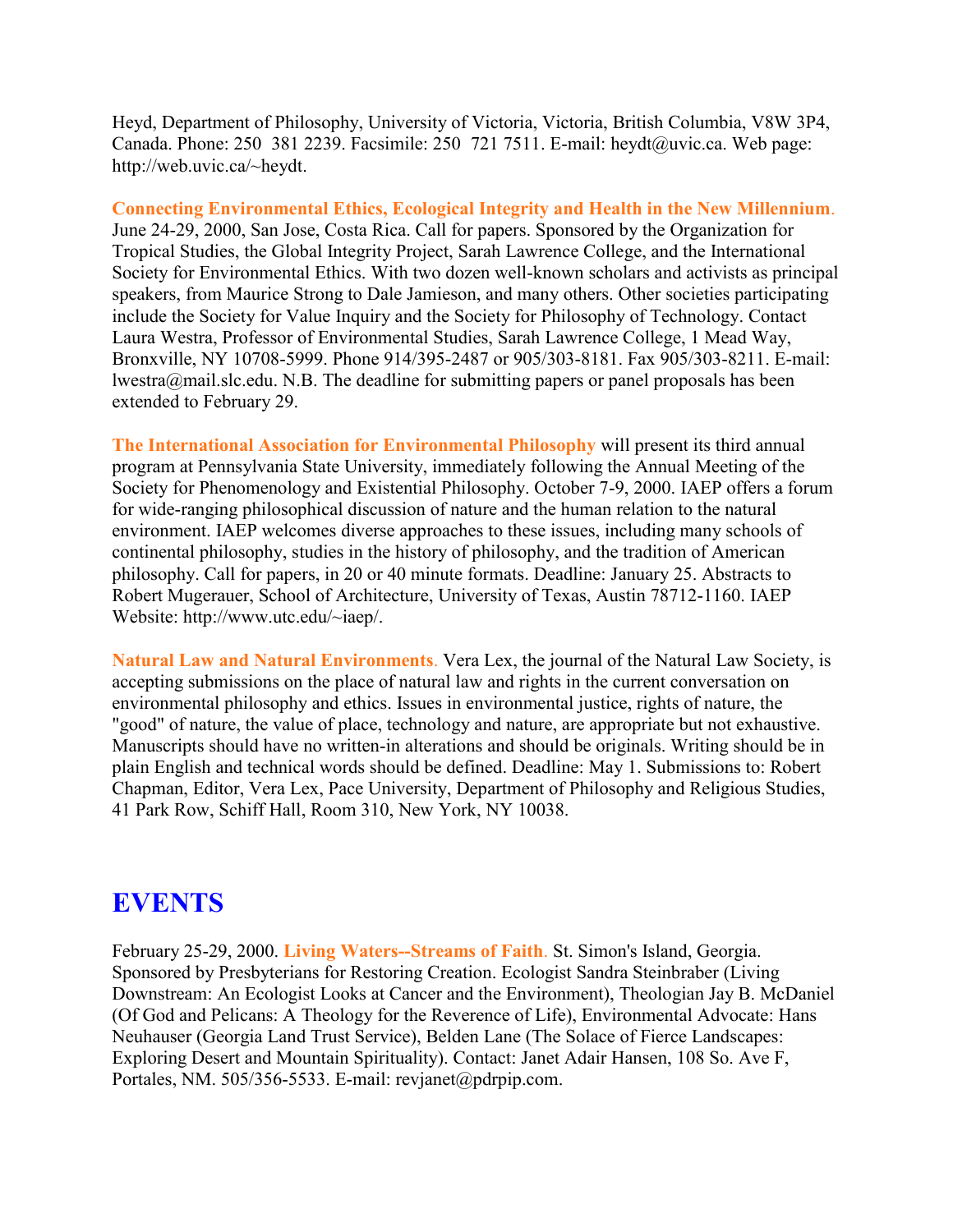March 2-5, 2000. **Six Billion Downstream**, 18th Annual Public Interest Environmental Law Conference, at the University of Oregon Law School, Eugene, OR. A famous conference, continuing. Website: http://www.pielc.uoregon.edu/ E-mail: L-A-W@law.uoregon.edu.

April 7-9, 2000. **Environmental Philosophy and the Earth Sciences**. Sponsored by the Center for Environmental Philosophy at the University of North Texas, Denton. Featured speaker: Steve Bohlen, Associate Chief Geologist for Science, U. S. Geological Survey. Contact: Center for Environmental Philosophy, P. O. Box 310980, University of North Texas, Denton, TX 76202- 0980. E-mail: cep@unt.edu.

May 11-12, 2000. **Consciousness, Cognition and Animal Welfare**, the UFAW symposium, Zoological Society of London's Meeting Rooms, London, UK. Information: Dr Stephen Wickens, UFAW, The Old School, Brewhouse Hill, Wheathmapstead, Herts AL4 8AN, UK, phone + 44 1582 831818, fax + 44 1582 831414, e-mail: wickens@ufaw.org.uk.

June 17-24, 2000. **Willa Cather's Environmental Imagination**, a conference at Lied Conference Center at Arbor Day Farm, Nebraska City, Nebraska. "It fortified her to reflect upon the great operations of nature, and when she thought of the law that lay behind them, she felt a sense of personal security. That night she had a new consciousness of the country, felt almost a new relation to it ... under the long shaggy ridges, she felt the future stirring." -- O Pioneers! Contact Susan Rosowski, Department of English, University of Nebraska-Lincoln, Lincoln, NE 68588-0333. Phone: 402/472-8777. www.unl.edu/cather\_seminar.

September 21-24, 2000. **Fifth World Congress of Bioethics: Ethics, Law and Policy**. Imperial College, London, UK. Information: Anne Lavender, Centre for Ethics in Medicine, 73 St Michael's Hill, Bristol, BS2 8BH, UK, e-mail: anne.lavender@bristol.ac.uk, web-site: http://www.uclan.ac.uk/facs/ethics/fifthcon.htm.

October 26-28, 2000**. Sustainable Regional Development: The Role of the University in a Globalizing Economy**. Conference at Lowell, Massachusetts. The Committee on Industrial Theory and Assessment at the University of Lowell announces a call for paper abstracts. The purpose of the Conference is to create a forum for the sharing of experiences and analyses among people in both institutions of higher education engaged in regional development and regional development agencies that are linking their efforts with universities. A conference volume is planned. Further information: Judy Blackburn@uml.edu.

### **Recent Articles and Books**

The website bibliography will be given its annual update in February 2000, at which time all the entries from the four 1999 Newsletters will be incorporated into the database. Also, articles from the four main journals in the field, Environmental Ethics, Environmental Values, Ethics and the Environment, and the Journal of Agricultural and Environmental Ethics are not listed in the quarterly newsletters, but are included, with abstracts, in the annual update.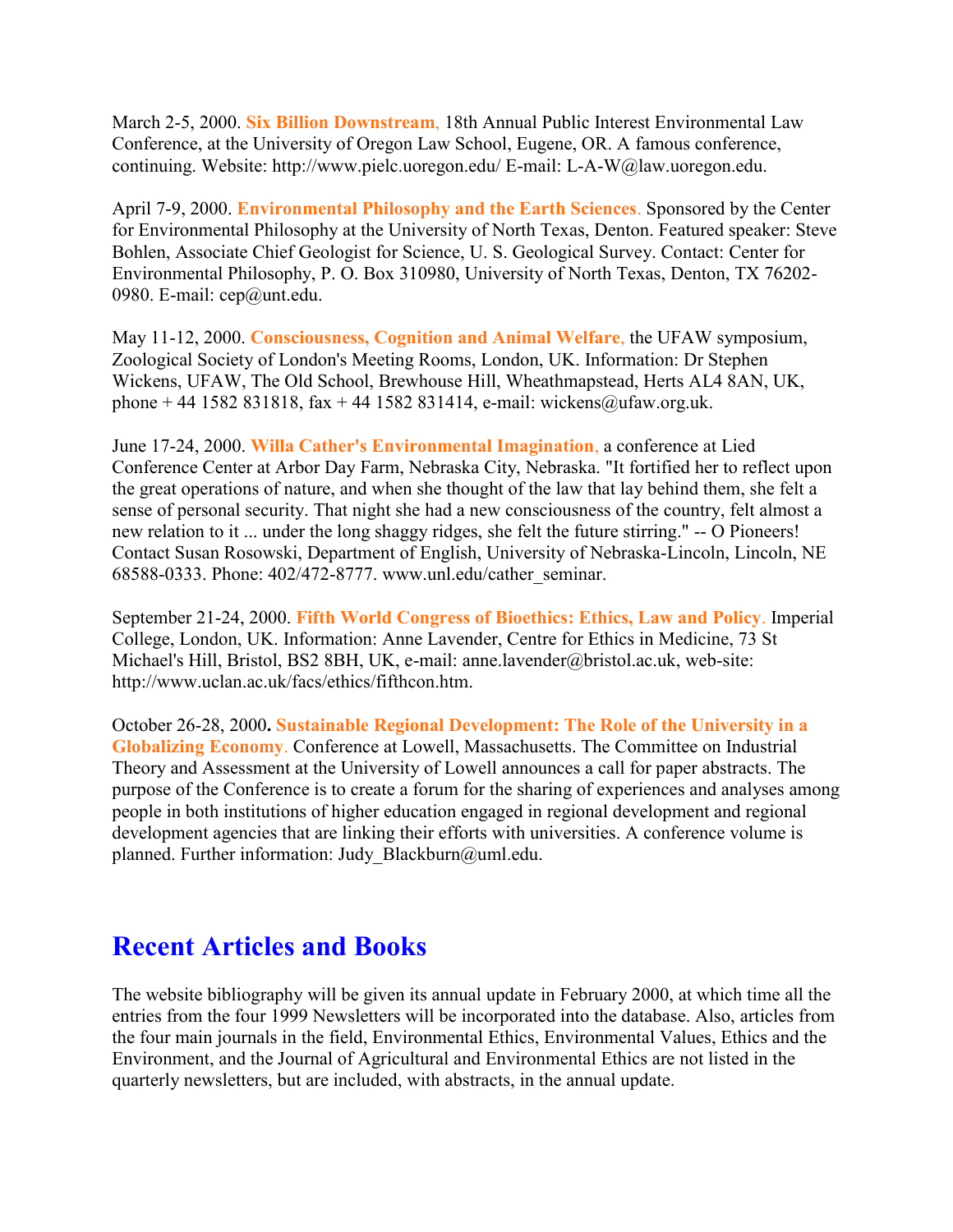Thanks especially to Parrish W. Jones, Winber, PA, and to Greg Pritchard, Victoria, Australia, for help on the bibliography, doing the keyboarding to bring Uncover database references into usable form. Jones is teaching at the University of Pittsburgh, Johnstown, PA, and is also a pastor in the area. Pritchard is doing his Ph.D. in environmental ethics and literature.

--Alexander, Stephanie. "Air Power." Alternatives 25(No.3, Summer 1999):6- . Despite government inaction, more Canadians are turning to green energy from windmills. --Aswani, Shankar, "Common Property Models of Sea Tenure: A Case Study from the Roviana and Vonavona Lagoons, New Georgia, Solomon Islands, " Human Ecology 27(no. 3, Sept 01 1999):417- .

--Ayensu, Edward, et al. (a couple dozen others!), "International Ecosystem Assessment," Science 286(22 October 1999):685-686. Ecosystem management on global scales. The authors argue that an international system of ecosystem modelling and monitoring, integrating the many differing factors--climate change, biodiversity loss, food supply and demand, forest loss, water availability and quality--is urgently needed. The magnitude of human impacts on ecosystems is escalating. One third of global land cover will be transformed in the next hundred years. In twenty years world demand for rice, wheat, and maize will rise by 40%. Demands for water, for wood will double over the next half century. At the turn of the millennium, we need to undertake the first global assessment of the condition and future prospects of global ecosystems.

--Azariah, Jayapaul, Azariah, Hilda, and Macer, Darryl R. J., eds., Bioethics in India. Christchurch, New Zealand: Eubios Ethics Institute, 1998. Proceedings of the International Bioethics Workshop in Madras (India): Bioethical Managment of Biogeoresources, 16-19 January 1997, University of Madras. ISBN 0-908897-10-3. Contains 115 papers, mostly short, on diverse bioethical topics. Biotechnology and the genome. Philosophy of life and death. Reverence for Life. Biodiversity. Medical ethics. Animal rights. Environmental ethics. Ethics of large-scale systems. Philosophy and environmental science. Costs and benefits in environmental ethics. Land ethics and ecoethical management. Excellent for an introduction to Indian concerns and perspectives in bioethics and environmental ethics. These seminars have been taking place for several years, at various location in India. A key figure is Jayapaul Azariah, who teaches zoology at the University of Madras. An e-mail contact is Darryl Macer: macer@sakura.cc.tsukuba.ac.jp.

--Bader, Harry R. "Not So Helpless: Application of the U.S. Constitution Property Clause to Protect Federal Parklands from External Threats." Natural Resources Journal 39(No. 1, Winter 1999):193- .

--Baker, Beth, "Government Regulation of Wetlands Is Under Siege from All Sides" Bioscience 49(no. 11, Nov 01 1999):869- .

--Baker, Beth. The Greening of Utilities. Bioscience 49(No.8, August 1999):612- . Biologists are making a difference at electric utilities across the United States.

--Baker, Nathan. "Water, Water, Everywhere, and at Last a Drop for Salmon? NRDC v. Houston Heralds New Prospects Under Section 7 of the Endangered Species Act." Environmental Law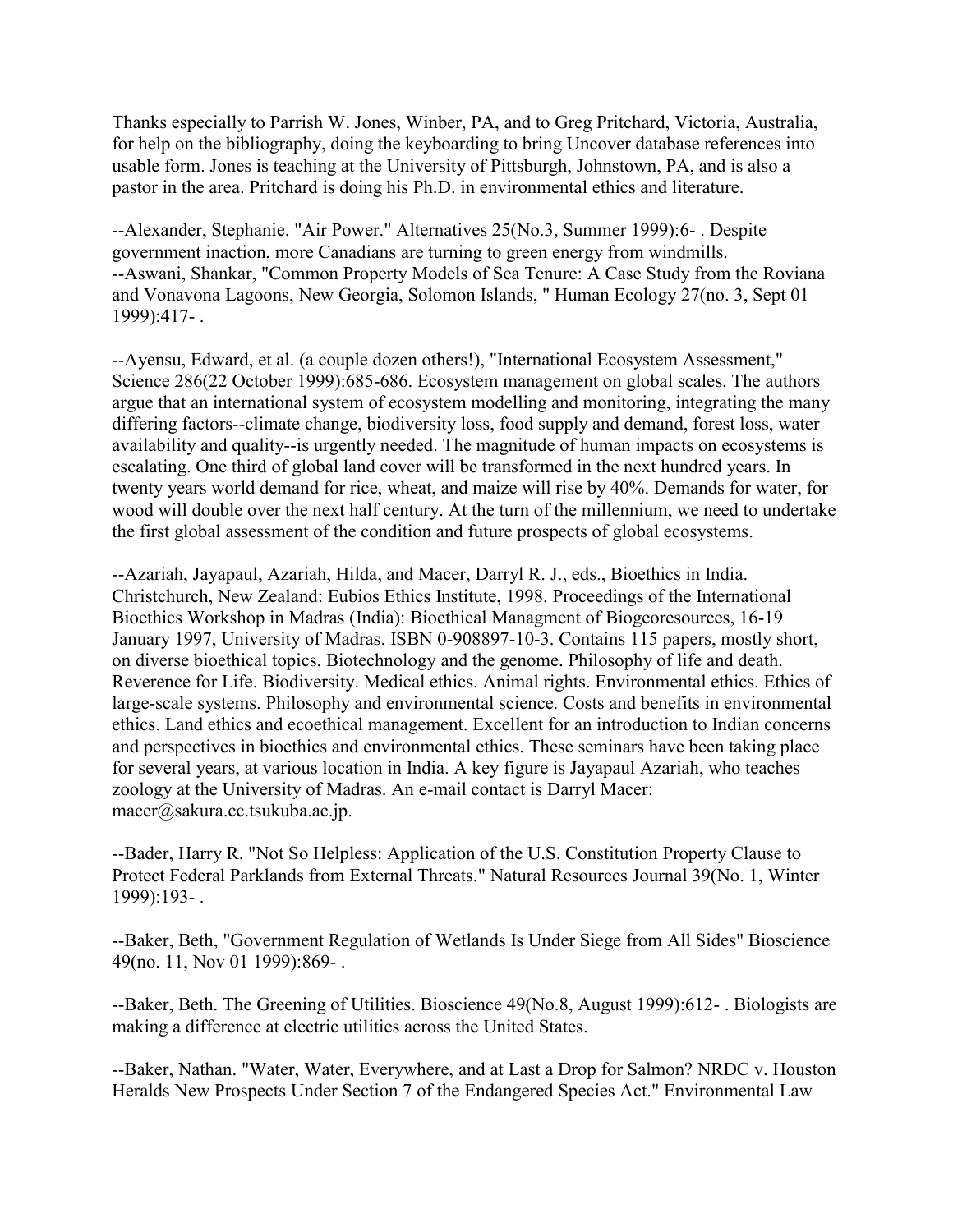29(No. 3, 1999):607- . Mr. Baker discusses Natural Resources Defense Council v. Houston's potential to revolutionize federal water delivery programs in the Pacific Northwest. He concludes that this recent Ninth Circuit decision will lead to greater protection of imperiled salmon and other listed species in the Pacific Northwest, because the Bureau of Reclamation will be required to increase consultation with the fish and wildlife agencies on the effects of its various projects in the region.

--Baker, Susan and Jehlicka, Petr. "Dilemmas of Transition: The Environment, Democracy and Economic Reform in East Central Europe - An Introduction." Environmental Politics 7(no.1, Spring 1998):1- .

--Baker, Susan and Baumbartl, Bernd. "Bulgaria: Managing the Environment in an Unstable Transition." Environmental Politics 7(no.1, Spring 1998):183- .

--Barnhill, David Landis, ed., At Home on the Earth: Becoming Native to our Place. A Multicultural Anthology. Berkeley: University of California Press, 1999. \$ 18.00

--Baulch, Helen, "Fish Fight, " Alternatives 25(no. 4, Fall 1999):4- . Alien salmon in Lake Huron keep anglers happy, but threaten native lake trout.

--Baulch, Helen. "Clear-cutting the Ocean Floor." Alternatives 25(No.3, Summer 1999):7- . Trawling gear devastates the world's continental shelves.

--Baxter, G. S., M. Hockings, and Beeton, R. J. S. "Trends in Wildlife Management and the Appropriateness of Australian University Training." Conservation Biology: The Journal of the Society for Conservation Biology 13(No. 4, August 1999):842- .

--Bekoff, Marc, "Social Cognition: Exchanging and Sharing Information on the Run," Erkenntnis 51(1999):113-128. This is a theme issue of Erkenntnis on "Animal Minds."

--Ben-Ari, Elia T. Better than a Thousand Words. Bioscience 49(No.8, August 1999):602- . Botanical artists blend science and aesthetics.

--Benedick, Richard E., ed., Ozone Diplomacy: New Directions in Safeguarding the Planet, Enlarged Edition. 512 pages. Cambridge, MA: Harvard University Press, 1999.

--Bengston, David N. and Fan, David P. l. "The Public Debate about Roads on the National Forests: An Analysis of the News Media, 1994-98." Alternatives 25(No.3, Summer 1999):4- . The debate about forest roads as expressed in news stories reflects the changing social context in which the Forest Service must overhaul its policy. Some of the conflicting views are predictable, but the debate among recreational users is surprising.

--Berg, Scott and Cantrell, Rick, "Sustainable Forestry Initiative: Toward a Higher Standard" Journal of Forestry. 97(no. 11, Nov 01 1999):33- . The American Forest and Paper Association's Sustainable Forestry Initiative program offers building blocks to sustainable forestry in the United States and around the world.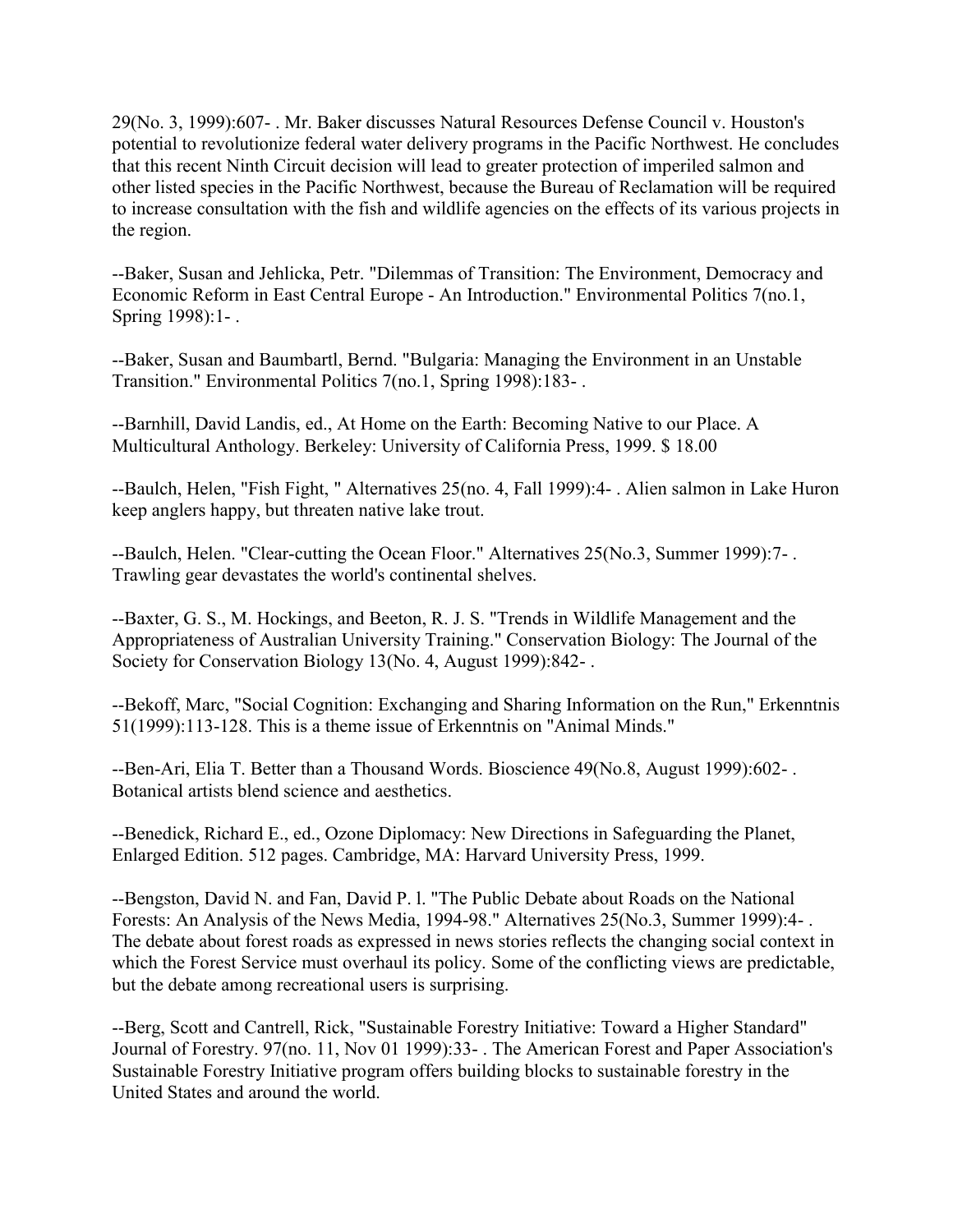--Berger, Antony R., Dark Nature in Classic Chinese Thought. Victoria, BC: Centre for Studies in Religion and Society, University of Victoria, 1999. 78 pages. ISBN 1-55058-205-4. Contact: CSRS, University of Victoria, Box 1700 Stn CSC, Victoria BC V8W 2Y2, Canada. E-mail: csrs@uvic.ca. How the founders of Daoism (Taoism) and Confucianism experienced and acknowledged natural catastrophes, river floods, channel switching, earthquakes, landslides, and sea-level rise. Many natural processes cause harm to humans and to ecosystems. Nature has two sides: nature supports life, but natural forces are not always benevolent to the well-being of either humans or ecosystems. This darker side of nature has been overlooked by environmental philosophers.

Some Chinese thinkers took the anthropocentric view that bad things in nature were the consequences of bad human actions. They saw the world as fundamentally harmonious, as long as people followed the correct rituals and codes of behavior (rather like some modern environmentalists). Other Chinese thinkers held that harm was part of nature's processes and is to be accepted as part of that pattern. On a human scale, these may cause pain and sorrow; on a cosmic scale, they are only the flow of the Dao (Tao). "There is a challenge, which in my view has not yet been fully met, to develop a way of living and thinking, naturalistic or not, that recognizes fully that nature has for all life forms both a benevolent and a harmful dimension" (p. 46). Berger is an earth scientist.

--Bevill, R.I. and Louda, S.M., "Comparisons of Related Rare and Common Species in the Study of Plant Rarity." Conservation Biology: The Journal of the Society for Conservation Biology 13(No.3, June 1999):493- .

--Blockstein, David E., "Integrated Science for Ecosystem Management: An Achievable Imperative." Conservation Biology: The Journal of the Society for Conservation Biology 13(No. 13, June 1999):682- .

--Boff, Leonardo, Cry of the Earth, Cry of the Poor. Maryknoll, NY: Orbis Books, 1997. 242 pages. \$ 22.00. Focuses on the Amazon, the economic and metaphysical ties that bind the fate of the rainforests with that of the indigenous peoples there. Boff is a Brazilian theologian.

--Bollig, Michael and Schulte, Anja, "Environmental Change and Pastoral Perceptions: Degradation and Indigenous Knowledge in Two African Pastoral Communities" Human Ecology 27(no. 3, Sept 01 1999):493- .

--Botchway, F. Nii, "Land Ownership and Responsibility for the Mining Environment in Ghana." Natural Resources Journal 38(No. 4, Fall, 1998):509- .

--Bradley, Nina Leopold, "Aldo Leopold: On the Path Toward Unity of Knowledge" Wild Earth 9(no. 3, Fall 1999):11- .

--Brittan, Jr., Gordon G., "The Secrets of Antelope," Erkenntnis 51(1999):59-77. Daniel Dennett claims, in Consciousness Explained: "Antelope, in their herds, have no secrets and no way of getting any. So an antelope is probably no more capable of hatching a secret plan than it is capable of counting to a hundred or enjoying the colors of a sunset." Brittan replies: "I am not at all sure what the qualification `in their herds' is supposed to entail. Otherwise, it is simply false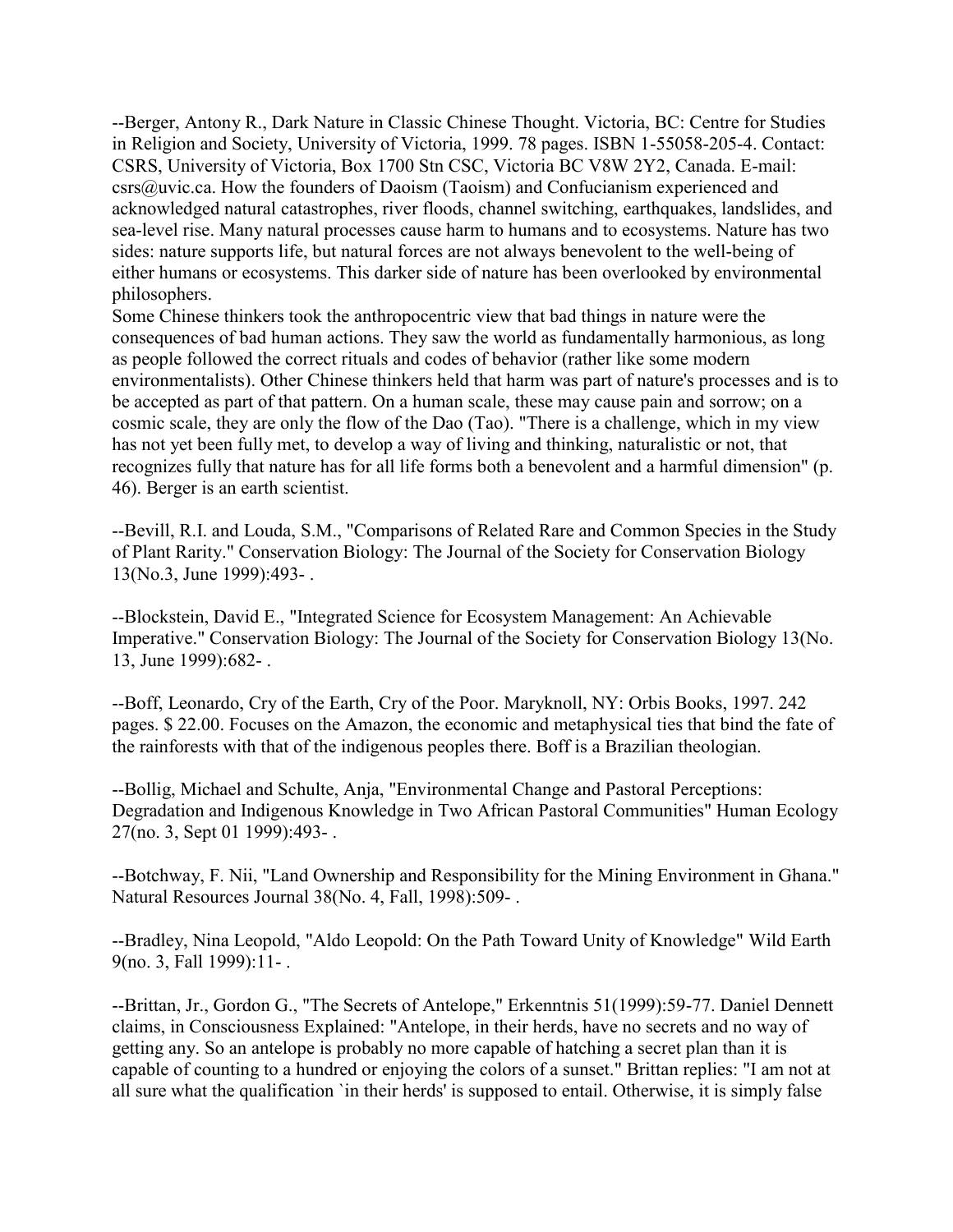that antelope (at least the American antelope or pronghorns) have no secrets, as I can attest on the basis of watching them very carefully over the past 25 years." A doe, for example, keeps it secret where her fawns is hidden. When he is not watching antelope, figuring out their secrets, Brittan is professor of philosophy at Montana State University. This is a theme issue of Erkenntnis on "Animal Minds."

--Caro, T.M. "Demography and Behaviour of African Mammals Subject to Exploitation. Biological Conservation 91(No. 1, 1999):91- .

--Carwald, Georgia O., "Hydroelectric Development and Road Paving in Brazil's Transamazon Area" The Journal Of Environment And Development 8(no. 4, Dec 01 1999):397- .

--Chavez, Deborah J., James A. Harding, and Tynon, Joanne F. "National Recreation Trails: A Forgotten Designation." Journal of Forestry 97(No. 10, Oct. 1999):40- . Ever heard of a National Recreation Trail? The authors look at this forgotten designation and suggest ways to revitalize it.

--Chinn, Lily N. "Can the Market Be Fair and Efficient? An Environmental Justice Critique of Emissions Trading." Ecology Law Quarterly 26(No. 1, 1999):81- .

--Cho, Hong Sik. "An Overview of Korean Environmental Law." Environmental Law. 29(No. 3, 1999): 501- . Severe environmental harms have forced the Korean people to reevaluate the balance between industrialization and environmental protection in Korea. Korea has reached a point in its economic development where its people have begun to evaluate their surroundings and quality of life as affected by the environment. Hong Sik Cho recommends that other developing nations take a serious look at Korea's current challenge of balancing economic prosperity with environmental protection and that they learn from Korea's experience.

--Cho, Mildred K., Magnus, David, Caplan, Arthur L., McGee, Daniel, and the Ethics of Genomics Group, "Ethical Considerations in Synthesizing a Minimal Genome," Science 286(1999):2087-2090. Efforts to create a free-living organism with a minimal genome are underway, although the prospects of so doing are rather far off. Such an organism would have the minimal genome that allows for replication in an environment, estimated at 256 genes. The research may give insight into the origins of life and into more complex genomes, as well as have applications in genetic engineering. "The prospect of constructing minimal and new genomes does not violate any fundamental moral precepts or boundaries, but does raise questions that are essential to consider before this work advances further." "The dominant view is that, while there are reasons for caution, there is nothing in the research agenda for creating a minimal genome that is automatically prohibited by legitimate religious considerations."

--Clark, Jamie Rappaport, "The Ecosystem Approach from a Practical Point of View." Conservation Biology: The Journal of the Society for Conservation Biology 13(No. 3, June 1999):679- .

--Cohn, Jeffrey P., "Saving the California Condor" Bioscience 49(no. 11, Nov 01 1999):864- .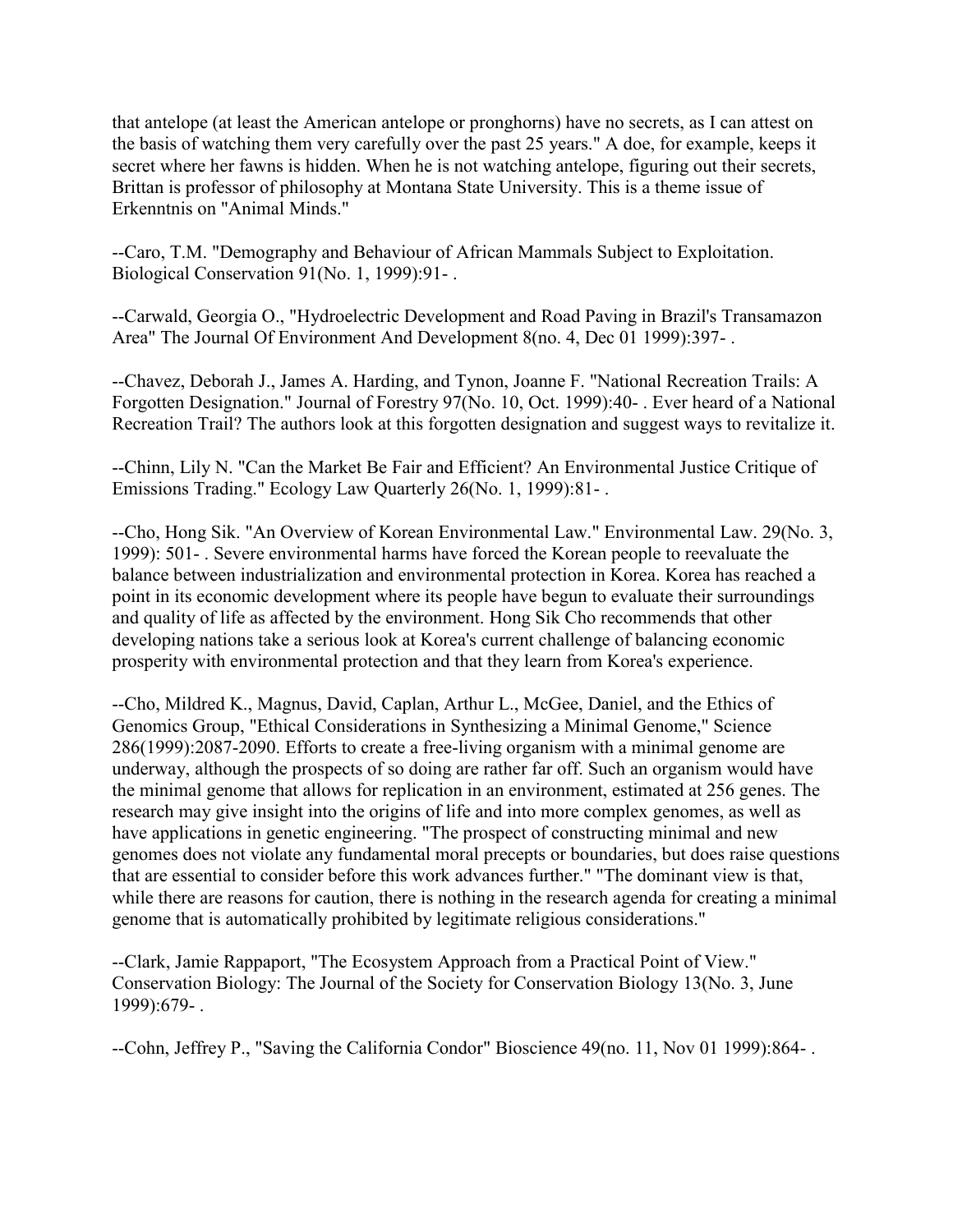--Cole, D.C., R.E.G Upshur, and Gibson, B.L. "Detective Work." Alternatives 25(No.3, Summer 1999):26- . Environmental contaminants are important contributors to ill health, but it is not easy to identify the culprits and measure their effects.

--Corbin, Greg D. "The United States Forest Service's Response to Biodiversity Science." Environmental Law 29(No. 2, 1999):377- . The National Forest Management Act and its implementing regulations require the United States Forest Service to manage the national forests' biodiversity based on a set of science-based management prescriptions. Mr. Corbin argues that while the Forest Service adopted a regulatory program designed to incorporate the new understanding of biodiversity science into the forest planning process, the agency's litigation posture and proposed regulatory changes in favor of ecosystem management ignore the science of biodiversity to preserve broad regulatory discretion and maximum on-the-ground management flexibility.

--Coward, Harold, ed., Population, Consumption, and the Environment: Religious and Secular Perspectives. Albany: State University of New York Press, 1995.

--Coward, Harold, and Maguire, Daniel C., eds., Visions of a New Earth: Religious Perspectives on Population, Consumption, and Ecology. Albany: State University of New York Press, 1999. 248 pages. 13 contributors. Examples:

\* Yu (Yü), Chün-fang, "Chinese Religions on Population, Consumption, and Ecology" (China) \* Olupona, Jacob K., "African Religions and the Global Issues of Population, Consumption, and Ecology" (Africa).

--Coward, Harold, ed., Traditional and Modern Approaches to the Environment on the Pacific Rim. Albany: State University of New York Press, 1998.

--Cowlishaw, Guy. "Predicting the Pattern of Decline of African Primate Diversity: An Extinction Debt from Historical Deforestation." Conservation Biology: The Journal of the Society of Conservation Biology 13(No. 5, Oct. 1999):1183- .

--Cox, George W., Alien Species in North America and Hawaii: Impacts on Natural Ecosystems. Washington, D.C.: Island Press, 1999. 400pp. cloth \$60. paper \$30. Comprehensive overview of the invasive species phenomenon, examining the threats posed and the damage that has already been done to ecosystems across North America and Hawaii. Cox is emeritus professor of ecology at San Diego State University.

--Daly, Herman E. "The Lurking Inconsistency." Conservation Biology: The Journal of the Society for Conservation Biology 13(No. 4, August 1999): 693- .

--deLaplante, Kevin, Toward a General Philosophy of Ecology, Ph. D. dissertation, Department of Philosophy, University of Western Ontario, 1998. Examines the role that ecological concepts and theories play in environmental philosophy and defends a conception of ecological science that is broad enough to address the philosophical and scientific concerns of environmental philosophers. These aims are consistent with the dominant tradition in contemporary environmental philosophy, but the argument is highly critical of the way the ecology-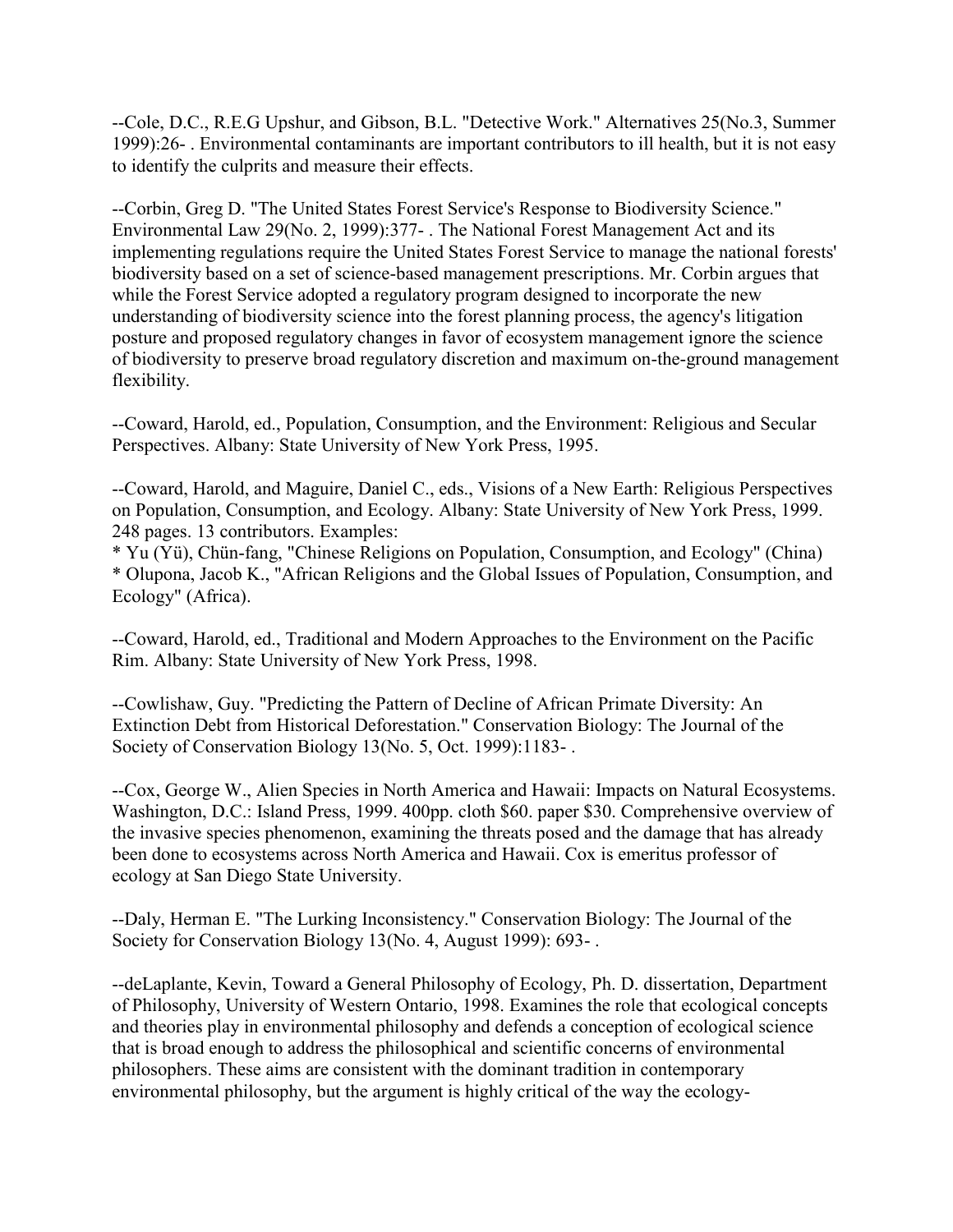environmental philosophy relationship is conceived in contemporary environmental philosophy. Rather than view ecology as a conceptual and scientific resource that is relevant to environmental philosophy only insofar as it provides support for the ethical, social and political aims of environmentalism, deLaplante argues that the core problems of environmental philosophy are essentially problems for a general science and philosophy of ecology. The thesis defends the robustness of a conception of ecology that is sufficiently broad to encompass "ecological psychology", "ecological economics", and "ecological anthropology", as well as traditional ecological science.

Part One is a survey and critique of the role of ecology in environmental philosophy. Part Two develops a conceptual framework for a general philosophy of ecology based on developments in complex systems approaches in theoretical ecology and ecological psychology. Part Three explores in greater detail certain issues in the foundations of the relevant complex systems sciences. The supervisor was Kathleen Okruhlik. Kevin de Laplante is now teaching at Iowa State University, Ames.

--Depledge, Joanna. "Coming of Age at Buenos: Aires: The Climate Change Regime After Kyoto." Environment 41(No. 7, September 1999):15- . The international community's effort to forestall climate change entered a new phase of maturity at the fourth Conference of the Parties.

--Dickson, Barnabas. "The Precautionary Principle in CITES: A Critical Assessment." Natural Resources Journal 39(No. 2, Spring 1999):211- .

--Dillingham, Terese, "Playing Reindeer Games: Native Alaskans and the Federal Trust Doctrine." Boston College Environmental Affairs Law Review 26(No. 3, Spring 1999):649- . The Reindeer Industry Act of 1937 gave native Alaskans a monopoly over reindeer, helping native Alaskans to become self-sufficient. But a 1997 court decision has opened the reindeer industry to non-natives, and this threatens the U. S. federal governments obligation to the native Alaskans.

--Dimmick, Walter Wheaton, Michael J. Ghedotti, and Pennock, David S., "The Importance of Systematic Biology in Defining Units of Conservation." Conservation Biology: The Journal of the Society for Conservation Biology 13(No. 3, June 1999):653- .

--Dragomirescu, Simina, Cristina Muica, and Turnock, David. "Environmental Action during Romania's Early Transition Years." Environmental Politics 7(no.1, Spring 1998):162- .

--Dretske, Fred, "Machines, Plants and Animals: The Origins of Agency," Erkenntnis 51(1999):19-31. This is a theme issue of Erkenntnis on "Animal Minds."

--Dukas, Reuven, ed. Cognitive Ecology: The Evolutionary Ecology of Information Processing and Decision Making. Chicago: University of Chicago Press, 1998. 420pp. cloth \$95, paper \$30. The intersection of cognitive psychology and behavioral ecology. Neural networks, recognition of bird song, spatial memory, and foraging decisions. Reviews of current research intended to produce a coherent view of a new field.

--Eckersley, Robyn, "The Discourse Ethic and the Problem of Representing Nature," Environmental Politics 8(no. 2, Summer 1999):24- .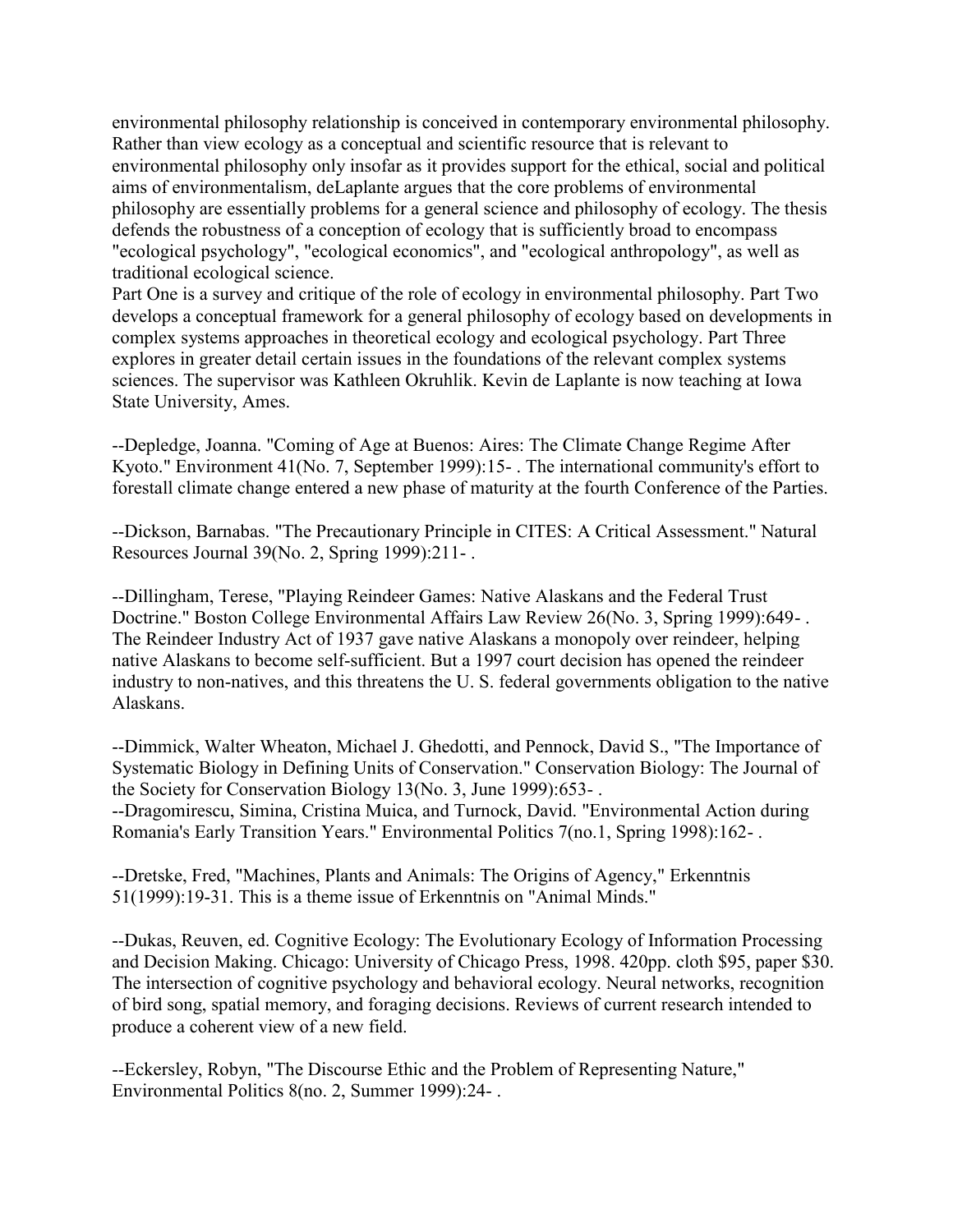--Egan, Andrew F., Kathy Waldron, and Bender, John. "Ecosystem Management in the Northeast: A Forestry Paradigm Shift?" Journal of Forestry 97(No. 10, Oct. 1999):24- . A survey was conducted to determine if new forestry terms actually represent new ideas to practicing foresters, and whether these concepts shape their day-to-day forestry activity.

--Egan, Andrew F. "Forest Roads: Where Soil and Water Don't Mix." Journal of Forestry 97(No.8, August 1999):18- . A review of the forest science literature on forest road practices reveals some general concepts that foresters need to consider when planning, building, and maintaining forest access systems so as to avoid water quality problems.

--Ehrenfeld, David, "Earth Stories" Wild Earth 9(no. 3, Fall 1999):15- .

--Emerson, H arriet J. and Gillmor, Desmond A., "Rural Environment Protection Scheme of the Republic of Ireland," Land use policy 16(no. 4, Oct 01 1999):235- .

--Engel, Kirsten H. "The Dormant Commerce Clause Threat To Market-Based Environmental Regulation: The Case of Electricity Deregulation." Ecology Law Quarterly 26(no. 2, 1999):243- .

--Eriksson, Lena. "Graduate Conservation Education." Conservation Biology: The Journal of the Society of Conservation Biology 13(No. 5, Oct. 1999):955- .

--Ewel, John J., Dennis J. O'Dowd, and Daehler, Curtis C. "Deliberate Introductions of Species: Research Needs." Bioscience 49(No.8, August 1999):619- . Benefits can be reaped, but risks are high.

--Fagin, Adam and Jehlicka, Petr. "Sustainable Development in the Czech Republic: A Doomed Process?" Environmental Politics 7(no.1, Spring 1998):113-.

--Farber, Daniel A. Eco-pragmatism: Making Sensible Environmental Decisions in an Uncertain World. Chicago: University of Chicago Press, 1999. 210pp. \$23. Environmental policy, steering a middle course between those who advocate strict cost-benefit analysis and those who would protect the environment at any cost. Defends an emerging social consensus favoring environmental values, but at the same time, demonstrates how those values are consistent with a balanced weighing of costs and benefits, and shows how environmental policies can respond dynamically to changing needs and new information.

--Fieser, James, Metaethics, Normative Ethics, and Applied Ethics. Belmont, Ca: Wadsworth, 1999. 512 pages. Includes sections on animal ethics: Augustine, Descartes, Kant, Regan, Machan; environmental ethics: Augustine, "Against the View that God Dwells in Plant Life"; Thoreau, "Primeval Nature"; Leopold, "The Land Ethic"; Fieser, "An Argument Against Normative Ecocentrism." Fieser is at the University of Tennessee at Martin, TN.

--Fitzsimmons, Allan K., Defending Illusions: Federal Protection of Illusions. Lanham, MD: Rowman and Littlefield, 1999. A synopsis is "The Illusion of Ecosystem Management," PERC Reports 17 (no. 5, December 1999):3-5. The main problem is that ecosystems are not real.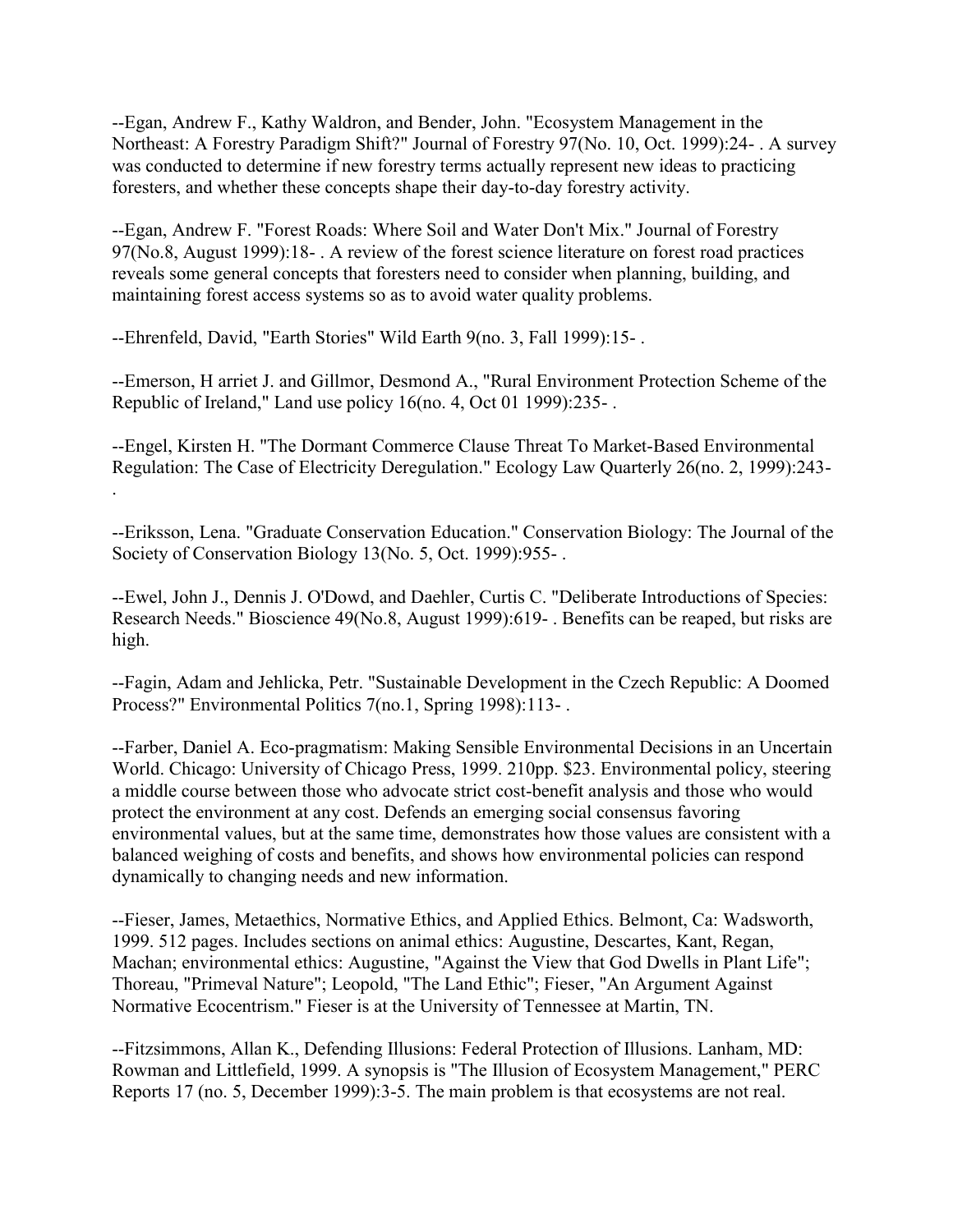"Ecosystems are only mental constructs, not real, discrete, or living things on the landscape. They do not breathe, emerge from wombs, or spring from seeds. They are not real, organized entities consciously seeking to perpetuate themselves against internal or external threats to their existence" (p. 4). The second problem is that, even if they were real, we have no idea of what their "health" or "integrity" might mean. There are some further problems, such as the "wooliness" of the ideas of "ecologist Bryan Norton" about ecosystem health and creativity. Fitzsimmons is a geographer and environmental analyst, president of Balanced Resource Solutions, a consulting firm in Woodbridge, Virginia (and no doubt also unreal, since consulting firms are mental constructs and do not breathe, emerge from wombs, or spring from seeds).

--Flannery, Maura C. "Education: The Conservation Aesthetic and the Microscopic Aesthetic. Bioscience 49(No.10, Oct. 1999):801- .

--Fleischner, Thomas. "Revitalizing Natural History." Wild Earth 9(No. 2, Summer 1999):81- .

--Flores, Dan, Horizontal Yellow: Nature and History in the Near Southwest. Albuquerque: University of New Mexico Press, 1999. The complex relationships of humans with the natural environment in the U.S. Southwest.

--Ford, Peter, "Howl over Wolves' Return," Christian Science Monitor, November 1, 1999, pp. 12-13. While there are thousands of wolves in Italy and Spain, wolves have been extinct in France for over half a century--until 1992 when a pair was sighted in the French Alps, presumably having come from the Italian population. Many people have welcomed the idea of wolves in the French Alps, but to shepherds it is a catastrophe. Today there are about 50 wolves in the Alps and they have killed about 1,000 sheep. The best hope seems to lie in a guard dog, the pastou, the Great Pyrenean Mountain Dog.

--Garner, Robert, "Biodiversity since Rio," Environmental Politics 8(no. 2, Summer 1999):148- .

--Geist, Cathy and Galatowitsch, Susan M. "Reciprocal Model for Meeting Ecological and Human Needs in Restoration Projects." Conservation Biology: The Journal of the Society of Conservation Biology 13(No. 5, Oct. 1999):970- .

--Gerber, Leah R. and DeMaster, Douglas P. "A Quantitative Approach to Endangered Species Act Classification of Long-Lived Vertebrates: Application to the North Pacific Humpback Whale." Conservation Biology: The Journal of the Society of Conservation Biology 13(No. 5, Oct. 1999):1203- .

--Gillingham, Sarah and Lee, Phyllis C., "The impact of wildlife-related benefits on the conservation attitudes of local people around the Selous Game Reserve, Tanzania," Environmental Conservation 26(no. 3, Sept 01 1999):218- .

--Glushenkova, Helena I., "Environmental Administrative Change in Russia in the 1990s" Environmental Politics 8(no. 2, Summer 1999):157- .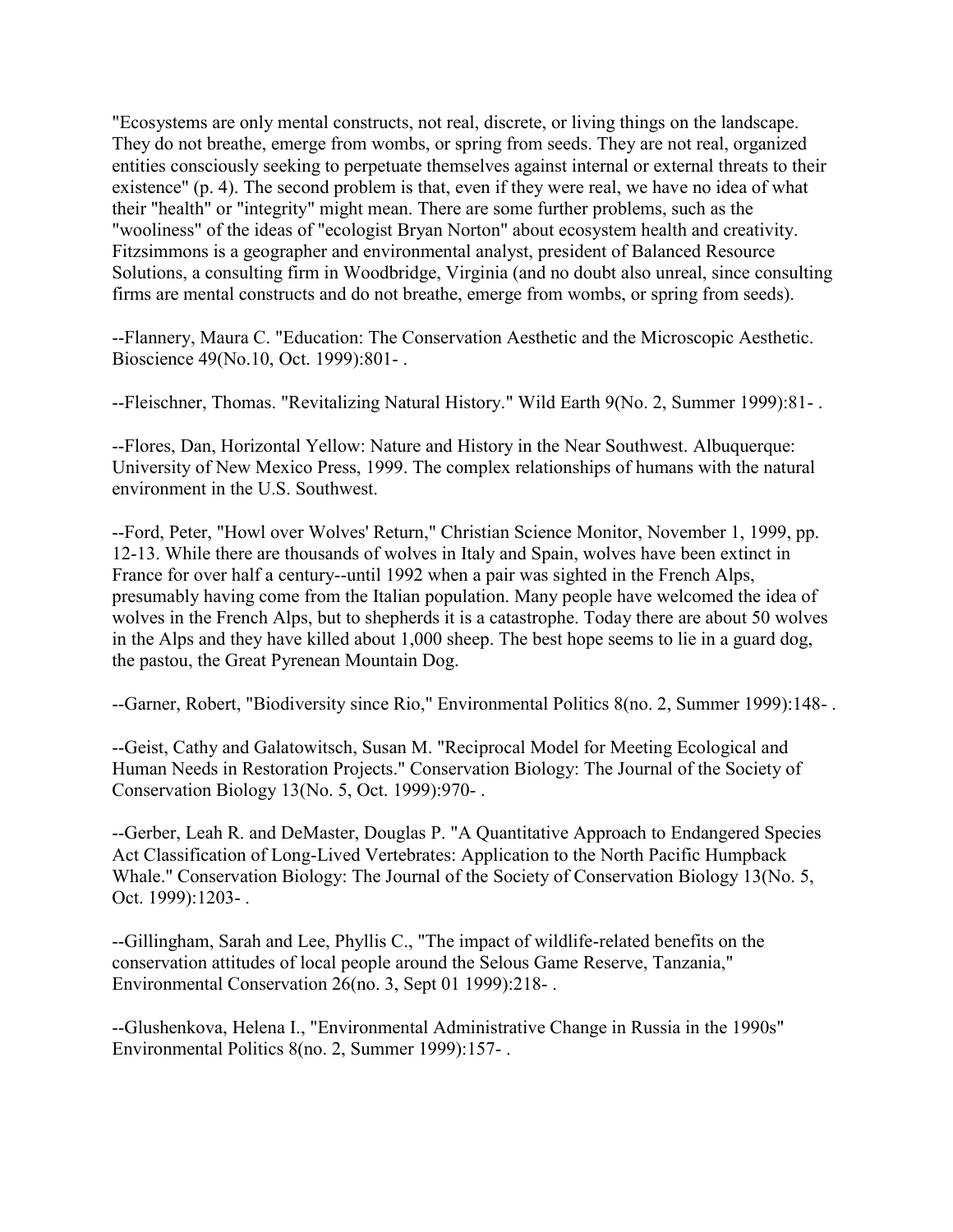--Gonick, Larry and Outwater, Alice, The Cartoon Guide to the Environment. New York: HarperCollins, 1996. Irreverent humor that at the same time educates into environmental fundamentals. Enviromental science, chemical cycles, life communities, food webs, agriculture, population growth, energy and raw materials, waste disposal, recycling, cities, pollution, deforestation, ozone depletion, and global warming. Gonick is a cartoonist; Outwater is an environmental engineer.

--Goodall, Jane, and Berman, Philip, Reason for Hope: A Spiritual Journey. Warner Books, 1999. Jane Goodall's return to religious faith, facing the realities of environmental destruction, animal abuse, and genocide, especially as she has known them in Africa. Her studies with the chimpanzees have enhanced, not ended her belief in God. She shares a spiritual epiphany during a visit to Auschwitz, and an experience before the rose window in the Cathedral of Notre Dame, hoping for spiritual power to overcome the evils in the world. She recalls bravery in the face of chimpanzee imprisonment in medical laboratories. There is a chapter on individuals, corporations, and countries that are doing the right thing. "Together we must reestablish our connections with the natural world and with the Spiritual Power that is around us. And then we can move, triumpantly, joyously, into the final stage of human evolution--spiritual evolution" (p. 267). Wendy Wasserstein, a Pulitzer prize-winning playwright, calls Goodall, "one of the ten most influential women ever."

--Gorman, Michael E., Mehalik, Matthew M., Werhane, Patricia H. Ethical And Environmental Challenges to Engineering: A Casebook in Engineering and Environmental Ethics. Upper Saddle River, New Jersey: Prentice Hall, 2000. 256 pp. The first casebook designed specifically for engineering and environmental ethics, this text features multi-faceted, real-life cases of design and managerial dilemmas in a variety of settings. Background readings that illustrate how one can integrate ethical and environmental challenges into engineering decisions are incorporated throughout. It includes various cases that can be adapted to a variety of classroom settings, including cases on engineering design, environmental ethics, cultural diversity, management, engineering dilemmas. It presents real-life events showing engineering students certain situations they will encounter on the job.

--Gorte, Ross W. "Multiple Use in the National Forests: Rise and Fall or Evolution?" Journal of Forestry 97(No. 10, Oct. 1999):19- . Is multiple use dead? Or has it simply morphed into ecosystem management? A look at the management history of the national forests provides some clues.

--Gottlieb, Roger S., A Spirituality of Resistance: Finding a Peaceful Heart and Protecting the Earth. New York: Crossroad Publishing Co., 1999. 195 pages. \$ 25.00. Chapter 4: "A Sleepless Ethicist and Some of His Acquaintances, Including the Monoculturalist, the Poetic Naturalist, and the Very Famous Biologist." Chapter 5. "Finding a Peaceful Heart and Protecting the Earth. "What can we hope for? In his own lifetime the Ethicist has seen a worldwide movement improve the condition of women throughout the world. He knows that his individual actions are a minuscule part of a similarly vast effort to reorient society toward environmental sanity. He hopes that as this effort unfolds it will lead us to be more unassuming both in our self-assessment as a species and our desires for a `better life'--even though achieving this self-assessment might require a difficult and contentious social transformation. We may learn that a truly `higher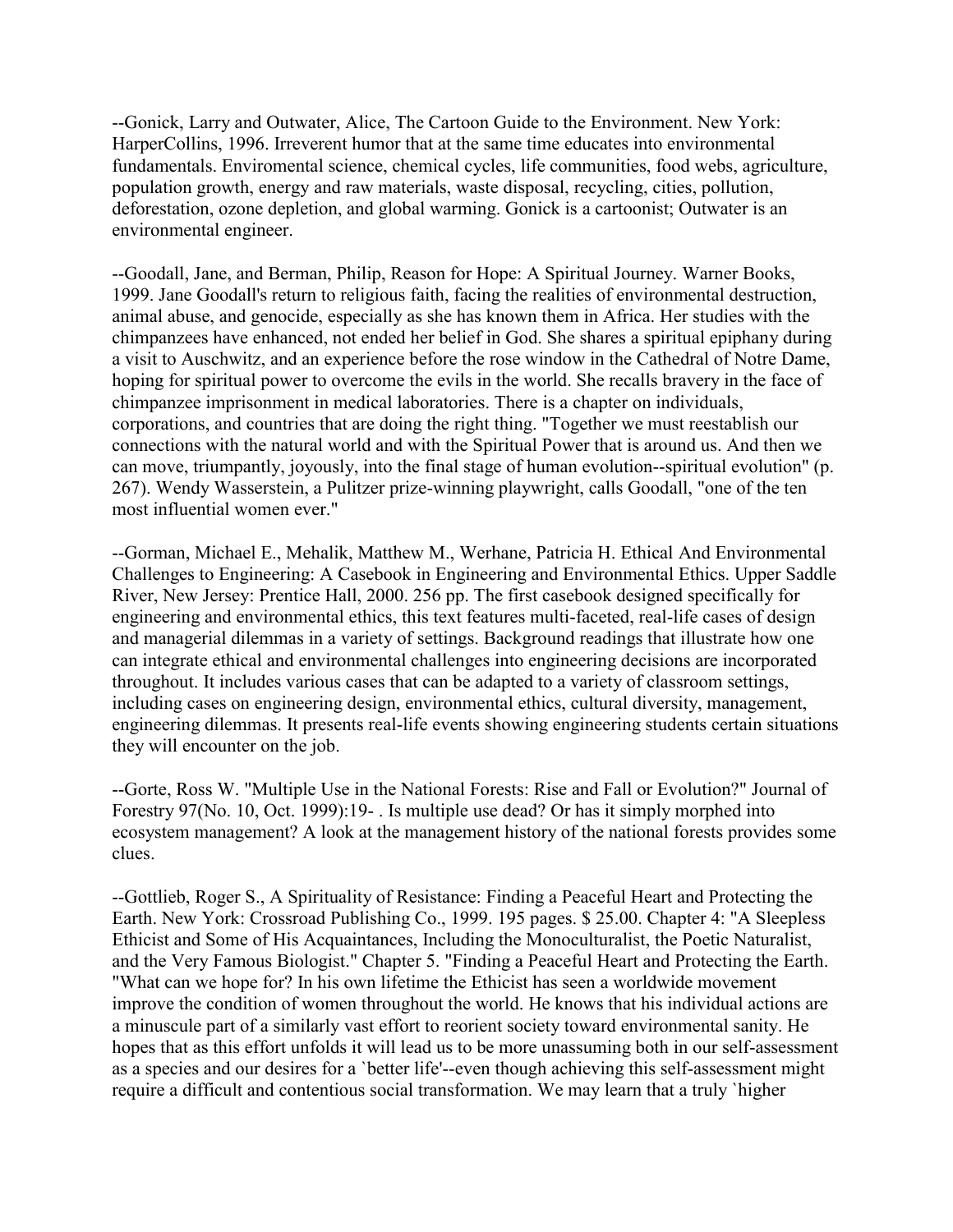standard of living' cannot be achieved until we curtail our current environmental aggression, and that no amount of toys will cure our loneliness for both natural and human community. We might learn that false expertise should not be trusted, and that a monocultured earth is very lonely; and that to love either people or the earth we need to love both" (pp. 134-135). Gottlieb is in philosophy at Worcester Polytechnic Institute, Worcester, MA.

--Guruswamy, Lakshman D. "The Convention on Biological Diversity: Exposing the Flawed Foundations." Environmental Conservation 26(No. 2, June 1999):79- .

--Hackel, Jeffrey D. "Community Conservation and the Future of Africa's Wildlife." Conservation Biology: The Journal of the Society for Conservation Biology 13(No. 4, August 1999):726- .

--Haenn, Nora, "The Power of Environmental Knowledge: Ethnoecology and Environmental Conflicts in Mexican Conservation," Human Ecology 27(no. 3, Sept 01 1999):477- .

--Harrinton, Winston, Richard D. Morgentern, and Nelson, Peter. "Predicting the Costs of Environmental Regulations." Environment 41(No. 7, September 1999):10- . Comparison of the estimates made before and after a regulation has been implemented help to quell the controversy over whether regulators routinely overestimate or underestimate costs.

--Hermy, M., O. Honnay, and Lawesson, J.E. "An Ecological Comparison between Ancient and Other Forest Plant Species of Europe, and the Implications for Forest Conservation." Biological Conservation 91(No. 1, 1999):9- .

--Hertsgaard, Mark, Earth Odyssey: Around the World in Search of our Environmental Future. Shelter Island, NY: Broadway Books. London: Abacus, 1999.

--Hessel, Dieter T., and Reuther, Rosemary Radford, eds., Christianity and Ecology: Seeing the Well-Being of Earth and Humans. Religions of the World and Ecology 3. Cambridge, MA: Harvard University Press, 2000.

--Hill, Brennan R., Christian Faith and the Environment: Making Vital Connections. Maryknoll, NY: Orbis Books, 1999. How twentieth century theologians such as Karl Rahner, Bernard Lonergan, Pierre Teilhard de Chardin have connected Christian faith, nature, and the creation. Examines sacrimental rites, Catholic church documents, and feminist theological insights on ecology. A Christian environmental spirituality, the ethical challenges posed by our new awareness of the environment.

--Hirsh, Richard F. and Serchuk, Adam H. "Power Switch: Will the Restructured Electric Utility System Help the Environment." Environment 41(No. 7, September 1999):4- . Under the right circumstances, the deregulation of electricity generation and transmission can lead to improvements in the environment.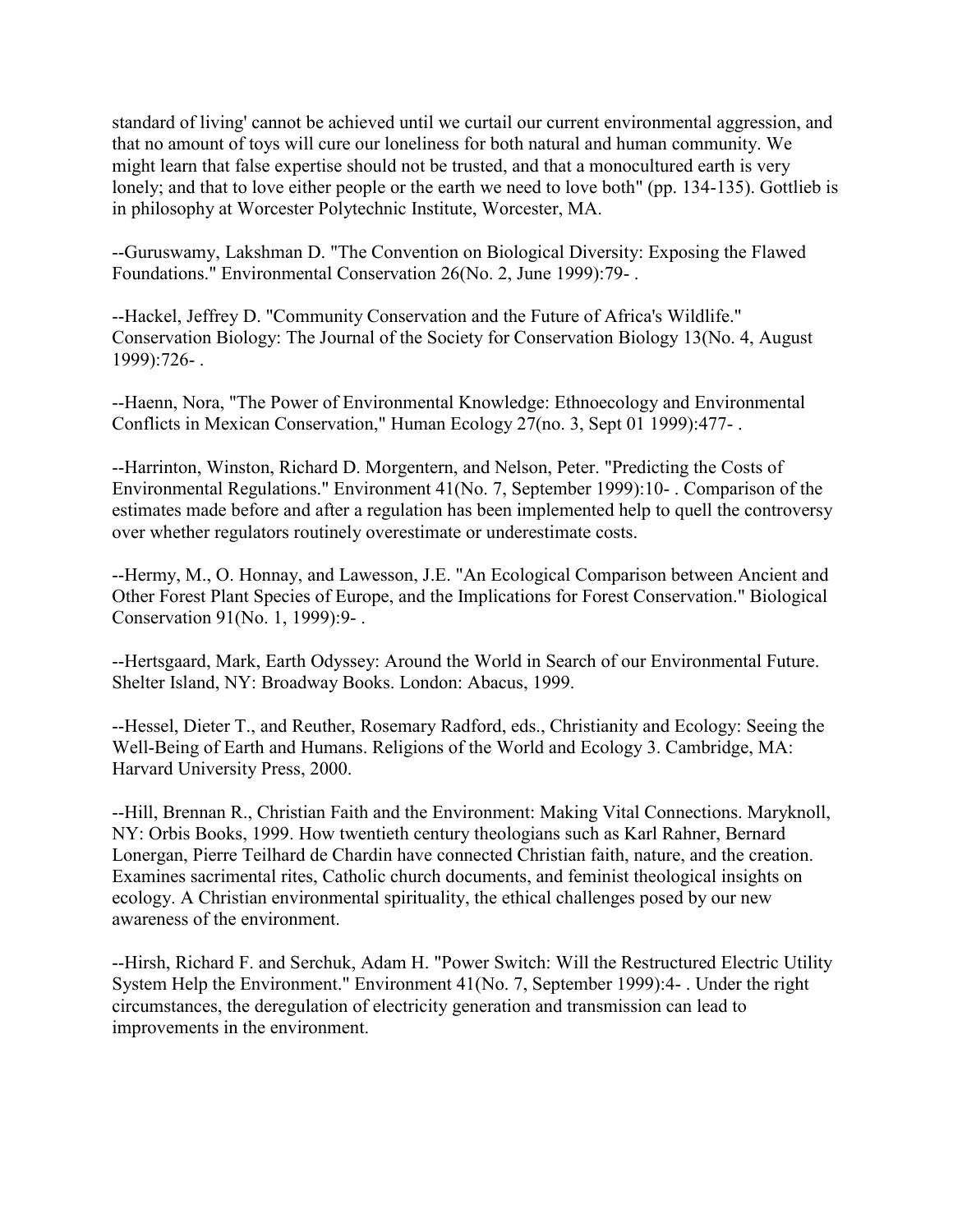--Hoare, Richard E. and Du Toit, Johan T., "Coexistence Between People and Elephants in African Savannas." Conservation Biology: The Journal of the Society for Conservation Biology 13(no. 3, June 1999):633- .

--Holdsworth, Andrew, John Talberth, and Bird, Bryan. "State of the Ecosystem Reports: A Tool for Wildlands Advocacy." Wild Earth 9(No. 2, Summer 1999):64- .

--Homer-Dixon, Thomas F., Environment, Scarcity, and Violence. Princeton, NJ: Princeton University Press, 1999. 280 pages. \$ 29. The Earth's human population is expected to pass eight billion by the year 2025, while rapid growth in the global economy will spur ever increasing demands for natural resources. The world will consequently face growing scarcities of such vital renewable resources as cropland, fresh water, and forests. These environmental scarcities will have profound social consequences--contributing to insurrections, ethnic clashes, urban unrest, and other forms of civil violence, especially in the developing world. A sobering analysis. Homer-Dixon is in political science at the University of Toronto.

--Hovden, Eivind, "As if Nature Doesn't Matter: Ecology, Regime Theory and International Relations," Environmental Politics 8(no. 2, Summer 1999):50- .

--Hrdy, Sara Blaffer, Mother Nature: A History of Mothers, Infants, and Natural Selection. New York: Pantheon, 1999. Babies are naturally selected to be adorable, and every trait--plumpness, cuteness--that increases adorability increases the infant's chances of survival, inducing the mother to give up bodily resources, subordinating her own aspirations to the interest of the infant. Mothers have a head start in this seduction by the infant, but fathers come soon after. Hrdy, known for her work on primate behavior, taught anthropology at the University of California, Davis.

--Huanjing yu Shehui (Environment and Society), published by the Chinese Society for Environmental Ethics: Volume 2, no. 4, December 1999. Special Topic: Greening Higher Education (continued). Contains (all in Chinese):

\* Wang Dazhong, "Carrying Out the "Green University" Project and Meeting the Challenges of the 21st Century"

\* Hu Xianzhang & Wang Fengnian, "Environmental Education for Sustainable Development" Zhou Shaoqi, "Emphasizing the Ecological Conscience in Greening Higher Education"

\* Xu Qixian & Li Yin, "Ethical Considerations in Developing Scenic Sites for Tourism"

\* Tang Kuiyu & Fu Qianqian, "Dietary Life-Styles and Ecological Ethics"

\* Hong Rongxi, "Humanization of Science and Technology and the Establishment of Environmental Ethics"

\* Li Changsheng, Han Jing & Ding Xi, "Trends in Ecological Economics in the 21st Century" \* Center for the Study of Environment and Society Investigation Team, "The General Report from an Investigation Tour to the Halahai Wetland"

\* Rolston, Holmes, III, "Lake Solitude: The Individual in Wildness" (translated by Liu Er)

--Huanjing yu Shehui (Environment and Society), published by the Chinese Society for Environmental Ethics: Volume 2, no. 3, September 1999. Special Topic: Greening Higher Education). Contains (all in Chinese):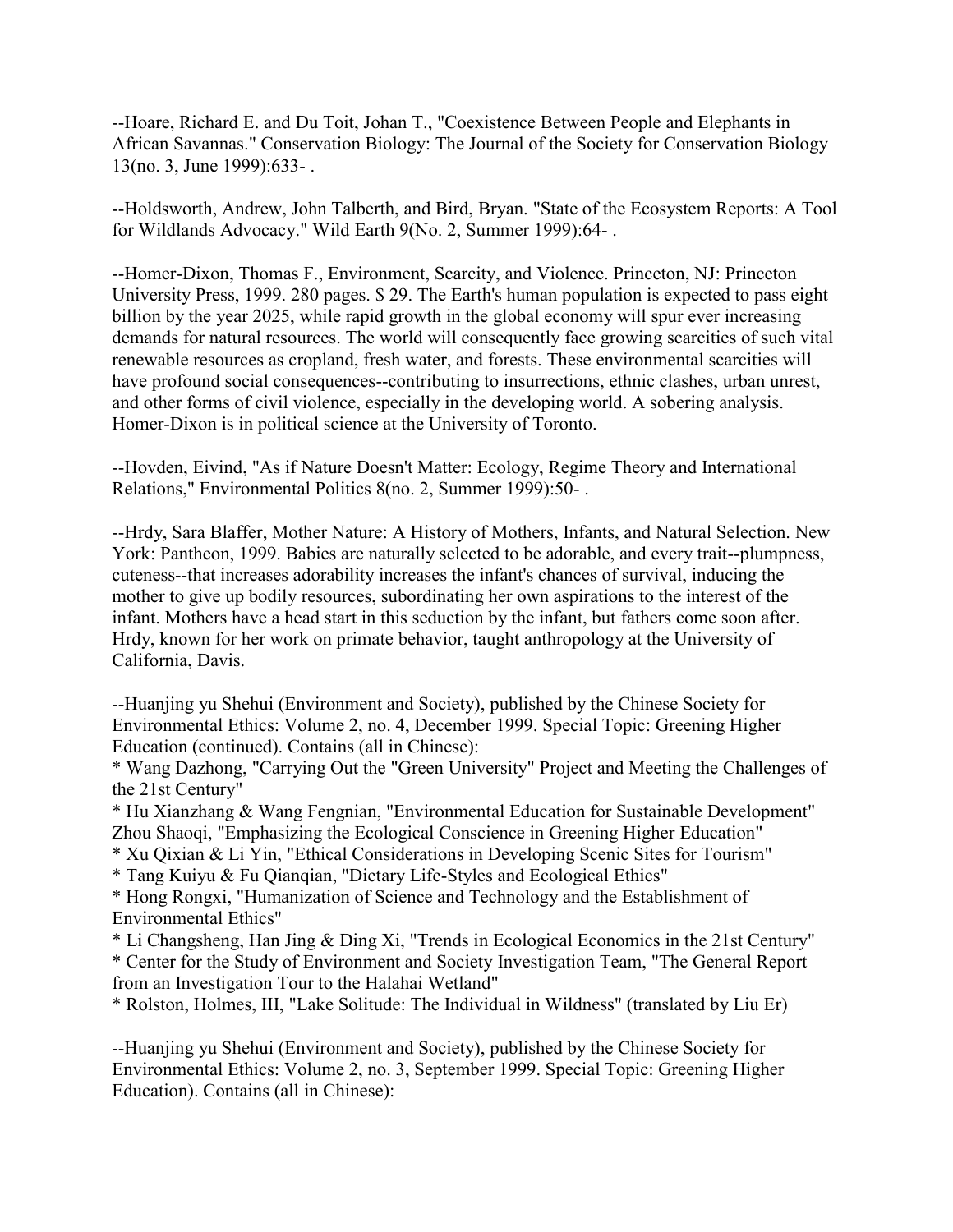\* Preparatory Committee of the Chinese Society for Green Higher Education, "Comments on the `International Conference on Greening Higher Education,'" (1)

\* A Summary of the "International Conference on Greening Higher Education"

\* The Great Wall Declaration--An Agenda for the "Greening Higher Education in China" Project

\* Wu Minsheng, "Green Education at Qinghua University"

\* Yang Tao, "Turn Engineering Universities `Green'"

\* Jin Chaohui, "Make Green Education an Important Part of the College Experience"

\* Jia Jinping & Wu Dan, "From Environmental Protection to Sustainable Development"

\* Chen Jun & Bai Jie-hong, "Strengthen Green Education and Train High Quality Talents"

\* Ma Guangyi, "Environmental Education: The Groundwork for Environmental Protection"

\* Zhang Cong, "Envisioning the Greening of Agricultural Colleges and Universities"

\* Ma Huidi & Cheng Sumei, "Free Time and Freedom"

\* Turner, Frederick, "The Invented Landscape," (trans. by Xie Baojun)

--Huanjing yu Shehui (Environment and Society), published by the Chinese Society for Environmental Ethics: Volume 2, no. 2, June 1999. Contains (all in Chinese):

\* Yang Tongjin, "Anthropocentrism and Non-anthropocentrism: Differences, Consensus, and a Synthesis"

\* Liu Er, "The Theoretical Difficulties of Non-anthropocentric Ecological Ethics and Some Possible Solutions"

\* Zhang Yunfei, "Ecologically Sound Directions for Technological Revolution"

\* Ju Xi, "Some Reflections on Rolston's Axiology." Ju Xi is an independent Taoist scholar, a hermit, Luishihe, Fusong county, Jilin Province, China.

\* Zhang Baiyan & Wang Youren, "The Theoretical Foundations of Policies and Laws for Forest Tourism"

\* Yi Baoli, "Sadness and Joy for Halahai: A Report from the Songhua-Nen River Plain"

\* Guo Zhenwei & Gou Chunlei, "Experts Call for the Establishment of a Nature Reserve at the Halahai Wetland"

\* Rolston, Holmes, III, "Environmental Protection and an Equitable International Order: Ethics after the Earth Summit" (trans. by Li Shili)

\* Melle, Ullrich, "How Deep Is Deep Enough?: Ecological Modernization or Farewell to the World-City? (Part 2)" (trans. by Huang Yingna).

--Huanjing yu Shehui (Environment and Society), published by the Chinese Society for Environmental Ethics: Volume 2, no. 1, February, 1999. Contains (all in Chinese): \* Ye Ping, "A History of Environmental Theories"

\* Yu Mouchang, "Environmental Morality in the Relation between Man and Nature"

\* Dai Maotang, "The Blending of Idealism and Illusion: A Critique of Western Ecological Ethics"

\* Liu Guocheng, "Ecological Ethical Views in Ancient China (Part 2)"

\* Zhang Baiyan & Zhang Pengcheng, "U.S. Legislation in Forestry and Tourism: History and the Current Situation"

\* Piao Xiwan & Wang Zhiguo, "On Policy Options of Heilongjiang Province in Developing Green Food Industry"

\* Zhang Ye & Yi Baoli, "A Jewel of the City that Urgently Needs Our Protection: A Report on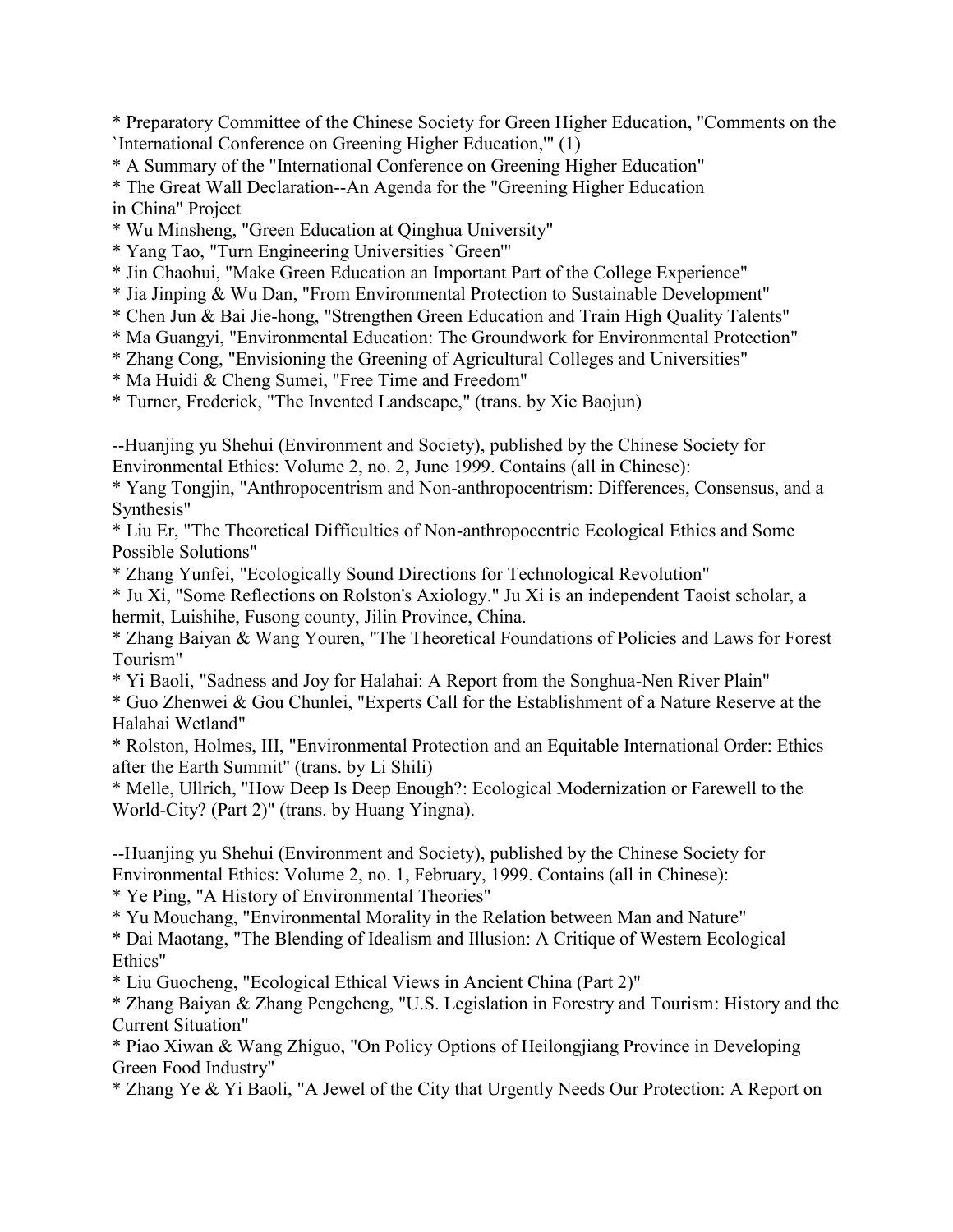Northeast Forestry University's Forest for Experimental Use in the City of Harbin \* Melle, Ullrich, "How Deep Is Deep Enough?: Ecological Modernization or Farewell to the World-City? (Part 1)", (trans. by Huang Yingna) \* Rolston, Holmes, III, "Are Values in Nature Subjective or Objective? (Part 2), (trans. by Ye Ping & Liu Er).

--Hume, Bill. "Big River, Big Issues." Natural Resources Journal 39(No. 1, Winter 1999):17- . The Rio Grande/Rio Bravo.

--Humphreys, David. "The Report of the Intergovernmental Panel on Forests." Environmental Politics 7(no.1, Spring 1998):214- .

--Iannone, A. Pablo, Philosophical Ecologies: Essays in Philosophy, Ecology, and Human Life. Amherst, NY: Humanity Books, 1999. 274 pages. \$54.95 cloth. Contemporary social fragmentation, applying an ecological model to a wide range of philosophical problems.

--Ingalsbee, Timothy. "Learn from the Burn: Research Natural Areas for Habitat and Science." Wild Earth 9(No. 2, Summer 1999):57- .

--James, Frances C., "Lessons Learned from a Study of Habitat Conservation Planning," Bioscience 49(no. 11, Nov 01 1999):871- .

--Jancar-Webster, Barbara. "Environmental Movement and Social Change in the Transition Countries." Environmental Politics 7(no.1, Spring 1998):69- .

--Johnson, Elena. "Poor Environment, Poor Health." Alternatives 25(No.3, Summer 1999):17-.

--Johnson, Todd R., "Community-Based Forest Management in the Philippines," Journal of Forestry. 97(no. 11, Nov 01 1999):26- . An initiative toward sustainable forest management in the Philippines shows some promise despite the dire condition of the islands' forest resource, primarily because the local residents are defining their own criteria and indicators.

--Kafin, Robert J., "Can You Canoe a Canoe? New York Rules on Navigability." Journal of Environmental Law & Practice 6(No. 4, Spring, 1999):53- .

--Kaiser, Jocelyn, "Booby-Trapped Letters Sent to 87 Researchers," Science 286(5 November 1999):1059. Letters with razor blades, and a note: "You have until August 2000 to release all of your primate captives and get out of the vivisection industry," have been sent to 87 researchers in the U.S. The responsible group seems to be one called "The Justice Department," originating in the U.K.

--Kammen, David M., and Hassenzahl, Should We Risk It? Princeton, NJ: Princeton University Press, 1999. \$ 40. An attempt to organize and evaluate previously disparate theories and methodologies connected with risk analysis for health, environmental, and technological problems. Kammen is in energy and society at the University of California, Berkeley.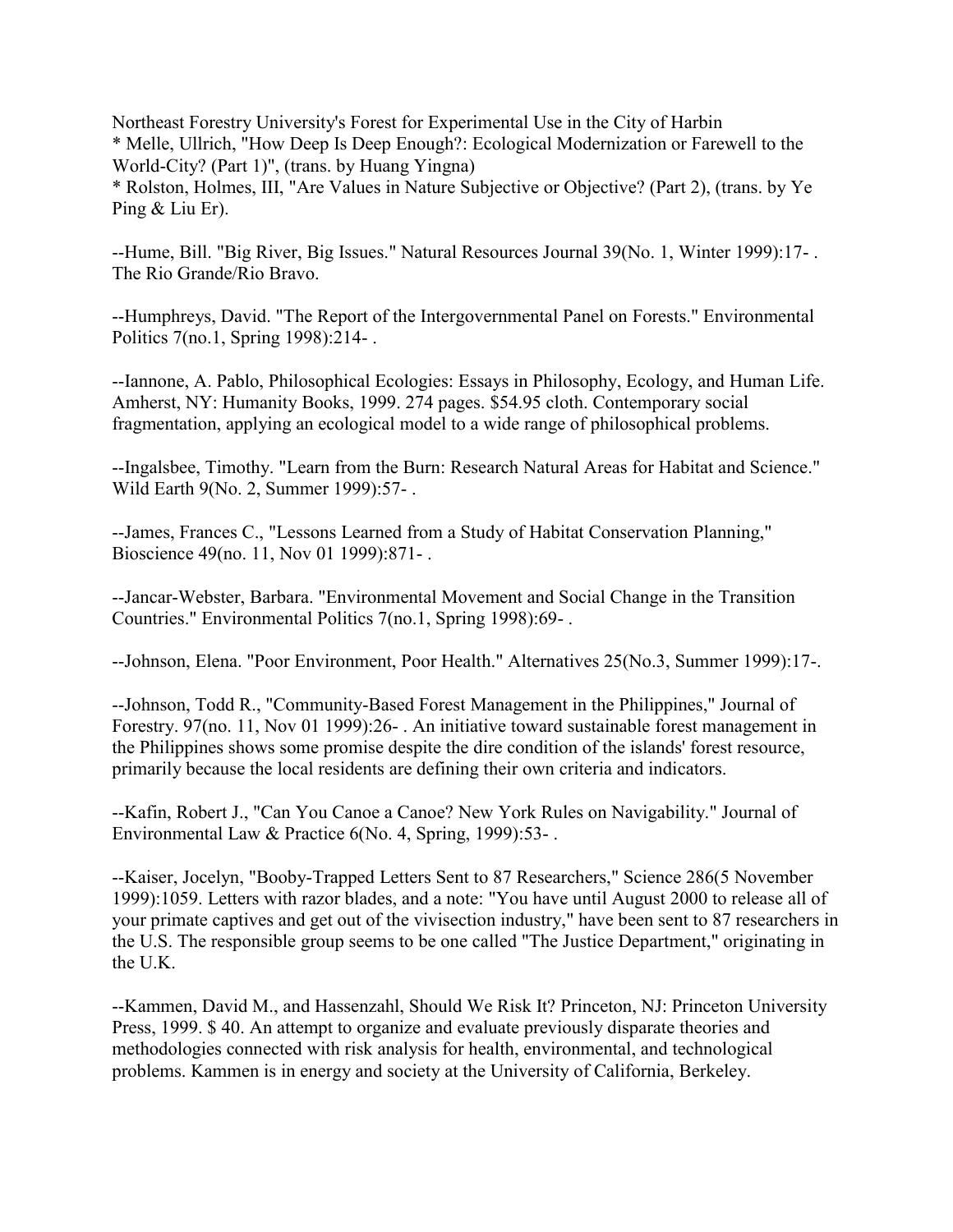Hassenzahl is in science, technology, and society at the Woodrow Wilson School of Public and International Affairs, Princeton University.

--Karliner, Joshua. "Co-opting the UN." The Ecologist 29(No. 5, August 1999):318- . The UNDP's new "GSDF" programme links the UN with some of the world's worst corporations, with the aim of "bringing 2 million more people to the market" early next century.

--Kerasote, Ted, "The Untouchable Wild," Audubon 101 (no. 5, Sept./Oct. 1999):82-86. Are today's eco-trips really better for Africa's habitat than the shooting parties of Hemingway's era? Hemingway had to shoot a lion and eat part of it raw; but that macho hunter era is gone. Kenya has banned hunting entirely since 1977. Other countries seek to combine hunting and ecotourism, hoping that both will contribute to sustainable development, typically where the annual per capita income is \$ 500. Kerasote concedes that no good studies exist, but speculates that ecotourists in their fancy lodges may be more demanding on the environment than a few hunters in a temporary tent. He also thinks that neither hunters nor ecotourists get very close to the real wild. Kerasote, who lives in Wyoming, is the author of Bloodties: Nature, Culture, and the Hunt.

--Keulartz, Jozef, The Struggle for Nature: A Critique of Environmental Philosophy. London: Routledge, 1999. 208 pages. \$ 23. Deep ecology, social and political ecology, ecofeminism and eco-anarchism, criticizing the dependence on science of these philosophies and the social problems they engender. Keulartz argues for a post-naturalistic turn in environmental philosophy.

--Khanbivardi, Reza M., "How Innovative, Cost-Effective Technologies Can Help Protect the World's Supply of Fresh Drinking Water." Journal of Environmental Law & Practice 6(No. 4, Spring, 1999):57- .

--Kheel, Marti, "License to Kill: An Ecofeminist Critique of Hunters' Discourse," pages 101-104 in Adams, Carol J., and Donovan, Josephine, eds., Animals and Women: Feminist Theoretical Explanations.

--Kittredge Jr., David B., Mark G. Rickenbach,and Broderick, Stephen H. "Regulation and Stumpage Prices: A Tale of Two States." Journal of Forestry 97(No. 10, Oct. 1999):12- . Contrary to conventional wisdom, a study finds that Massachusetts regulations do not seem to adversely affect stumpage prices and landowner profit from the sale of timber.

--Kjellberg, Seppo, Urban Ecotheology. Utrecht, Netherlands: International Books, 2000. The need for an ecological city. Ecotheology in an urban context. The Tampere, Finland, case. Nature as part of the urban environment. Kjelberg is senior lecturer at the Abo Akademi University in Turku, Finland.

--Kloor, Keith, "A Surprising Tale of Life in the City," Science 286(22 October, 1999):663. Ecologists are finding webs of life in the city more intricate than suspected. The U.S. National Science Foundation's Long Term Ecological Research program, mostly studying wild sites, added two urban sites for comparison, Phoenix and Baltimore, and discovered more biodiversity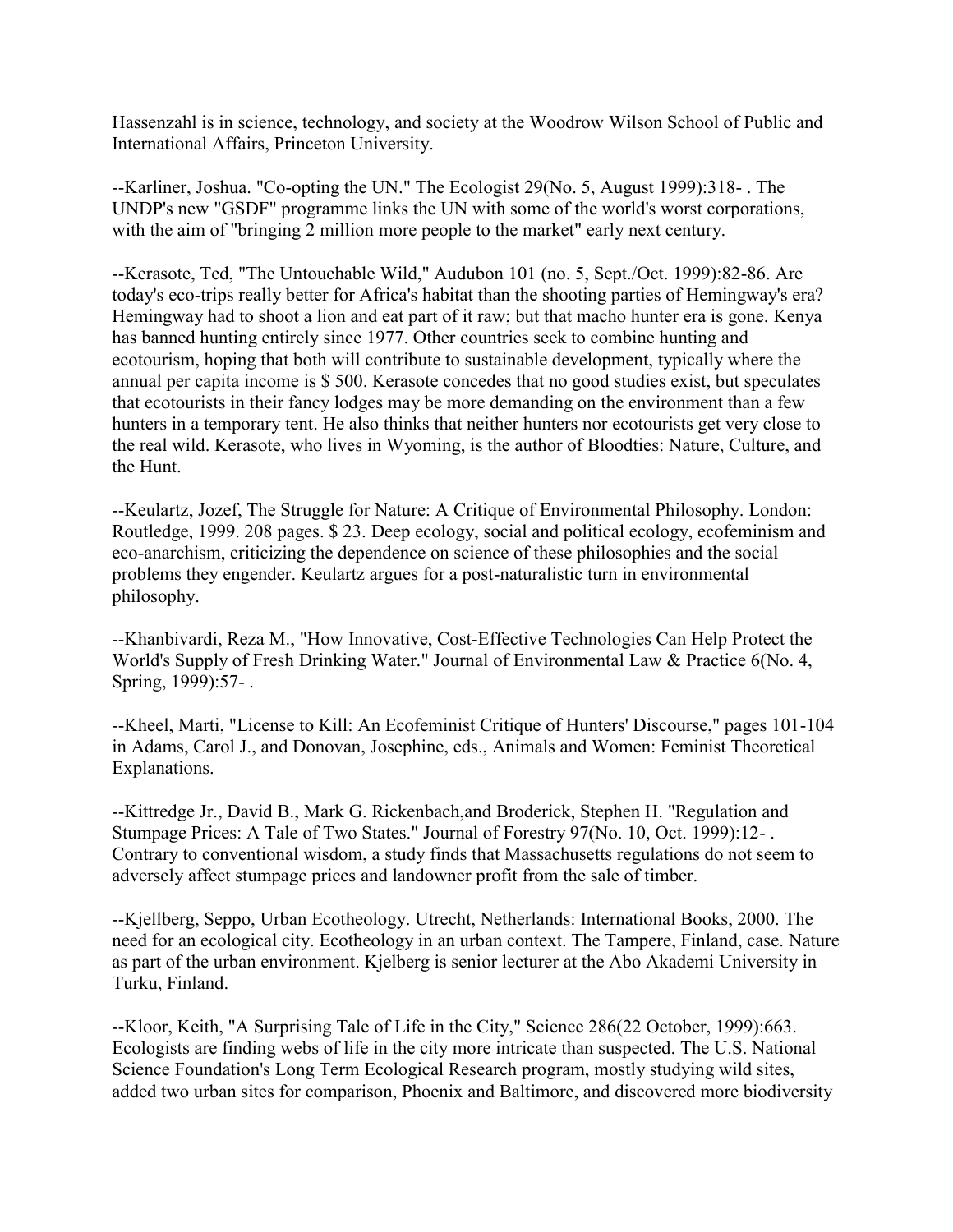in the nooks and crannies, the lawns, waste lots, and parks of the cities than anticipated: 75 species of bees, 200 species of birds, and hundreds of species of insects in Phoenix, along with 2.8 million people. But the larger wildlife, such as bighorn sheep, were absent. Also 95% of plant species and one in four kinds of birds were introduced exotics. Still, says John Wiens, the bottom line is that "cities are not the kind of sterile wastelands that some people think."

--Knopman, Debra S., Susman, Megan M. and Landy, Marc K., "Civic Environmentalism: Tackling Tough Land-Use Problems With Innovative Governance," Environment 41(no. 10, Dec 01 1999):24- . Citizen leaders who want to mobilize their deep concerns for a local place can make a significance difference in improving their environment.

--Koggel, Christine M., ed., Moral Issues in Global Perspective. Peterborough, Ontario: Broadview Press, 1999. 812 pages. \$ 30.00 paper. Chapter 24 is "Animals and the Environment." Singer, "Animal Liberation"; Callicott, "Animal Liberation: A Triangular Affair"; Shrader-Frechette, "Environmental Ethics"; Guha, "Wilderness Preservation: A Third World Critique"; Patterson, "Maori Environmental Values."

--Kohák, Erazim, The Green Halo: A Bird's Eye View of Ecological Ethics. Chicago: Open Court, 2000. Czech environmental ethics! -- now for everyone. Perhaps the most remarkable of the several introductions to environmental ethics in a growing literature--remarkable both for the unusual career of its author and the multi-dimensional nature of the work. First published in Czech. Kohák fled Czechoslovakia with the coming of the Soviet regime, had a distinguished career at Boston University, living in a one-room rural home, without electricity, then returned to his native country after the Soviet collapse, and is on the Philosophical Faculty of Charles University in Prague. This was originally written as an introduction for his students there. Kohák's life in multiple worlds gives him resources lacking to other environmental philosophers. He knows the naturalists as well as the philosophers. He knows American philosophy with as much facility as European philosophy. In Europe he knows not only British and Western European sources, analytic and continental philosophy; he draws readily from scholars and original sources in Central and Eastern Europe, both those challenging as well as those within the former Soviet ideology.

Kohák joins conviction and strategy, although he refrains from prescribing straight forth what we ought to do. He claims only to describe ideas, challenges, problems, opportunities, and invites readers to think for themselves. Readers who accept this invitation will find that conviction and action are inescapable. "`Ecology'--the conscious search for long-term sustainable modes of cohabitation of humankind and the Earth--is no longer the hobby of nature lovers. It is the task of humankind and the meaning of our being" (p. 163).

--Kolk, Ans and van der Weij, Ewout. "Financing Environmental Policy in East Central Europe." Environmental Politics 7(no.1, Spring 1998):53- .

--Kolstad, Charles D. and Guzman, Rolando M. "Information and the Divergence between Willingness to Accept and Willingness to Pay." Journal of Environmental Economics and Management 38(No. 1, July 1999):66- .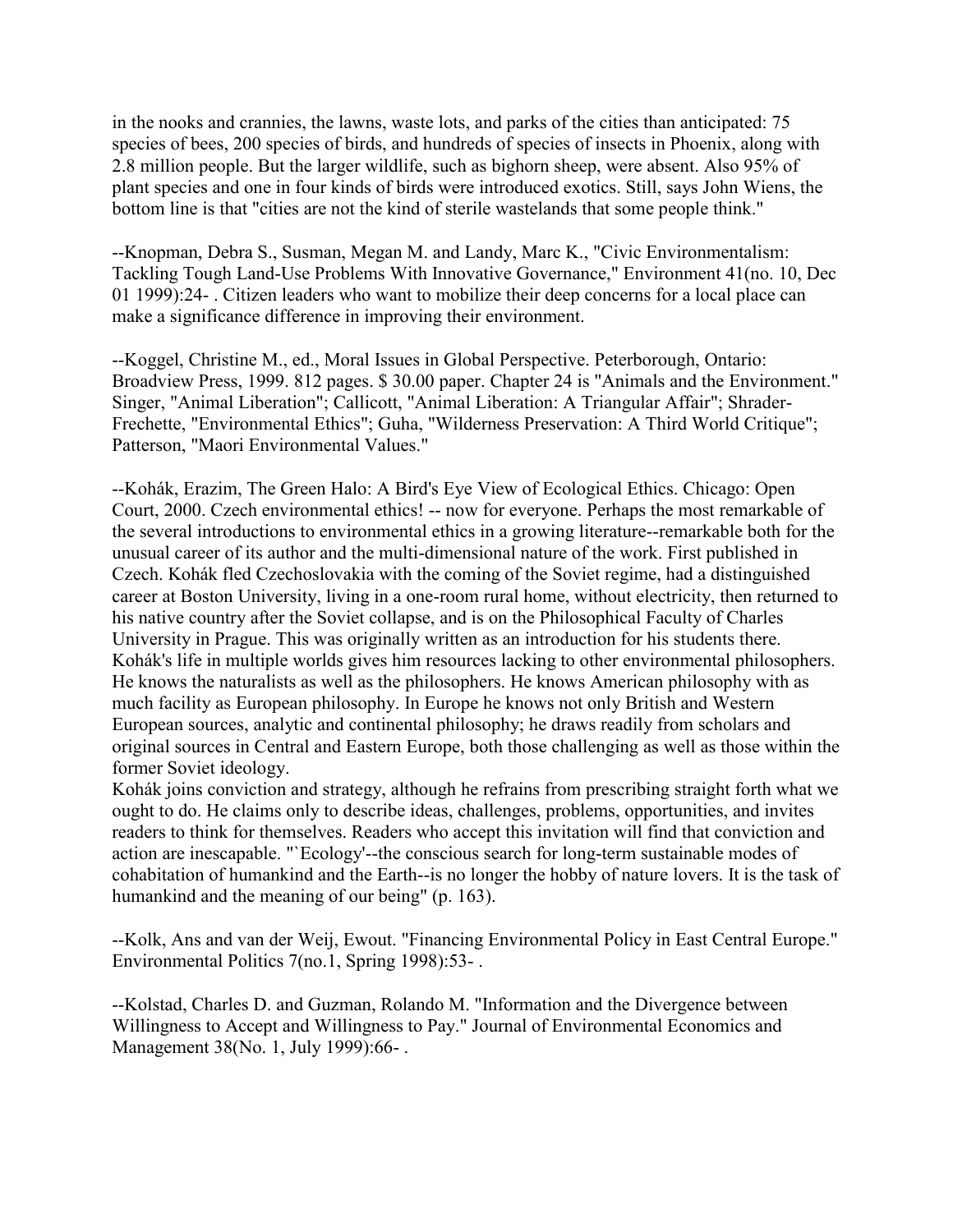--Krueger, Jonathan, "What's to Become of Trade in Hazardous Wastes?: The Basel Convention One Decade Later," Environment 41(no. 9, Nov 01 1999):10- . A controversial ban on the export of hazardous wastes to developing countries highlights the need for more environmentally sound management of such wastes and less hazardous waste generation overall.

--Laitos, Jan G. and Carr, Thomas A. "The Transformation on Public Lands." Ecology Law Quarterly 26(no. 2, 1999):140- .

--Lakoff, George, and Johnson, Mark, Philosophy in the Flesh: The Embodied Mind and Its Challenge to Western Thought. New York: Basic Books, 1999.

--Landweber, Laura, and Dobson, Andrew P., eds., Genetics and the Extinction of Species: DNA and the Conservation of Biodiversity. Princeton, NJ: Princeton University Press, 1999. 192 pages. \$ 20, paper. Contributors analyze why the burgeoning field of conservation biology must rely on the insights of population geneticists. New insights into how populations have evolved in response to past selection pressures provides a broad new understanding of the genetic structure of natural populations. Ways to measure biodiversity. Benefits and drawbacks of captive breeding. The editors are in biology at Princeton University.

--Lear, Linda, Rachel Carson: Witness for Nature. 1997. New York: Henry Holt and Company, 1997. 634 pp. \$17.95, paper. \$35.00, cloth. The first comprehensive biography of the great naturalist. Two themes recur repeatedly: (1) the hurdles she had to overcome as a woman in the masculine worlds of science, government and the professions. Carson pursued and ultimately abandoned work towards a Ph.D. in biology. (2) Her tenacity as a writer, culminating in Carson's struggle to write Silent Spring, and the political firestorm the book ignited. Despicable attempts by chemical and agribusiness interests to slander Carson and discredit her work. She pressed her cause in the face of family tragedy and failing health, one of the heroic stories in conservation history. See also:

--Carson, Rachel, Lost Woods: The Discovered Writing of Rachel Carson. Beacon Press, Boston, 1998. 267 pp. \$ 24.00.

--Lekan, Thomas, "Regionalism and the Politics of Landscape Preservation in the Third Reich," Environmental History 4(no. 3, July 01 1999):384- .

--Leopold, Aldo, For the Health of the Land: Previously Unpublished Essays and Other Writings. Edited by J. Baird Callicott and Eric T. Freyfogle. Washington, DC: Island Press, 1999. Several dozen, mostly short, pieces, excerpts, some never before published, some published in obscure places. Leopold, who died fighting a grasslands fire, left his work only partially in print. Here is Leopold, a prophet recalled from mid-century, with surprising relevance for environmental ethics at the turn of the millennium.

--Leopold, Aldo. The Essential Leopold: Quotations and Commentaries. Meine, Curt D., and Knight, Richard L., eds. Madison: The University of Wisconsin Press, 1999.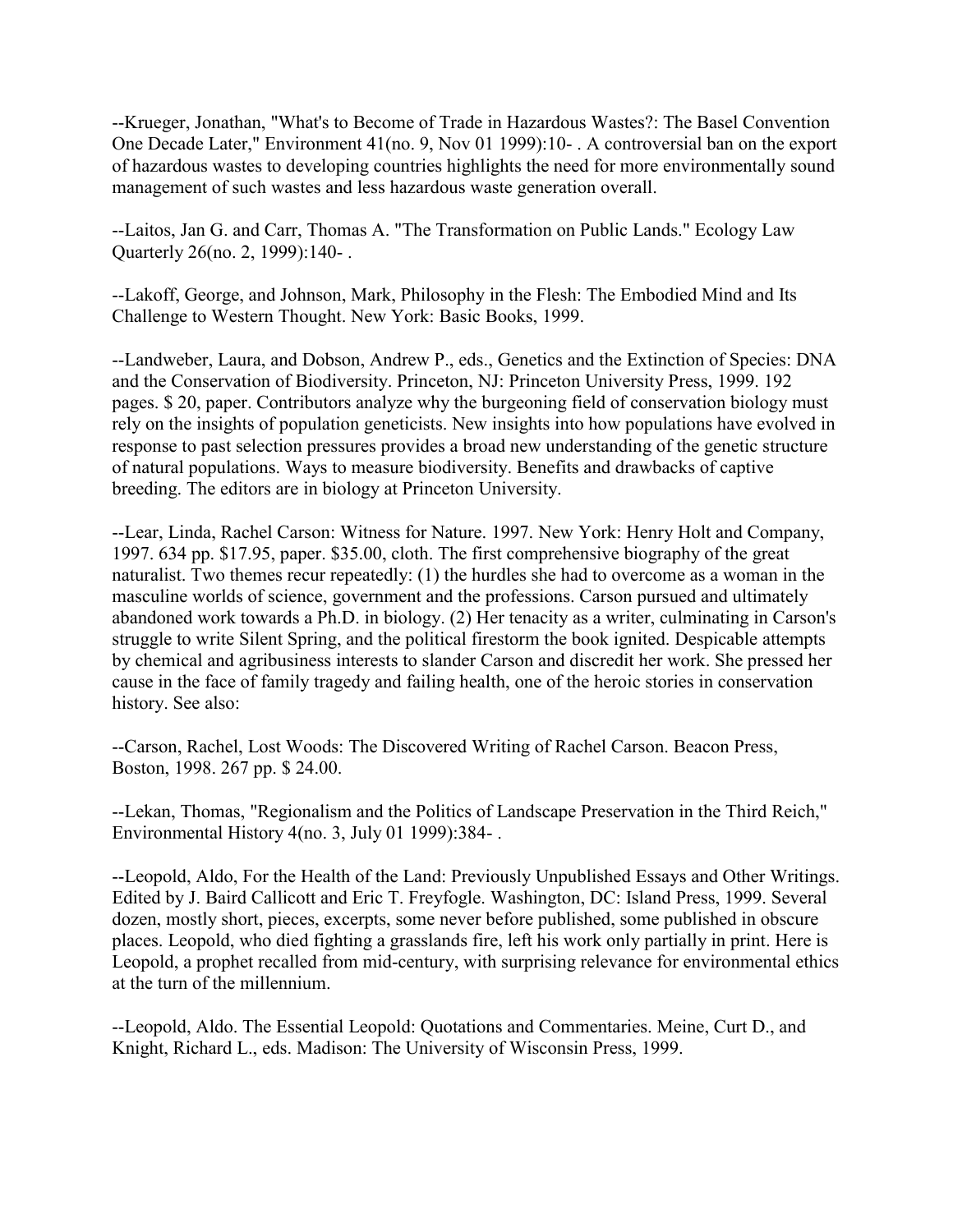--Levidow, Les, "Regulating BT Maize in the United States and Europe: A Scientific-Cultural Comparison," Environment 41(no. 10, Dec 01 1999):10- . Cultural factors play a large role in determining how societies regulate genetically modified crops.

--Levin Simon, Fragile Dominion: Complexity and the Commons. Reading, MA: Helix (Perseus), 1999. 264 pages. \$ 27 paper. A tour though the current intellectual landscape of ecology and environmental science. Six fundamental questions (Chapter 3): (1) What patterns exist in nature? (2) What are the relative roles of historical accident versus environmental determinism? Answers: Depends on temporal and spatial scale. (3) How do ecosystems assemble themselves? Often no answers are available, but the answers that are indicate trouble ahead with invasive species. (4) How Does evolution Shape these ecological assemblages? (5) What is the relation between an ecosystem's structure and how it functions? (5) Does evolution favor resilient systems? Answers require a look at self-organized criticality, edge of chaos, fractal landscapes, and more. Other chapters: Chapter 4: Patterns in Nature. Chapter 5: Ecological Assembly. Chapter 9: Where do we go from here? Complexity and the commons. We can hold on to our best human qualities only through a scientifically-informed stewardship of the biosphere. Levin teaches biology at Princeton University and is a well known ecologist. Reviewed by Robert May, "How the Biosphere is Organized," Science 286(1999):2091.

--Lewandrowski, Jan and Ingram, Kevin. "Policy Considerations for Increasing Compatibilities between Agriculture and Wildlife." Natural Resources Journal 39(No. 2, Spring 1999):229- .

--Li, W., Z. Wang, and Tang, H. Designing the Core Zone in a Biosphere Reserve Based on Suitable Habitats: Yancheng Biosphere Reserve and the Red Crowned Crane (Grus japonensis). Biological Conservation 90(No. 3, 1999):167- .

--Li, W., Z. Wang, and Tang, H. "Designing the Buffer Zone of a Nature Reserve: A Case Study in Yancheng Biosphere Reserve China. Biological Conservation 90(No. 3, 1999):159- .

--Liverman, Diana M. "Vulnerability and Adaptation to Drought in Mexico." Natural Resources Journal 39(No. 1, Winter 1999):99- .

--Lowi, Miriam R., "Water and Conflict in the Middle East and South Asia: Are Environmental Issues and Security Issues Linked?," The Journal Of Environment And Development 8(no. 4, Dec 01 1999):376-.

Lyons, Michael. "Political Self-Interest and U.S. Environmental Policy." Natural Resources Journal 39 (No.2, Spring 1999): 271- .

--Maddox, Gregory. "Introduction: Africa and Environmental History." Environmental History 4(No. 2, April 1999):162- .

Magoc, Chris J. Yellowstone: The Creation and Selling of an American Landscape, 1870- 1903. Albuquerque: University of New Mexico Press, 1999. Paper, \$20. The American myths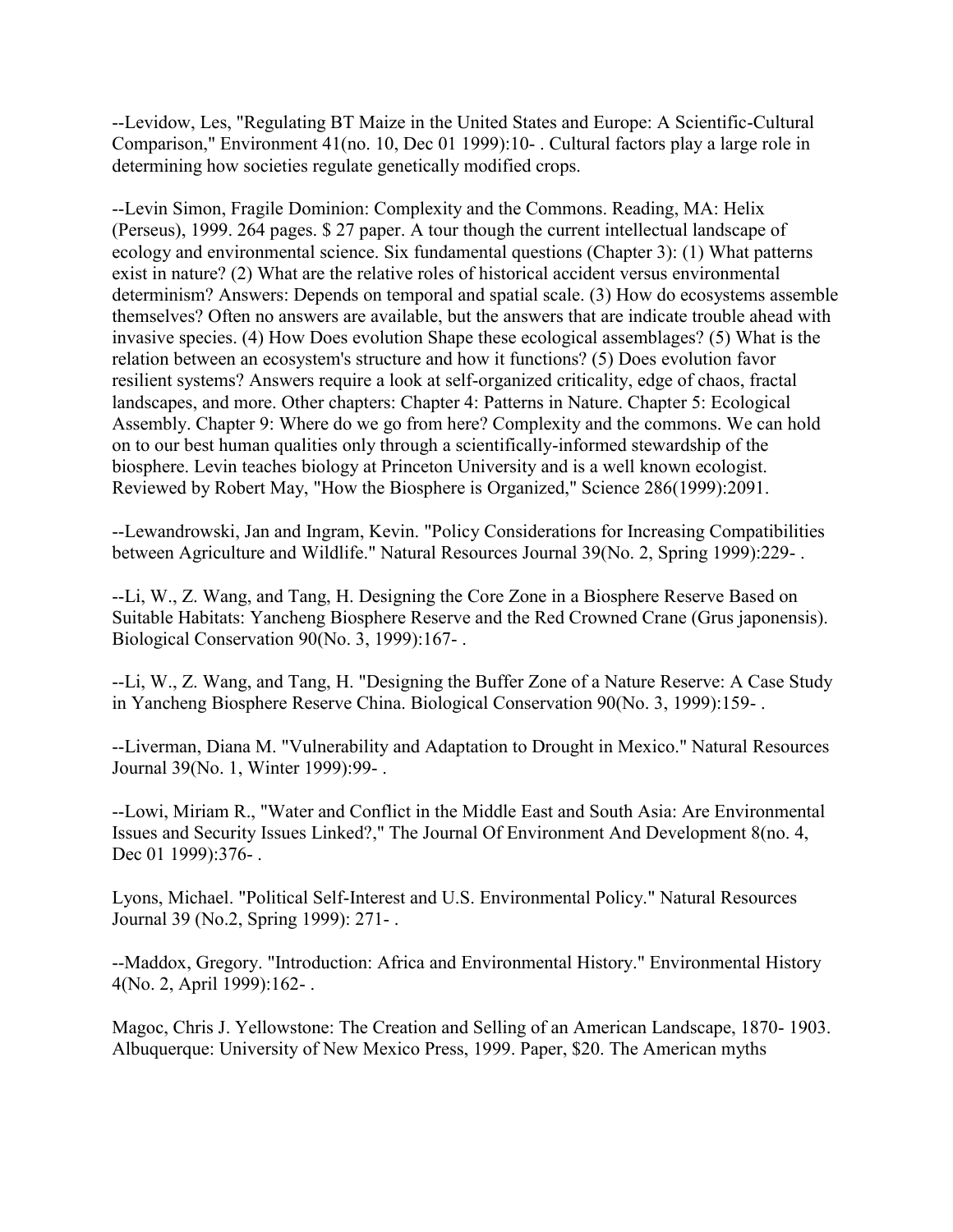and late-Victorian values behind the movement both to preserve the Yellowstone wilderness and to extract its natural resources, codifying the ultimate American landscape.

Manson, Neil A. "The Precautionary Principle, The Catastrophe Argument, and Pascal's Wager," CPTS (Center for Philosophy, Technology and Society, University of Aberdeen, Scotland) Ends and Means, vol.4, no.1, Autumn 1999, pp.12-16. Argues that environmentalists should consider embracing cost-benefit analysis, and would be pleasantly surprised by how often it rules in their favor. Manson is Gifford Research Fellow at the University of Aberdeen.

Markarian, Michael. "Tally-ho, Dude!" The Animals Agenda 19 (no.6, November 1 1999): 22-. Fox hunting isn't a British relic, it's an American reality, and Markarian tells its dirty little secrets.

Martin, Peter and Ritchie, Helen. "Logics of Participation: Rural Environmental Governance under Neo-liberalism in Australia." Environmental Politics 8 (no.2, Summer 1999): 117 .

McKinnel, Robert G. and DiBerardino, Marie A., "The Biology of Cloning: History and Rationale." BioScience 49 (no.11, Nov 01 1999): 875 .

Martinez, Eluid. "Coping with Scarcity on the Rio Grande/Rio Bravo." Natural Resources Journal 39 (No.1, Winter 1999): 134- .

Mason, Marianne D. "Saving the Chesapeake Bay, One Gazebo at a Time." Natural Resources and the Environment. 14 (No.2, Fall 1999): 134- .

McDuff, Mallory D. "Public Outreach and Conservation Scientists." Conservation Biology: The Journal of the Society for Conservation Biology 13 (No.4, August 1999): 695- .

McKibben, Bill. "Climate Change and the Unraveling of Creation. Christian Century 116 (no34, Dec. 8, 1999): 1196-1199. "In the past 30 years we have systematically and even more rapidly destroyed this planet's inventory of life . . .In the case of the struggle to save and preserve the environmentGod's creationthe church's leadership is absolutely mandatory." McKibben is the author of The End of Nature and Maybe One, recently reissued by Penguin.

McLean, Ian F.G. "The Role of Legislation in Conserving Europe's Threatened Species." Conservation Biology: The Journal of the Society of Conservation Biology 13 (No.5, Oct. 1999): 966- .

Michael, Mark A., ed. Preserving Wildlife: An International Perspective. Amherst, NY: Humanity Books, 1999. 275 pages. \$21.95.

Millard, Frances. "Environmental Policy in Poland." Environmental Politics 7 (no.1, Spring 1998): 145- .

Milton, Kay. Environmentalism and Cultural Theory: Exploring the Role of Anthropology in Environmental Discourse. London: Routledge, 1996. "The position that human beings are unique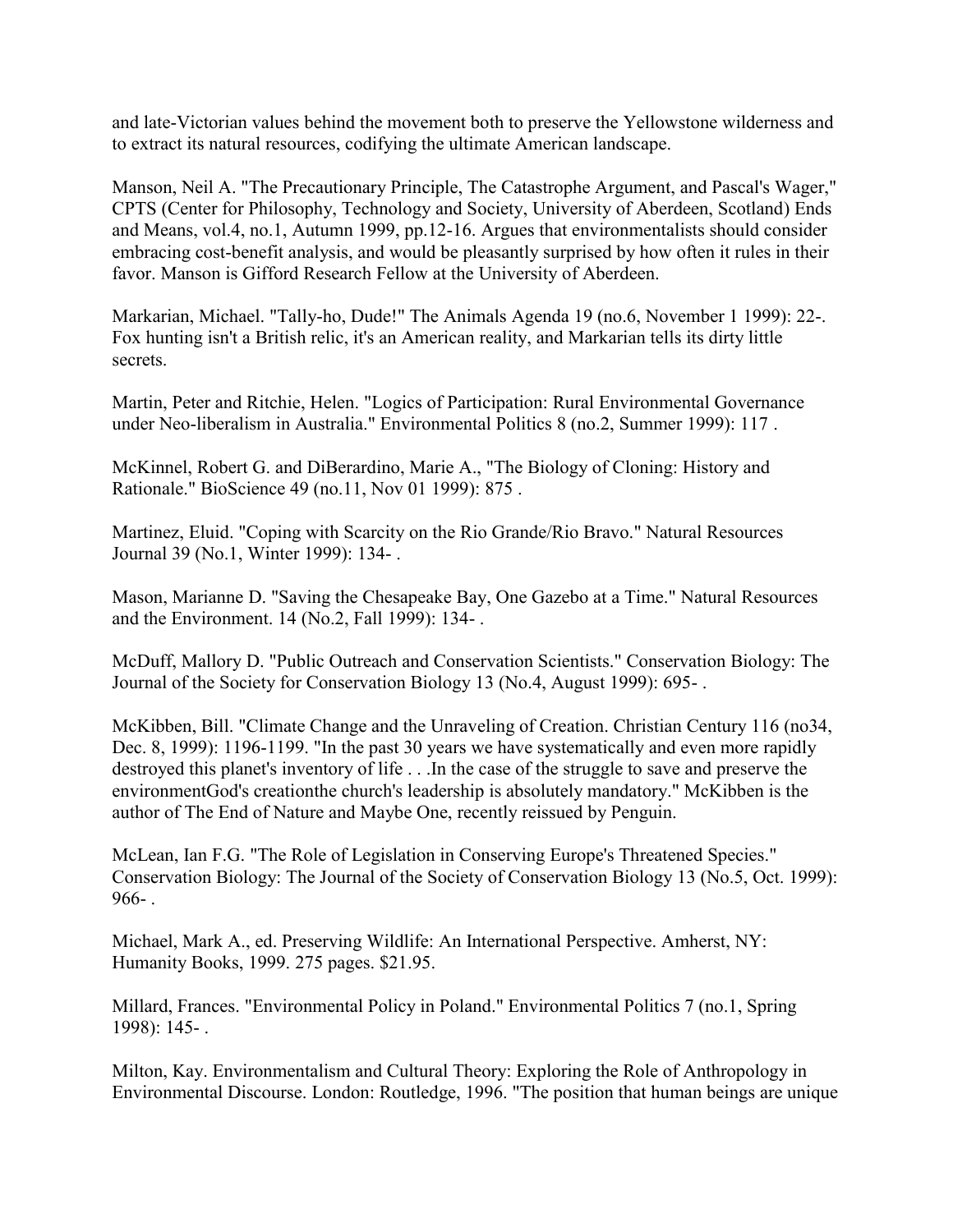in possessing culture has always seemed an absurd denial both of experience and of logic" (pp.63-64). "The myth of primitive ecological wisdom is not well founded" (p.133).

Montesinos, Miriam. "It May Be Silly, But It's An Answer: The Need to Accept Contingent Valuation Methodology in Natural Resource Damage Assessments." Ecology Law Quarterly 26 (No.1, 1999): 48- .

Montgomery, Claire A., Pollak, Robert A., and White, Denis. "Pricing Biodiversity." Journal of Environmental Economics and Management 38 (No.1, July 1999): 1- .

Moore, Bryan. "National Mining Association v. United States Army Corps of Engineers: The District of Columbia Circuit Drains Wetlands Protection from the Clean Water Act." Tulane Environmental Law Journal 12 (No.1, Winter 1998): 235- .

Moore, Mary Elizabeth. Ministering with the Earth. St. Louis, MO: Chalice Press, 1998. 226 pages. Moore is fond of the metaphor, suitably pastoral and feminist, of ministering as "quilting a life in relation to God and God's creation." A collection of insightful stories, episodes, thoughts, sermonettes, pastoral ideas and opportunities. Moore is professor theology and Christian education at Claremont School of Theology.

Muttit, Greg. "Degrees of Involvement." The Ecologist 29 (No.5, August 1999): 326- . UK universities, rather than using their expertise to find solutions to climate change, are instead acting to prop up the oil industry.

Nabhan, Gary Paul and Holdsworth, Andrew. "State of the Sonoran Desert Biome." Wild Earth 9 (No.2, Summer 1999): 71- .

--Nash, Roderick Frazier, "Nature and Civilization: A Biocentric Solution," afterword in Jackson, William Henry and Fiedler, John, photographers, and Marston, Ed, text, Colorado 1870-2000. Englewood, CO: Westcliffe Publishers, 2000. A coffee table book with matching old and new photographs, showing environmental changes. Nash outlines "seven possible pillars that may help define a new wilderness philosophy." "Ours may be the last generation with the chance to make major course corrections in a mood of deliberation rather than desperation. Perhaps by tempering power with moral responsibility we can still be the capstone--not the cancer--of life on Earth" (p. 223).

--Native Plants Journal is a new journal, concerned with native plant conservation, restoration, reforesting, landscaping, highway corridors, and, generally, with the appreciation and understanding of native plants on landscapes. The first issue apprears Spring 2000. Contact: http://www.its.uidaho.edu/nativeplants/

--Nickler, Patrick A., "A Tragedy of the Commons in Coastal Fisheries: Contending Prescriptions for Conservation, and the Case of the Atlantic Bluefin Tuna." Boston College Environmental Affairs Law Review 26(No. 3, Spring 1999):549- . The Atlantic Ocean's population of bluefin tuna is under severe stress, and an international commission recommends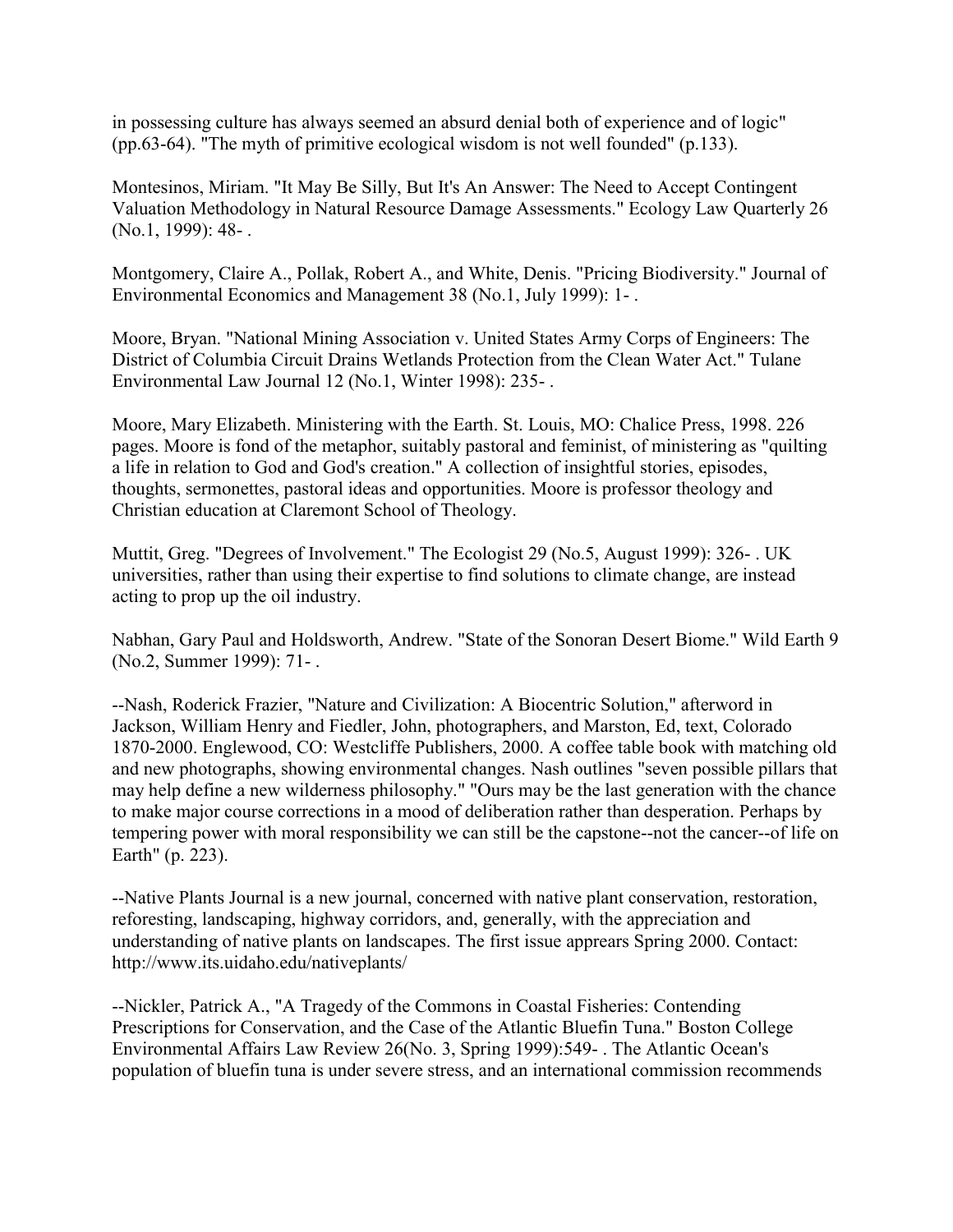no fishing for juvenile fish of this species for the indefinite future. But implementing this under the current management system is particularly ineffective.

--Noal, Fernando Oliveira, Reigota, Marcos, and Barcelos Valdo Hermes de Lima, compilers, Tendências da Educaçao Ambiental Brasileira (Trends in Brazilian Environmental Education). Santa Cruz do Sul (Brazil): EDUNISC, published by the University of Santa Cruz do Sul Press, 1998. In Portugese. Website contacts: info@unisc.br; www@unisc.br. Publisher's address: Avenida Indepêndencia, 2293, 96815-900 Santa Cruz do Sol - RS, Brazil. Fax: (051) 717-1855. 14 articles by different contributors, including articles on Amazonia.

--OMahony (O'Mahony), Patrick, ed., Nature, Risk and Responsibility. London: Routledge, 1999. 224 pages. \$ 25.00. Ethical issues in biodiversity. Whether sufficient consensus exists or is emerging to enable biotechnology to occupy a significant role in the techno-economic,

social and cultural order. The implications of biotechnology for nature, life and social organization. O'Mahony is at University College, Cork, Ireland.

.

--Orr, David W. "The Not-So-Great Wilderness Debate." Wild Earth 9(No. 2, Summer 1999):74-

--Ostergren, David M. and Hollenhorst, Steven J., "Convergence in Protected Area Policy: A Comparison of the Russian Zapovednik and American Wilderness Systems," Society & Natural Resources 12(no. 4, 1999):293- .

--OToole (O'Toole) Jr., Laurence J. "Hungary: Political Transformation and Environmental Challenge." Environmental Politics 7(no.1, Spring 1998):93- .

--Panalver, Eduardo M., "Acts of God or Toxic Torts? Applying Tort Principles to the Problem of Climate Change." Natural Resources Journal 38(No. 4, Fall 1998):563- .

--Parke, Rebecca and Vandermast, David. "The American Chestnut: Its Continuing Story." Wild Earth 9(No. 2, Summer 1999):23- .

--Petersen, Shannon. "Congress and Charismatic Megafauna: A Legislative History of the Endangered Species Act." Environmental Law 29(No. 2, 1999):463- . When Congress overwhelmingly passed the Endangered Species Act in 1973, it failed to anticipate that the Act would become one of the strongest and most comprehensive of environmental laws. Instead, most in Congress believed the Act would apply modest restrictions primarily to protect charismatic megafauna representative of our national heritage, like bald eagles, bison, and grizzly bears.

--Phillips, Sarah T. "Lessons From the Dust Bowl: Dryland Agriculture and Soil Erosion in the United States and South Africa, 1900-1950." Environmental History 4(No. 2, April 1999):245-.

--Plumwood, Val, "Babe: The Tale of the Speaking Meat," Animal Issues 1(1997):1-20. "The problems in representing other species' communicative powers or subjectivities in terms of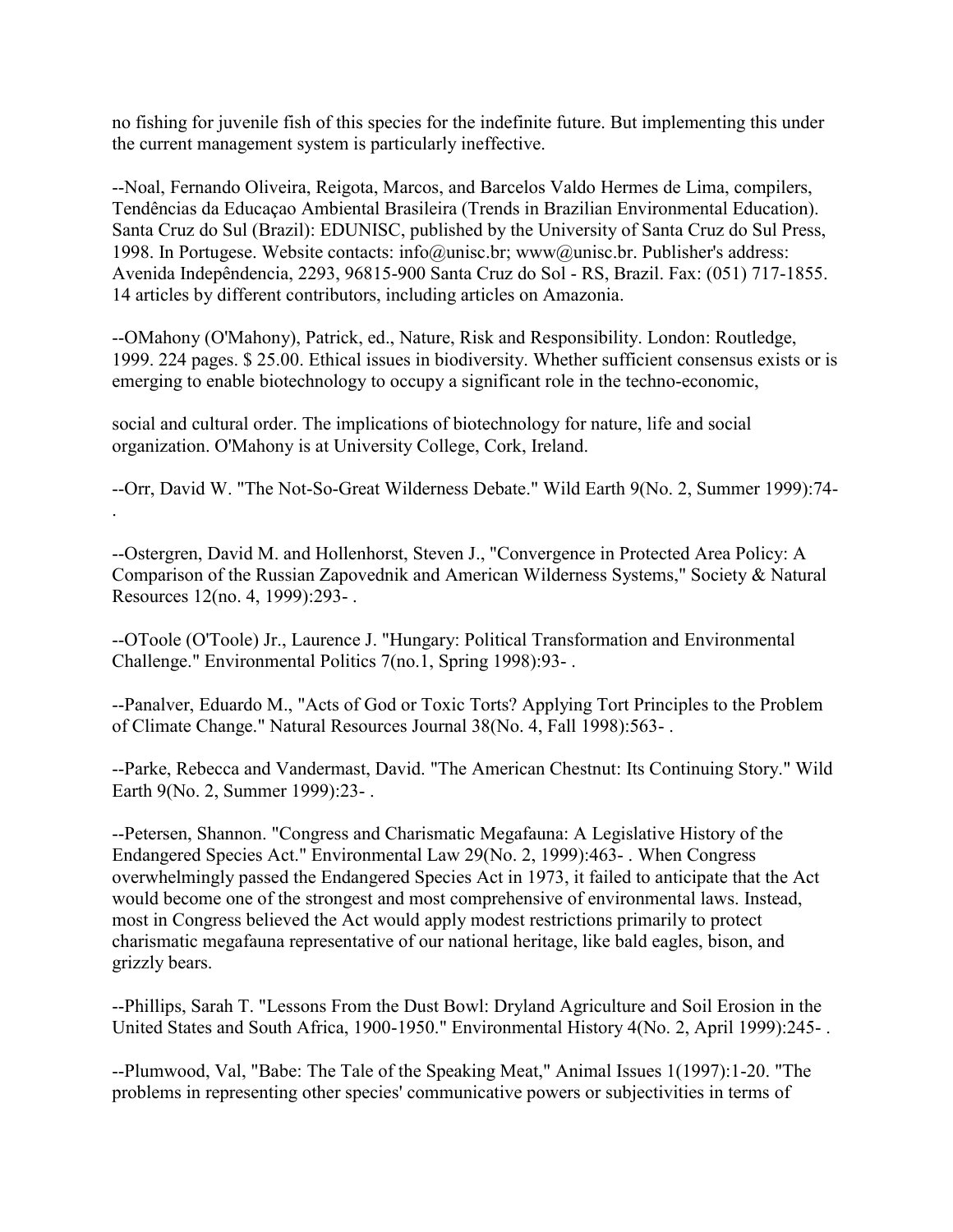human speech are real, but they do not rule out such representation in any general way, and they pale before the difficulties of failing to represent them at all, or before the enormity of representing communicative and intentional beings as lacking all communicative and mental capacity ... (which is) a much greater inaccuracy and injustice than any anthropomorphism could be" (p. 1).

--Podoba, Juraj. "Rejecting Green Velvet: Transition, Environment and Nationalism in Slovakia." Environmental Politics 7(no.1, Spring 1998):129- .

--Poe, Gregory L. "Maximizing the Environmental Benefits per Dollar Expended : An Economic Interpretation and Review of Agricultural Environmental Benefits and Costs." Society & Natural Resources 12(No. 6, Sept. 1999):571- .

--Potter, Christopher S. "Terrestrial Biomass and the Effects of Deforestation on the Global Carbon Cycle." Bioscience 49(No.10, Oct. 1999):769- . Results from a model of primary production using satellite observations.

--Pratt, Vernon, with Howarth, Jane, and Brady, Emily, Environment and Philosophy. London and New York: Routledge, 2000. 275 pages. £ 14.00 An introduction to environmental ethics, concentrating on the philosophical presuppositions, and making these accessible those outside philosophy, especially to those in environmental science. Two great structures of modern Western civilization are particularly questioned: individualism and science. Chapters: 1. Introduction. 2. Objective nature. Science. 3. We are all one life. Romanticism, reaction to science, ending in deep ecology. 4. The exploitation of nature and women. Ecofeminism. 5. Phenomenology and the environment (by Jane Howarth). 6. Coping with individualism. 7. Lines into the future. The biological conception of life, biocentrism. Evolutionary origins and kinship of life. 8. Ecology and communities. Leopold's land ethic. 9. The importance of being an individual. Identity issues. 10. The aesthetics of the natural environment (by Emily Brady). The authors are all in philosophy at Lancaster University, U.K.

--Pray, Leslie. "Habitat Lost: Inbreeding Depression and Extinction." Wild Earth 9(No. 2, Summer 1999):12- .

--Prendergast, John R., Rachel M. Quinn, and Lawton, John H., "The Gaps Between Theory and Practice in Selecting Nature Reserves." Conservation Biology: The Journal of the Society for Conservation Biology 13(No. 3, June 1999):484- .

--Pritchard, James, Preserving Natural Conditions: Science and the Perception of Nature in Yellowstone National Park. Ph.D. thesis, University of Kansas, 1996. 510 pages.

--Pyne, Stephen J., Andrews, Patricia, and Laven, Richard D., Introduction to Wildland Fire. New York: John Wiley, 1996. With sections on aboriginal fires.

--Ray, Justina C. and Ginsberg, Joshua R. "Endangered Species Legislation beyond the Borders of the United States." Conservation Biology: The Journal of the Society of Conservation Biology 13(No. 5, Oct. 1999):956- .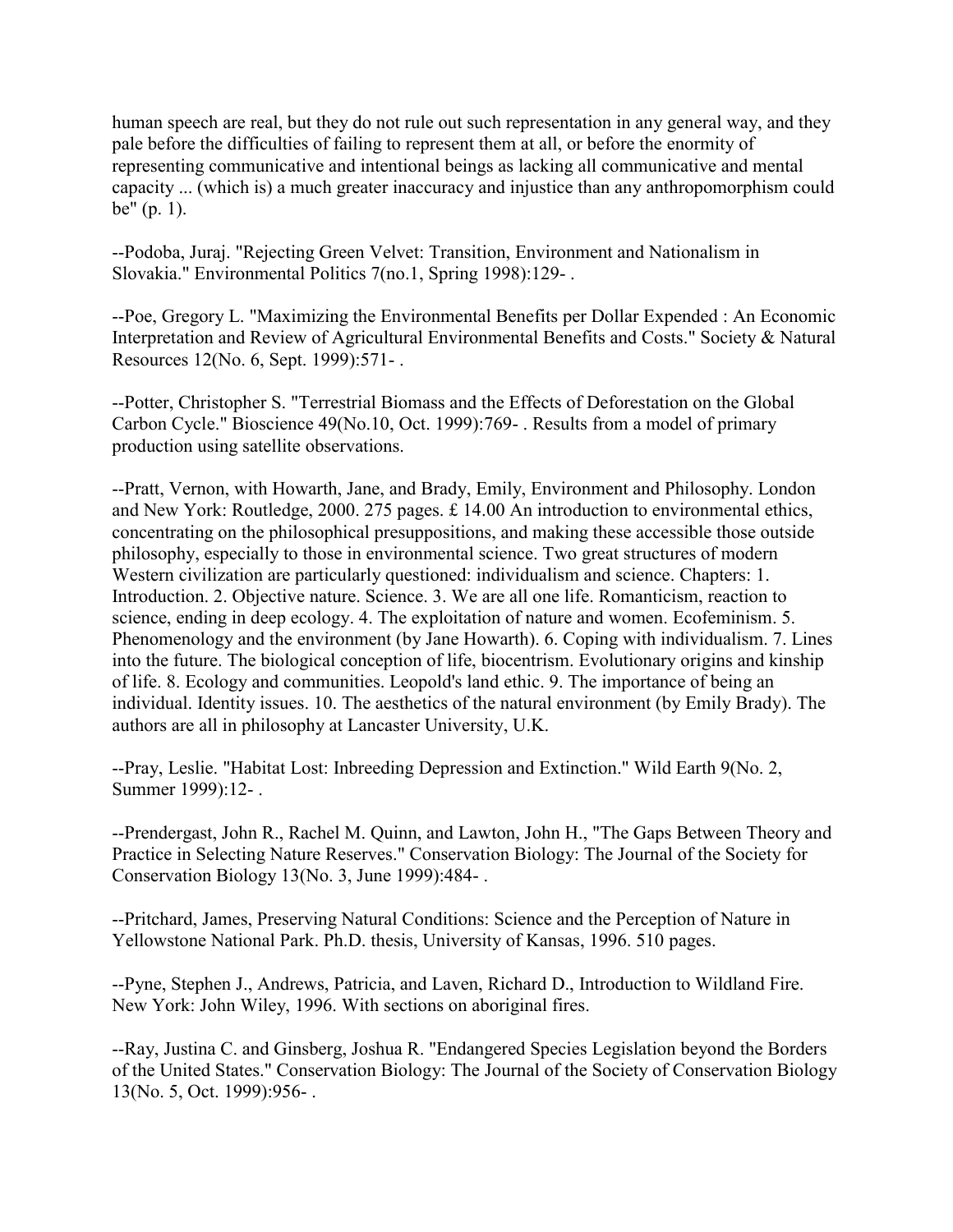--Ricciardi, Anthony and Rasmussen, Joseph B. "Extinction Rates of North American Freshwater Fauna." Conservation Biology: The Journal of the Society of Conservation Biology 13(No. 5, Oct. 1999):1220- .

--Robinson, John, and Bennett, Elizabeth, eds., Hunting for Sustainability in Tropical Forests. New York: Columbia University Press, 1999. Tropical forests can sustain no more than one person per square kilometer harvesting wildlife, if wildlife is to be conserved and sustainably harvested. Traditional peoples often existed in much lower numbers than that. When game was depleted traditional peoples could move on to other areas. Such patterns have now been broken, when these peoples turn to agriculture and still hunt in nearby forests, with guns, flashlights, radios, and motorized vehicles. Early success produces more children, and more hunters, who need food and want modern goods.

As food sources, rainforests are surprisingly low in productivity, compared to grasslands with their ungulates and other grazers. Grasslands produce ten times as much edible meat. Even relatively small harvests for forest wildlife can deplete the populations. Robinson is at the University of Florida. Bennett is with the Wildlife Conservation Society.

--Roblan, Aaron and Sage, Samuel H., "Steel Company v. Citizens for a Better Environment: The Evisceration of Citizen Suits Under the Veil of Article II." Tulane Environmental Law Journal 12 (No.1, Winter,1998):59- .

--Roozen, Tyler, "A Case of Need: The Struggle to Protect Bigleaf Mahogany." Natural Resources Journal 38(No. 4, Fall 1998):603- .

--Rosa, Eugene A., "The Quest to Understand Society and Nature: Looking Back, but Mostly Forward," Society & Natural Resources 12(no.4, 1999):371- .

--Ross, John, and Ross, Beth. Prairie Time: The Leopold Reserve Revisited. Madison: The University of Wisconsin Press, 1998.

--Rowe, Garry M. "Shortage and Tension on the Upper Rio Grande: Protecting Endangered Species during Times of Drought--The Role of the Bureau of Reclamation, A Brief Overview of Relationships in the Upper Rio Grande Basin." Natural Resources Journal 39(No. 1, Winter 1999):141- .

--Rozzi, Ricardo, "The Reciprocal Links between Evolutionary-Ecological Sciences and Environmental Ethics," BioScience 49(1999):911-921. Darwinian evolution and its implications for ecologists and ethicists. This is an important case because (1) the social influences and historical circumstances that led Darwin to formulate his theory have been well examined. (2) Darwinian theory is a foundational basis for both ecology and environmental ethics. (3) Darwinian theory cuts both ways. It can encourage respect for the natural environment by weakening anthropocentrism. But it can also favor patterns of overconsumption and exploitation of the environment by strengthening individualism with ideas of the struggle for existence and natural selection. This paper was first presented at an International Society for Environmental Ethics session at the World Congress of Philosophy in Boston, August 1998. Rozzi is at the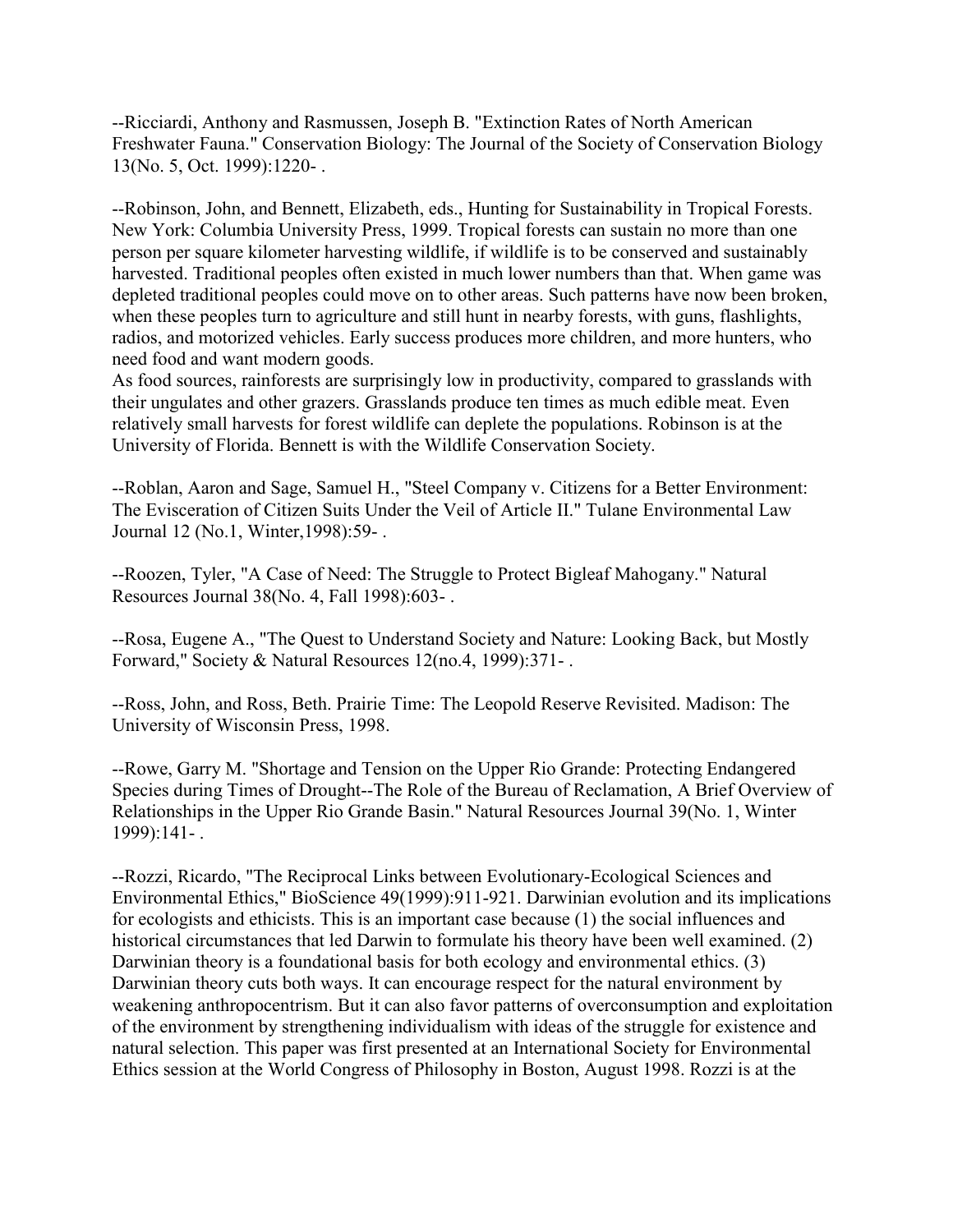Institute of Ecological Research Chiloé, Chile, though currently at the Departments of Philosophy and of Ecology and Evolutionary Biology, University of Connecticut, Storrs.

--Sale, Kirkpatrick. "Lessons From The Luddites." The Ecologist 29(No. 5, August 1999):314- . Kirkpatrick Sale recounts the history of the original Luddites, and explains what the modern environmental movement can learn from their stand against destructive "progress".

--Schofield, Timothy, "The Environment as an Ideological Weapon: A Proposal to Criminalize Environmental Terrorism." Boston College Environmental Affairs Law Review 26(No. 3, Spring 1999):619- . Global ecosystems are emerging as both targets and conduits of terrorist activity. But available law is quite ineffective here. A new criminal law of ecocide would be more effective.

--Schwartz, Sandra, Chance, Graham W. "Children First." Alternatives 25(No.3, Summer 1999):20- . Environmental contaminant protection policy needs to be rewritten to reflect the needs of our most vulnerable citizens.

--Scudder, G. G. E. "Endangered Species Protection in Canada." Conservation Biology: The Journal of the Society of Conservation Biology 13(No. 5, Oct. 1999):963- .

--Sellars, Richard West, Preserving Nature in the National Parks: A History. New Haven: Yale University Press, 1997. 380 pages. The clash between traditional scenery-and-tourism management and emerging ecological concepts in the national parks. There has been "a persistent tension between national park management for aesthetic purposes and management for ecological purposes" (p. 5). Focusing on the decades after the U. S. National Park Service was established in 1916, Sellars reveals the dynamics of policy formulation and change, a Service tangled in conflicting visions, as landscape architects, foresters, wildlife biologists, and other Park Service professionals contended for dominance and shaped the attitudes and culture of the Service, and the attitudes and culture of Americans who visit the parks to see wild nature. Sellars is a historian with the U.S. National Park Service, Santa Fe, NM.

--Sharma, Subrat, Hem C. Rikhari, and Palni, Lok Man S. "Conservation of Natural Resources Through Religion: A Case Study from Central Himalaya." Society & Natural Resources 12(No. 6, Sept. 1999):599- .

--Shea, Nancy Huffman, The Status of Ecophilosophy and the Ideology of Nature. Ph.D. thesis, University of Massachusetts, 1991. Ecophilosophy is an attempt to render a new philosophy of nature, generated by the need to liberate nature from the inherently domineering disposition of humankind. Although I am sympathetic to this effort, I believe that the current ambiguity of its content (who or what is to survive) carries with it the potentiality for new forms of oppression. I argue that ecophilosophy suffers from a kind of Habermasian self-deception, taking on a vague concept of nature that deceptively appears to do the philosophical work of healing the epistemological gap between nature and humans. My reconstruction unifies this loosely-defined vision along the lines of an equivocal use of two key concepts, the domination of nature and nature itself, revealing the potentially subversive character of its implicitly universalist philosophy of nature.

Ecophilosophers, rather than distinguishing themselves, fail to improve upon Francis Bacon's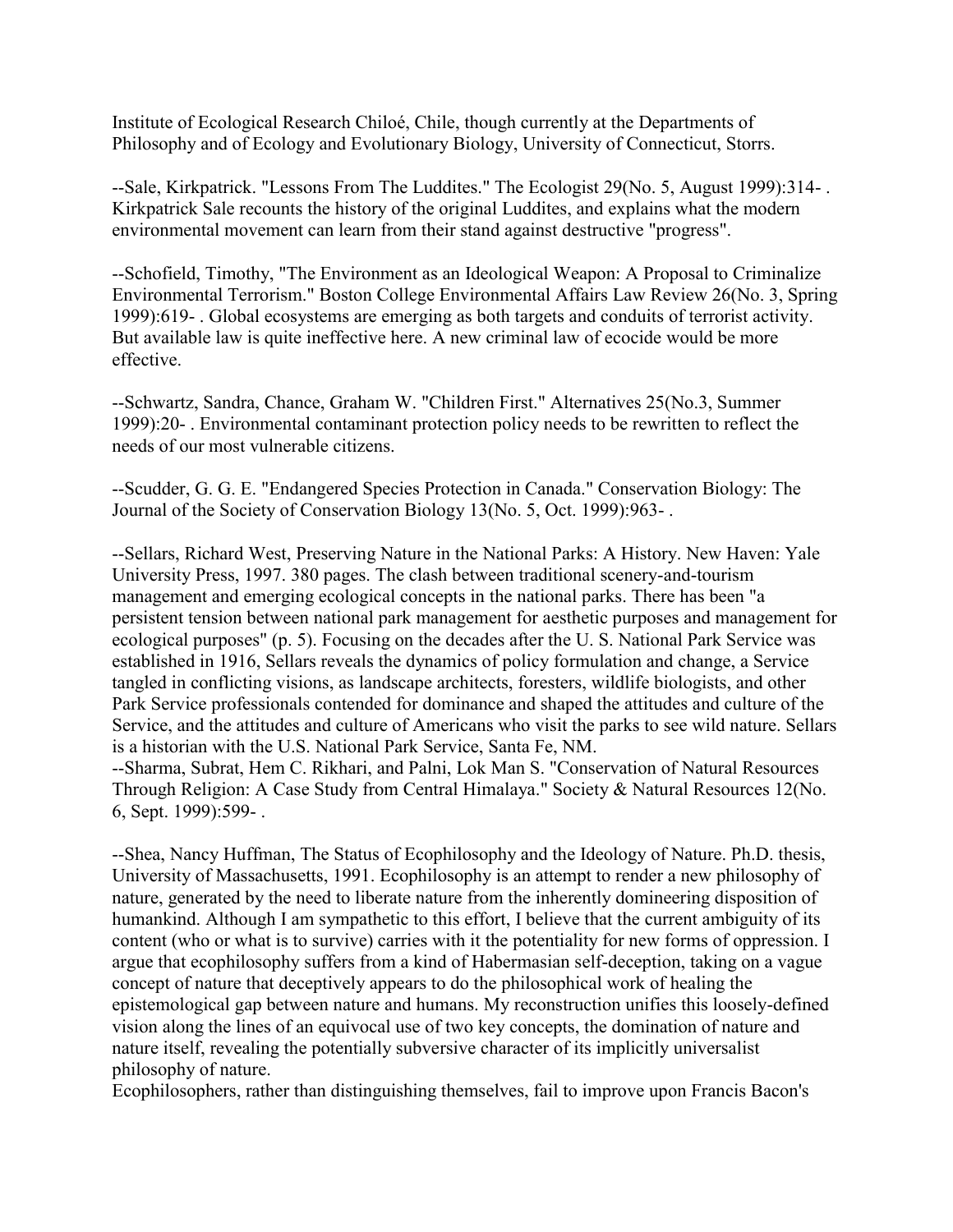suggestion that attention to nature will liberate us. Their satisfaction with ecological solutions indicates that they miss the essential ideological consequence of the modern project: the domination by some humans over others has been covered over by a self-deceptive belief in the liberating character of scientific methodology. By arguing for the emancipatory capacity of ecology, they get themselves into a Marcusian-like bind, advocating this new science while at the same time rejecting scientific rationality as a pivotal component of their notion of the domination of nature. Because of this they are forced to argue that ecology is qualitatively different, offering a new kind of rationality that contains the necessary ingredients for radically changing society. Ecophilosophers must reconsider the epistemologically naive and ideologically negative repercussions of this position as I demonstrate with an analysis of the potentially repressive relationships that exist between fourth world cultures and the environmental community. I conclude by subjecting the Habermasian universalist framework to revision as indicated by the possibilities of a new eco-vision, emerging from the contextual episteme of a reworked ecofeminist perspective. The advisor was Robert Paul Wolff. Shea is now director of the Murie Center in Grand Teton National Park.

--Shiva, Vandana. "Now Monsanto Is After Our Water." The Ecologist 29(No. 5, August 1999):297- .

--Shrader-Frechette, Kristin and McCoy, Earl D. "Molecular Systematics, Ethics, and Biological Decision Making under Uncertainty." Conservation Biology : The Journal of the Society of Conservation Biology 13(No. 5, Oct. 1999):1008- .

--Smith, J. Brian. "Western Wetlands: The Backwater of Wetlands Regulation." Natural Resources Journal 39(No. 2, Spring 1999):357- .

--Smith, Mick. "Terra Nova: Nature and Culture." Environmental Politics 7(no.1, Spring 1998):237-240. A review essay of the contents of the journal Terra Nova, edited by David Rothenberg. Terra Nova claims to be the journal to dissolve the "polarity" between nature and culture. "Terra Nova could be seen as expression of the need for a green poetics, a psycho-social alchemy, which might escape the all too narrow confines of normal academic journals. It tries to be `extra' rather than `inter' disciplinary and for that reason often seems extra-ordinary. ... Not long ago a journal like Environmental Ethics was regarded by serious (that is to say `staid') philosophers as a wacky irrelevance. Today not least due to the efforts of the editors of Environmental Ethics, environmental issues have begun to enter the philosophical mainstream and the journal's primogeniture carries with it a certain academic cachet." The mantle of the marginal has passed to Terra Nova, the only journal that can put Wordsworth together with Wittgenstein. Smith is at the University of Abertay, Dundee, Scotland.

--Smith, Patrick D., Maureen H. McDonough, and Mang, Michael T. "Ecosystem Management and Public Participation: Lessons from the Field." Journal of Forestry 97(No. 10, Oct. 1999):32- . Although ecosystem management has opened the door for greater public participation, a study of professional and public perceptions highlights remaining barriers.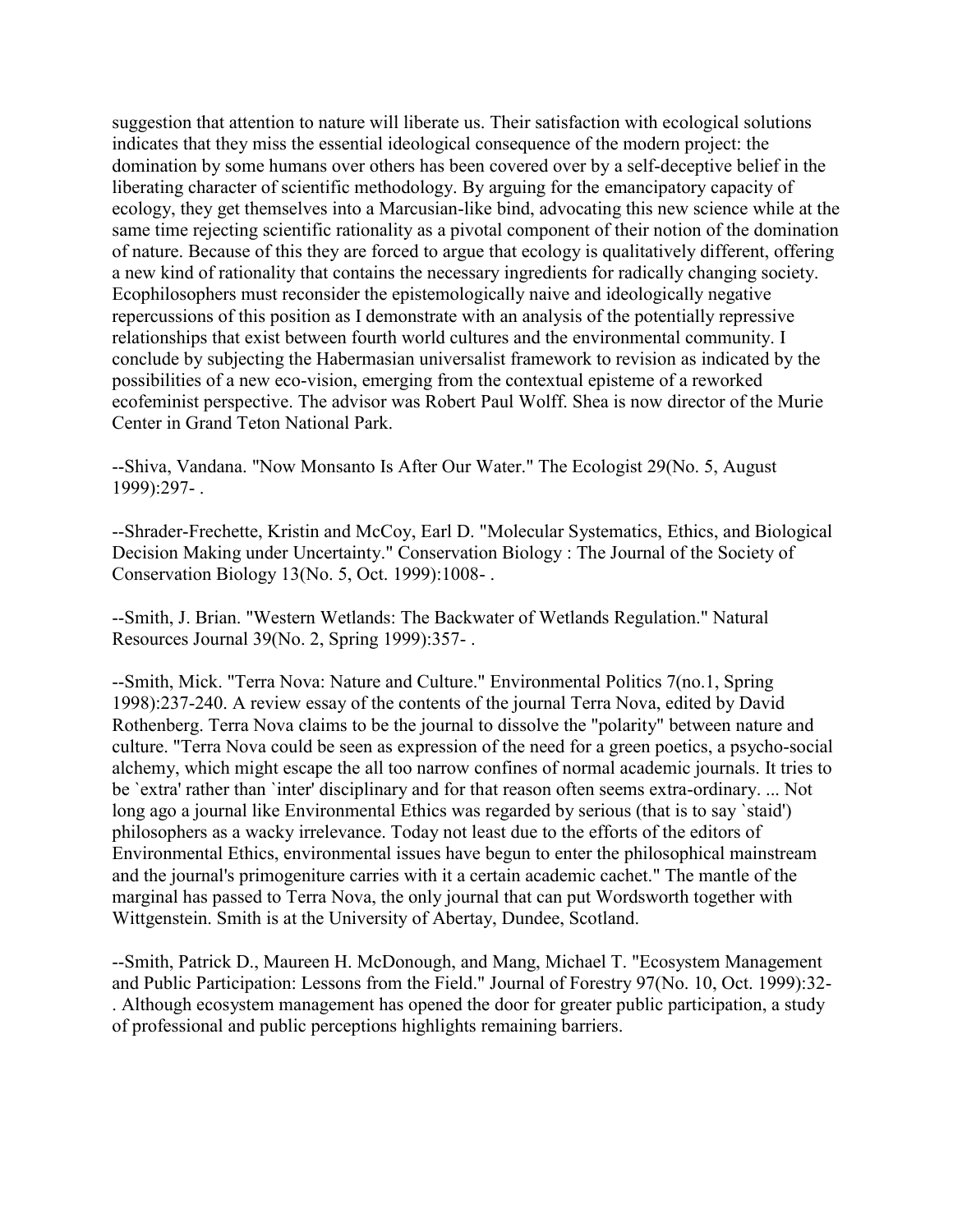--Soltis, Pamela S. and Gitzendanner, Matthew A., "Molecular Systemics and the Conservation of Rare Species." Conservation Biology: The Journal of the Society for Conservation Biology 13(No. 3, June 1999):471- .

--Soulé, Michael E. and Terborgh, John. "Roundtable: Conserving Nature at Regional and Continental Scales--A Scientific Program for North America. Bioscience 49(No.10, Oct. 1999):809- .

--Spretnak, Charlene, The Resurgence of the Real: Body, Nature and Place in a Hypermodern World. London: Routledge, 1999. An ecological postmodern ethics, replacing the modern, mechanistic worldview with Homo economicus at its center. The ideologies of modernity have devalued "the knowing body, the creative cosmos, and the complex sense of place." The modern crisis is being challenged by an impressive network of corrective efforts.

--Stanford, Craig B., The Hunting Apes: Meat Eating and the Origins of Human Behavior. Princeton, NJ: Princeton University Press, 1999. 262 pages. \$ 25. What made humans unique was meat, the desire for meat, the eating of meat, the hunting of meat, the sharing of meat. Being a "clever, strategic, and mindful sharer of meat is the essential recipe that led to the expansion of the human brain." From analyses of the behavior of chimps and other great apes, and existing human hunting and gathering societies, Stanford claims that meat eating has been central to human evolution. Meat provides a highly concentrated source of protein, essential for the development and health of the brain, and is craved by many primates, including humans. This craving has given meat genuine power--the power to cause males to form hunting parties and organize entire cultures around hunting. And it has given men the power to manipulate and control women in these cultures. Steven N. Austad comments in Natural History: "I justify my meat eating by tradition. As Craig Stanford's book makes abundantly clear, my ancestors have been killing and eating meat for more than five million years. What kind of egotist would it take to break a tradition like that?" (Perhaps Austad continues to dominate his women too!) Although Stanford portrays "the roots of human behavior as manipulation and cunning that arise from the use of meat by our ancestors," he, at least, concludes that we are not biologically driven to do any of these things and that we are not innately aggressive demons. Stanford is in anthropology at the University of Southern California.

--Steins, Nathalie A. and Edwards, Victoria M. "Collective Action in Common-Pool Resource Management: The Contribution of a Social Constructivist Perspective to Existing Theory." Society & Natural Resources 12(No. 6, Sept. 1999):539- .

--Stepien, Kathy Ann, Does an Ecological Self Need an Environmental Ethics? An Analysis and Critique of Warwick Fox's Deep Ecology. M.A. thesis, Colorado State University, Fall 1999. Warwick Fox's interpretation of the deep ecological position takes Self-realization as the fundamental norm, a self essentially interconnected with all other entities, and contrasted with a tripartite conception of the self in traditional accounts. Fox rejects the need for environmental ethics, as a result of his expanded sense of self. The self's behavior is internally motivated, not externally regulated. But this is a mistake; rather a deep ecological ethics is in fact needed, offering much-needed moral reasoning to the expanded self, making difficult decisions in the real world. Rejected environmental ethics is reaffirmed, enabling the moral development of the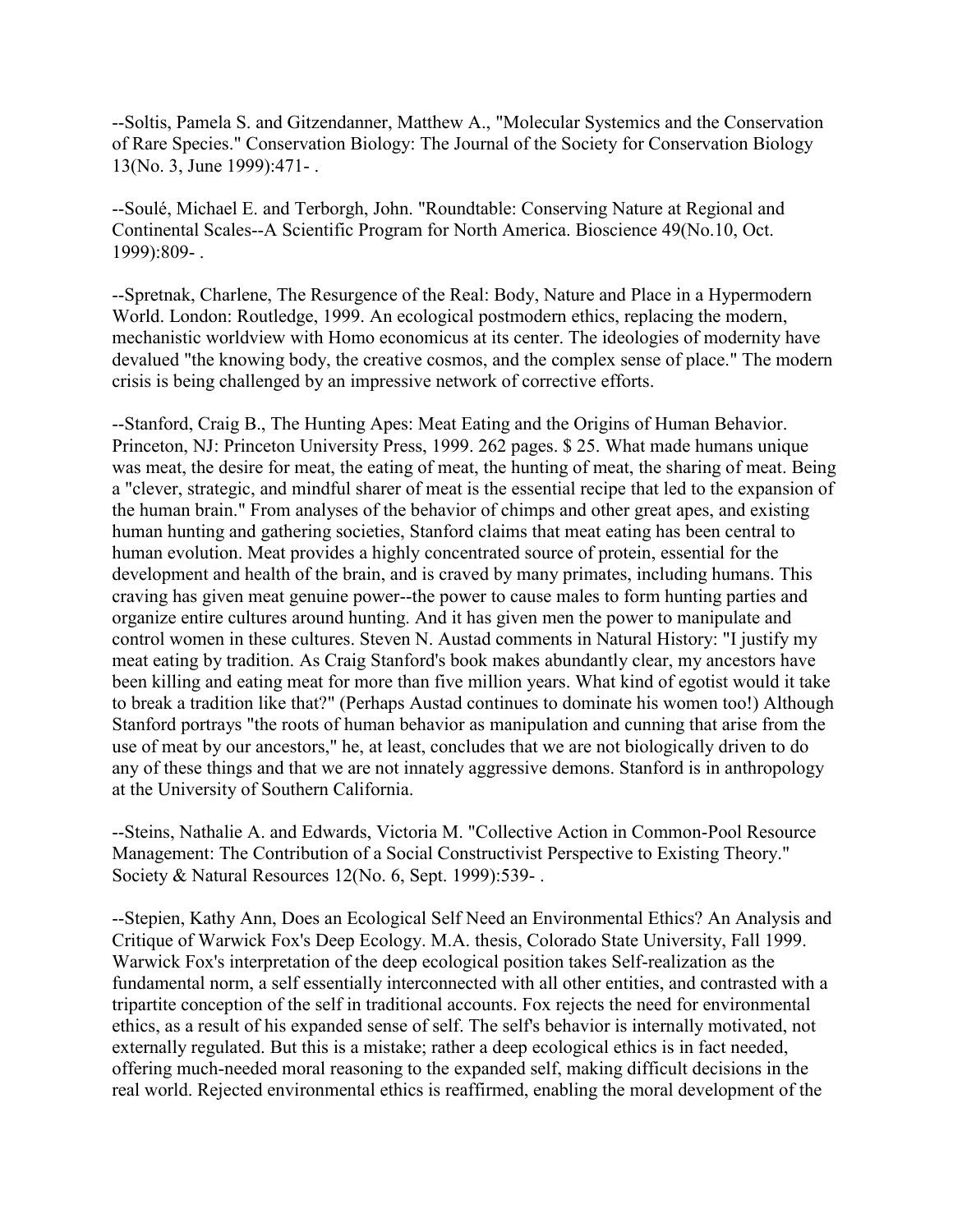expanded self, seeking to care in a complex world. The advisor was Holmes Rolston. Stepien, who is also a physical therapist, now lives in Alaska in a cabin outside Juneau (where she drinks the water that runs off her roof into a cistern) and assists in some teaching at the University of Alaska--Southeast in Juneau.

--Stewart Wayne, Metaphysics by Default. A website book publication. Juxtaposes metaphysicians and naturalists, often thought to be at odds with one another, to create a dialogue between them, and even a peaceful co-existence. Nineteen chapters. Website address: http://mbdefault.org/

--Stivers, Robert L., "Integrity: One Way of Understanding God's Presence in All Creation," Earth Letter, January 2000, pp. 4-6. Published by Earth Ministry, 1305 NE 47th St., Seattle, WA 98105. Website: www.earthministry.org "At first glance, it does not seem to make much sense to speak of the integrity of nature. ... Plants and animals react instinctively and possess only rudimentary intentionality. With no substantial freedom, they do not sin. There is no justice in a wilderness. Impersonal predation is central to the evolutionary process and a precondition of healthy ecosystems. Nature, it would seem, is without integrity. Nevertheless, we can still speak of integrity in nature. ... We can recognize as a form of integrity in nature the dynamic integration of individuals, species, and ecosystems. The integrity of nature in this sense is the intact quality of this integration. We can further recognize that the preservation of nature's integrity is now a matter of human responsibility." Stivers teaches religion at Pacific Lutheran University, Tacoma.

--Stokstad, Erik, "Humane Science Finds Sharper and Kinder Tools," Science 286(5 November 1999):1068-1071. New technology is helping researchers reduce their reliance on animal experiments, while at the same time improving their results. "Humane science is better science," was a frequent conclusion at the Third World Congress on Alternatives and Animal Use in the Life Sciences. Use of animals in the U.K. has declined nearly 50% (from over 5 million a year in the seventies to about 2.5 million a year), although use of transgenic animals is up sharply in this decade from 50,000 to 450,000. A major feature is implantable chips. But government regulatory agencies are slow to accept these results.

--Sunderlin, William D. "Between Danger and Opportunity: Indonesia and Forests in an Era of Economic Crisis and Political Change." Society & Natural Resources 12(No. 6, Sept. 1999):559- .

--Swift Jr., Lloyd W. and Burns, Richard G. "The Three Rs of Roads: Redesign, Reconstruction, and Restoration." Journal of Forestry 97(No.8, August 1999):40- . Old unpaved access roads located near streams and rivers often contribute sediment to the watershed. For landowners who cannot reconstruct and relocate such roads to protect water quality, low-cost mitigation alternatives are available.

--Talberth, John. "State of the Southern Rockies: San Juan-Sangre de Christo Bioregion." Wild Earth 9(No. 2, Summer 1999):68- .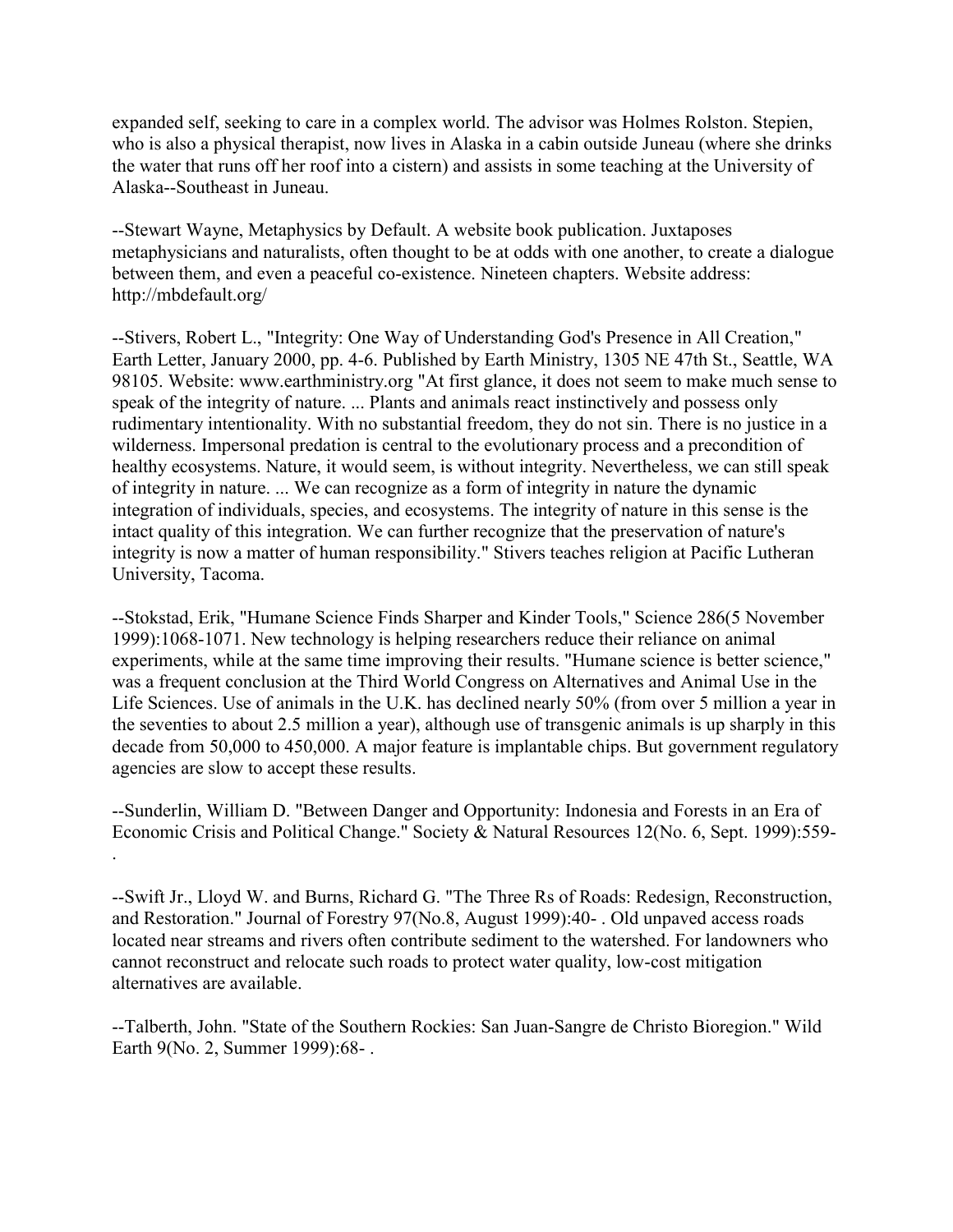--Terborgh, John, James Estes, and Noss, Reed. "The Role of Top Carnivores in Regulating Terrestrial Ecosystems." Wild Earth 9(No. 2, Summer 1999):42- .

--Terra Nova, vol. 2, no. 3, summer 1997 is a theme issue: Music from Nature. The many ways that music can reach and define nature. Among many contributions:

\* Krause, Bernie, "What Does Western Music Have to Do with Nature?", pp. 109-114. Western music in general has very few ties to the natural world, whatever other excellences it has, and this is a shortcoming. Krause is an audio artist, does sound design for Hollywood films, and records natural soundscapes for their preservation.

\* Takemitsu, Toru, "Nature and Music," pp. 4-13. Takemitsu was a contemporary Japanese composer, died 1996.

--Thorbjarnarson, John, "Crocodile Tears and Skins: International Trade, Economic Constraints, and Limits to the Sustainable Use of Crocodilians." Conservation Biology: The Journal of the Society for Conservation Biology 13(No. 3, June 1999):465- .

--Thoreau, Henry David, Wild Fruits. New York: W. W. Norton, 2000. \$ 30. Previously unpublished and little known Thoreau materials, recovered and edited by Bradley Dean. Dean is with the Thoreau Institute, Lincoln, Massachusetts.

--Tobias, Michael, Fitzgerald, J. Patrick, and Rothenberg, David, eds., A Parliament of Minds: Philosophy for a New Millennium. Albany, NY: State University of New York Press, 2000. 309 pages. \$ 22. Contains, among others:

\* Grene, Marjorie, "The Trials and Tribulations of Philosophy and Farming"

\* Rothenberg, David, "Wild Thinking: Philosophy, Ecology, and Technology"

--Turner, Andrew M., Joel C. Trexler, and Loftus, William F. "Targeting Ecosystem Features for Conservation: Standing Crops in the Florida Everglades." Conservation Biology: The Journal of the Society for Conservation Biology 13(No. 4, August 1999):898- .

--Utton, Albert E. "Coping with Drought on an International River under Stress: The Case of the Rio Grande/Rio Bravo." Natural Resources Journal 39(No. 1, Winter 1999):27- .

--VanWensveen (van Wensveen), Louke. Dirty Virtues: The Emergence of Ecological Virtue Ethics. Amherst, NY: Humanity Books, 1997. 200 pages. \$49.95. An overview of current "green" virtue language and the basic elements of a matching ecological virtue theory.

--Vaske, Jerry J. and Donnelly, Maureen P. "A Value-Attitude-Behavior Model Predicting Wildland Preservation Voting Intentions." Society & Natural Resources 12(No. 6, Sept. 1999):523- .

--Vogel, Gretchen, "FDA Report Scores Chimp Research Lab," Science 286(12 November 1999):1269-1271. The Coulston Foundation, a private chimp breeding and research facility in Alamogordo, New Mexico, has been severely criticized by a U.S. Food and Drug Administration report for violating many procedures, resulting in sloppy science, and in some cases leading to chimpanzee deaths.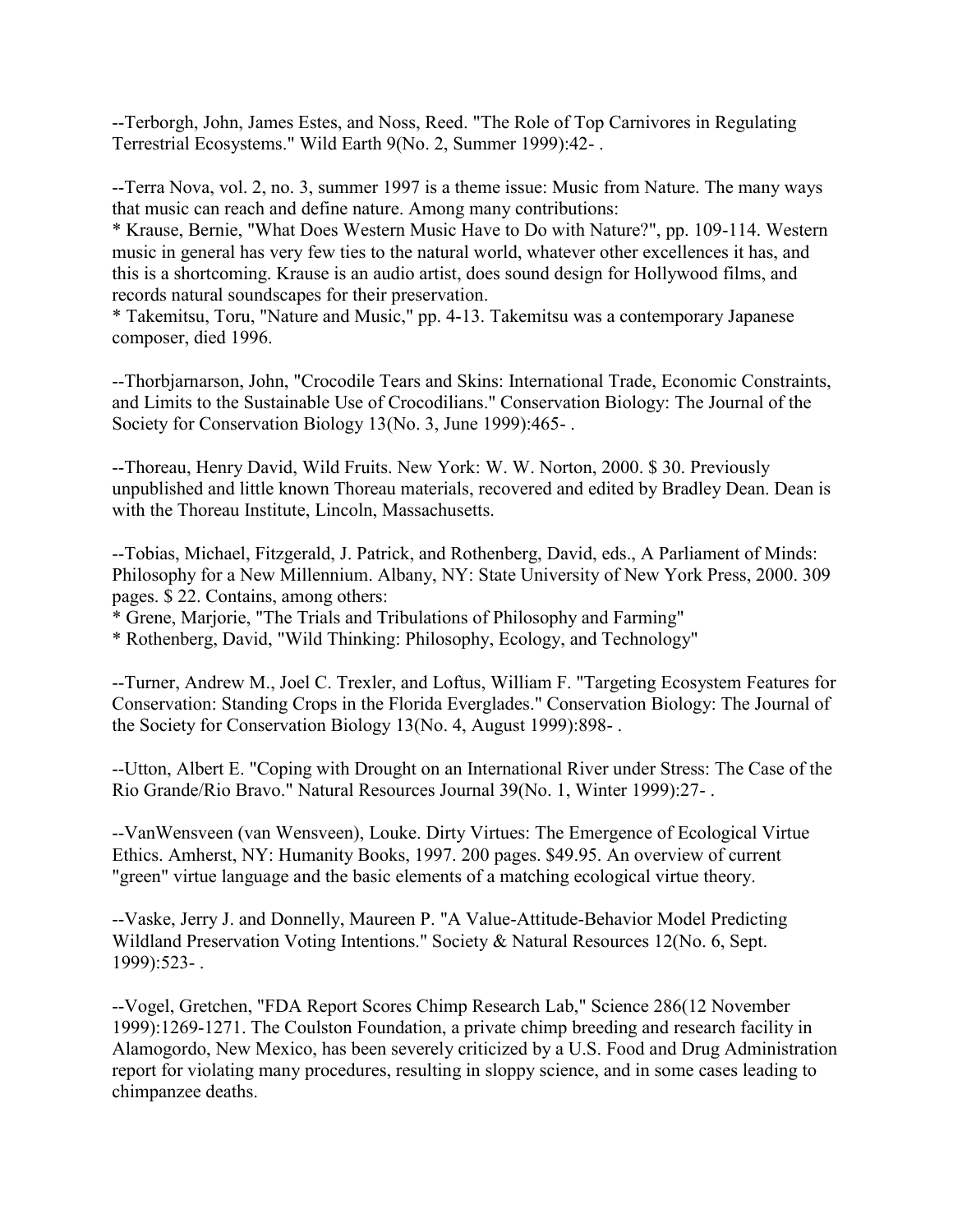--Vogt, Kristiina A., et al., Forest Certification: Roots, Issues, Challenges, and Benefits. Boca Raton, FL: Lewis Publishers, 1999. 384 pages. \$ 90. Forest certification is widely accepted as a tool for identifying environmentally acceptable management of forests, both industrial and nonindustrial. Five issues are typically missing: the scientific basis for certification standards; incorporation of social and natural system sustainability; the rationale for differing standards currently used to certify governmental, industrial, and non-industrial uses; the success of certification; the difficulty of certifying small landowners. All authors are at the Yale University School of Forestry and Environmental Studies.

--Walker, Ken, and Crowley, Kate, ed., Australian Environmental Policy 2: Studies in Decline and Devolution. Sydney: UNSW PRESS University of New South Wales, 1999. 320 pp. ISBN 0 86840 673 2. Australian \$ 35.00 Twelve contributors: Examples: Crowley, Kate, "Explaining Environmental Policy: Challenges, Constraints and Capacity"; Adams, G., and Hine, M., "Local Environmental Policy Making in Australia"; Dovers, S., "Institutionalizing Ecological Sustainable Development: Promises, Problems, and Prospects." Walker is an analyst of environmental policy in Australia, author of The Political Ecology of Environmental Policy: An Australian Introduction. Crowley teaches environmental policy at the University of Tasmania.

--Walker, Kenneth, The Political Ecology of Environmental Policy: An Australian Introduction. Kensington, NSW: UNSW PRESS University of New South Wales, 1994. 349 pages.

--Walker, Martin J. "The Unquiet Voice of Silent Spring." The Ecologist 29(No. 5, August 1999):322- . Rachel Carson's 1962 book Silent Spring helped give birth to the modern environmental movement. But what was her real legacy?

--Waller, Michael. "Gepolitics and the Environment in Eastern Europe." Environmental Politics 7(no.1, Spring 1998):29- .

--Walters, Kerry S., and Portmess, Lisa, eds., Ethical Vegetarianism: From Pythagoras to Peter Singer. Albany, NY: State University of New York Press, 1999.

--Watson, Lyall, Dark Nature--A Natural History of Evil. New York: HarperCollins, 1995. A study of the dark side of nature, made in biological terms--not from the top down, but from the bottom up. The usual (top-down) accounts of evil events and behavior that are given in religion, philosophy, and ethics fail, not because they underestimate evil, but because they misunderstand its nature. Evil is commonplace and widespread, perhaps not even confined to the human species, although it is all to easy to leap to unwarranted conclusions, particularly where other species are concerned. In evolutionary history, organisms make themselves, always a creative advance into novelty, and evil is a part of this scheme of things. It is part of the ecology of life, casting its shadow on everything that we do. As we humans choose our future, we have to understand a dark side to our own nature; but just this capacity to choose makes us special, giving us the ability to select a course for nature, instead of just submitting to the course of natural selection.

--Weiss, Edith Brown and Jacobson, Harold K. "Getting Countries to Comply with International Agreements." Environment 41(No. 6, July 1999):16- . A study of eight countries and five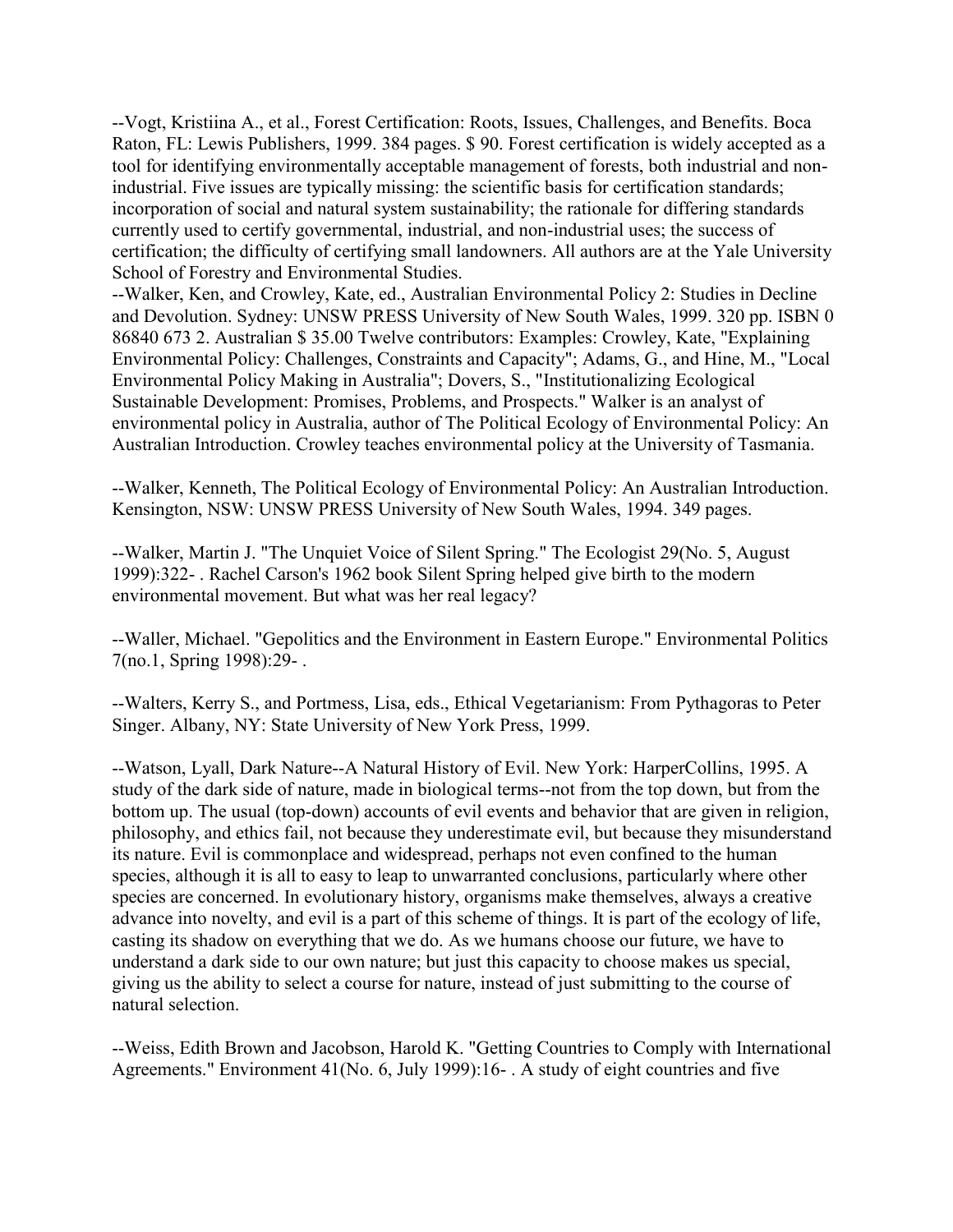international agreements shows that compliance with environmental accords is a multilayered and volatile process.

--White, Allen L. "Sustainability and the Accountable Corporation: Society's Rising Expectations of Business." Environment 41(No. 8, Oct. 1999):30- . Thorough and consistent reporting is the key to increasing corporations' accountability in the environmental, social, and economic realms.

--Whiten, A., Goodall, J., et al., "Cultures in Chimpanzees," Nature 399(1999):682-685.

--Wilkinson, Todd. "Yellowstone Grizzlies Delisting Dilemma." Wild Earth 9(No. 2, Summer 1999):27- .

--Willers, Bill. "Ecosystems and Evolution in Light of Systems Analysis. Wild Earth 9(No. 2, Summer 1999):10- .

--Wilson, Patrick Impero. "Wolves, Politics, and the Nez Perce: Wolf Recovery in Central Idaho and the Role of Native Tribes." Natural Resources Journal 39(No. 3, Summer 1999):543- .

--Woinarski, J. C. Z. and Fisher, Alaric. "The Australian Endangered Species Protection Act 1992." Conservation Biology: The Journal of the Society of Conservation Biology 13(No. 5, Oct. 1999):959- .

--Wood, Paul M., Biodiversity and Democracy: Rethinking Society and Nature. Vancouver, BC: University of British Columbia Press, 1999. The negative, potentially catastrophic, consequences of biodiversity loss are largely irreversible and the greatest loss will be suffered by future generations. The issue is one of intergenerational justice. Democracies are designed to implement the wishes of the current population. Wood examines a number of contemporary theories of justice and concludes that biodiversity conservation is a legitimate constraint on current collective preference. Biodiversity should be preserved, even if it is not in the current public's best interested to do so. This carries strong implications for constitutional and statutory reform in liberal democracies. Wood is in Forest Resources Management at the University of British Columbia.

--Wu, JunJie and Babcock, Bruce A. "The Relative Efficiency of Voluntary vs Mandatory Environmental Regulations." Journal of Environmental Economics and Management 38(No. 2, Sept. 1999):158-.

--Wuethner, George. "Wolves for Oregon: Myths and Reality." Wild Earth 9(No. 2, Summer 1999):32- .

--Yaffee, Steven L. "Three Faces of Ecosystem Management." Conservation Biology: The Journal of the Society for Conservation Biology 13(No. 4, August 1999):713- .

--Yaukey, John, "Studies Suggest Animals Capable of Higher Thought: Recent Research Ignites Debate on Ethics, Cruelty," Gannett News Service story appearing in Gannett Newspapers, e.g. Fort Collins Coloradoan, October 4, 1999, A6. New research suggests that animals have much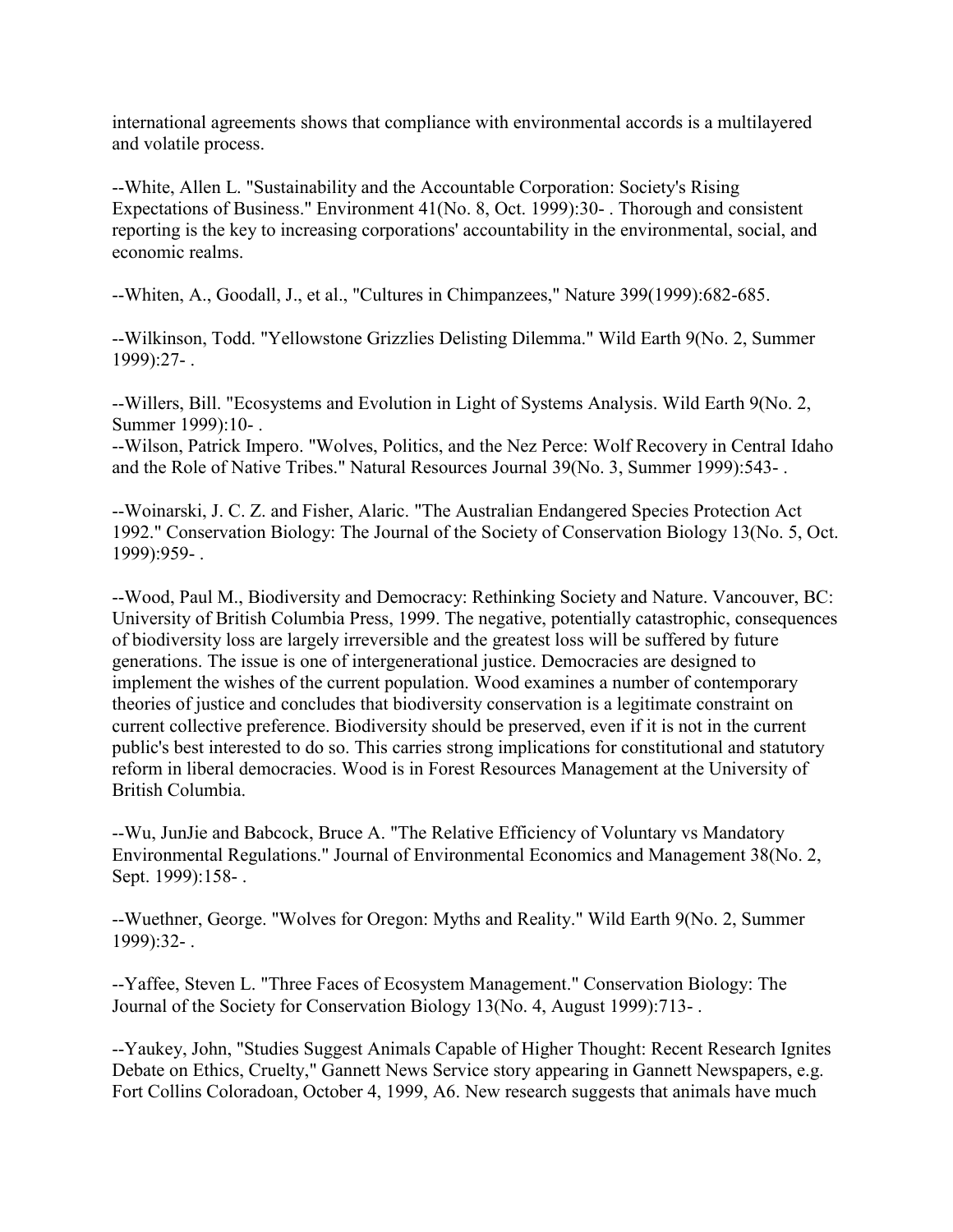higher levels of cognition and social development than previously thought. But this has to be tested for by ferreting out the kinds of problem-solving tactics animals need to hunt, hide, and survive, by seeing what the animals do naturally and cognitively--rather than with the old-style tests for language or maze-running. One result is that lines blur between those animals that have intelligence and those that do not. Another result is that animal rights/welfare law is tightening up. Harvard and Georgetown law schools have announced they will teach animal rights law.

--Ye Ping, ed., Huanjing yu kechixu fazhan yanjiu (For Environment and Sustainable Development). Harbin, Heilongjiang, China: Heilongjiang Science and Technology Press, 1998. ISBN 7-5388-3508-3. Proceedings of the First National (All-China) Conference on Ecological Philosophy, Environment and Sustainable Development, held in Harbin, China, October 20-24, 1998. Contains, among others (all in Chinese):

\* Yu Mouchang, "Ecological Philosophy and Sustainable Development"

\* Rolston, Holmes, III, "Ziran de jiazhi yu jiazhi de benzhi (Value in Nature and the Nature of Value)", pp. 5-12, originally in Robin Attfield and Andrew Belsey, eds., Philosophy and the Environment (Cambridge University Press, 1994). Liu Er, translator.

\* Yang Tongjin, "Value and Human Nature: Rolston's Methods in Environmental Ethics"

\* Ye Ping, "Knowledge-Based Economy and Sustainable Development"

\* Chen Minhao, "Ecological Culture and Sustainable Development"

\* Liu Er, "The Ecological Conscience and Our Choice of Life-Styles"

\* Zhao Xuehai, "Problems in the Sustainability of Forests and the Management of Forestry Enterprises"

\* Li Xin & Xu Dejun, "On the Protection of Grasslands after the Flood" (Floods in northern China on the Neng River and the Songhua River in August 1998).

--Young, Oran R. "Hitting the Mark: Why Are Some International Environmental Agreements More Successful Than Others." Environment 41(No. 8, Oct. 1999):20-. Is it possible to increase the probability that a regime created to solve an environmental problem will hit its target?

--Yu Mouchang, Xinshiji Xinshijiao (Eco-Ethics--from Theory to Practice). Beijing: Shengtai Lunlixue, 1999. 362 pages. ISBN 7-81039-950-0. (in Chinese). The Ecological Ethic in Chinese History. Modern Western Environmental Ethics: Schweitzer, Leopold, Singer, Ran Shan Zhu Qui, Rolston. Basic Ecological Ethics on Value in the Natural World. Basic Ecological Ethics on Rights in the Natural World. Ecological Ethics for Politics. Ecological Ethics for the Environment, for Forests, for Land, for Resources, for Consumers, for Business, for Population Growth, for Science, for War and the Military. Yu Mouchang is in the Institute of Philosophy, Chinese Academy of Social Sciences, Beijing.

--Zhexue Yicong (Philosophy Digest of Translation), (Journal of the Chinese Academy of Social Sciences, Institute of Philosophy, Beijing), 1999, Issue No. 2, contains several articles on environmental ethics, in Chinese translation:

\* Rolston, Holmes, III, and Coufal, James, "A Forest Ethic and Multivalue Forest Management," Journal of Forestry 89(no. 4, 1991):35-40.

\* Murdy, W. H., "Anthropocentrism: A Modern Version," Science 187(1975):1168-1172.

\* Callicott, J. Baird, "Rolston on Intrinsic Value: A Deconstruction," Environmental Ethics 14(1992):129-143.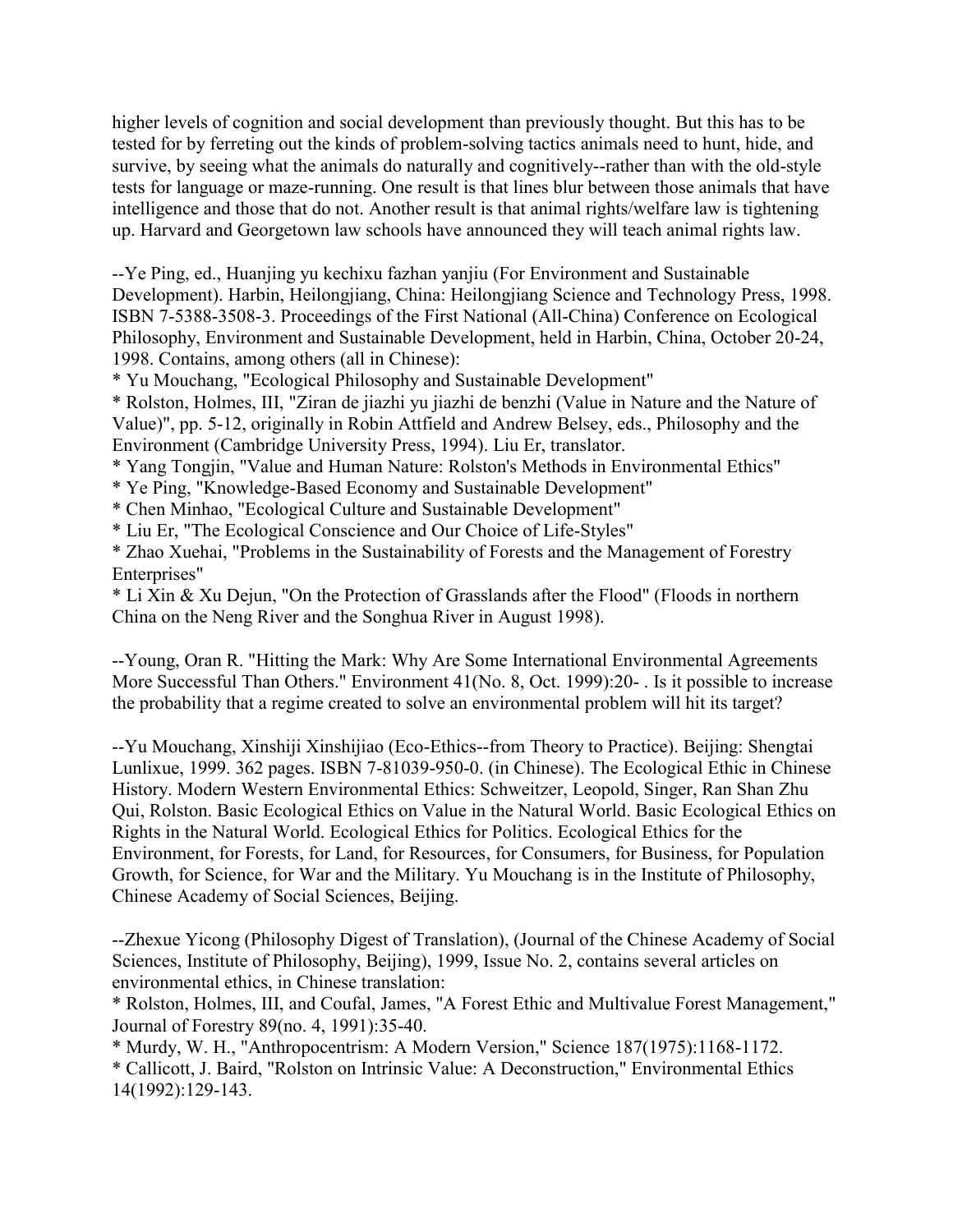### **Issues**

**Do ranchers have private property rights to graze on public lands?** Nevada rancher Wayne Hage, a symbol of western defiance of the federal government and husband to Representative Helen Chenoweth of Idaho (one of Congress' arch anti-environmentalists), is suing the federal government for revoking his permit to graze cattle on 240,000 acres of the Toiyabe National Forest. The lawsuit claims a Fifth Amendment "taking"of his state-authorized water rights. In a preliminary ruling, a count found it "a matter of common sense that implicit in a vested water right based on putting water to beneficial use for livestock purposes was the appurtenant right for those livestock to graze alongside the water." See Tom Kenworthy, "Is Property Crusader's Claim All

Wet?" Washington Post (10/6/99): A31.

**Political ramifications of the definition of wilderness**. About 100 million acres of the United States (4 percent) is protected as wilderness and another 100 million acres are suitable for such designation. In an attempt to prevent the expansion of designated wilderness areas, wilderness foes are driving off-road vehicles through Utah's red rock country in hopes of scarring the land with visible tracks. In Alaska, timber interests are trying to build a primitive road through the biggest wetland in North America so that the Copper River Delta would be ineligible for wilderness designation. Participants of new outdoor thrill sports such as jet skiing, paragliding, mountain biking, and helicopter skiing want to be able to pursue their sports in wilderness areas, places that generally legally prohibit mechanical vehicles, roads, commercial exploitation, or human habitation. The reporter chronicling this dispute claims that "implicit in this debate is the concept that wilderness and humans should have nothing to do with each other that people have no place in wild country, except as occasional visitors." Some conservationists believe a greater tolerance for human presence in the wild could actually open up more land for protection. Death Valley National Park is considering allowing the 300-member Timbisha Shoshone tribe, which has lived in the desert for centuries, to resume traditional hunting, gathering, and cultural activities

as long as they are pursued in the old-fashioned way. See Timothy Egan, "Searching for Eden: The Definition of Wilderness Is Increasingly Elusive," NY Times (9/12/99).

**Virtual Old Faithful**. Live images (updated every 30 seconds) of Old Faithful geyser in Yellowstone National Park are now available on the web at

http://www.nps.gov/yell/oldfaithfulcam.htm. Yellowstone Park's web coordinator isn't worried that vicarious online viewing will undermine people's desire to see the real thing and thinks it may even enhance people's visitation of the Park. See Mindy Sink, "The Same Old Old Faithful, With a Newfangled Twist," NY Times (11/18/99).

**Unsafe pesticides in U.S. produce**. A study by Consumers Union (publisher of Consumer Reports magazine) found that U.S. domestic produce had, in most cases, higher levels of toxic pesticides than did imported produce. Although almost all the produce tested was within legal limits, pesticide residue was frequently well above the levels that the U.S. Environmental Protection Agency (EPA) says are safe for young children. Peaches, winter squash, apples,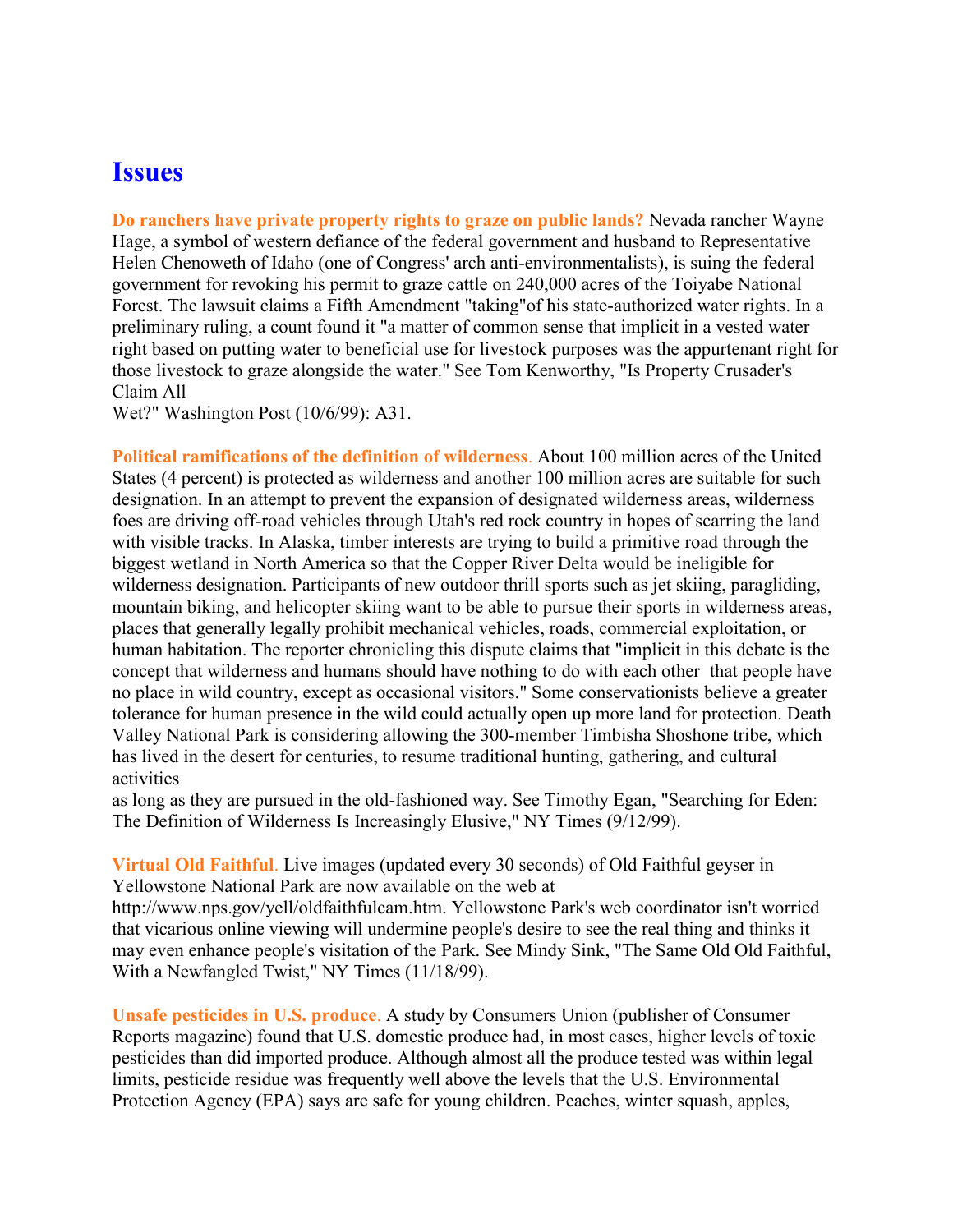green beans, pears, spinach, and grapes had toxicity hundreds of times the levels of other foods analyzed. Foods with the lowest toxicity were apple juice, bananas, broccoli, canned peaches, milk, orange juice and canned or frozen peas and corn. See Marian Burros, "High Pesticide Levels Seen in U.S. Food," NY Times (2/19/99).

Fisheries conservation. While about 70 percent of the world's important species are being fished to their limit or beyond, 60 billion pounds worth of sea life is destroyed as bycatch each year, more than the annual catch of the entire U.S. fishing fleet. This includes 40,000 young swordfish that are thrown away by U.S. fishers each year because they are legally too small to keep. Shrimp boats which skim the bottom with huge trawl nets are notoriously inefficient, in one study throwing away 10 pounds of fish and shellfish for each pound of shrimp that goes to market. A noted marine ecologist, Elliott Norse, says, "It's like killing the pig for the squeal. We're not driving species to extinction, but we're harming our own fishing prospects." The U.S. National Marine Fisheries Service is using a number tactics to respond to these problems. Shrimpers have been required to pull TEDs (turtle excluder devices) for a number of years and turtle populations have been coming back. More recently, shrimpers have had to use BRDs (bycatch reduction devices) in addition to TEDs. Some environmental and recreational fisher groups are pushing for limits on fishing with "longlines," 20 to 70 mile long metal cables with hundreds of bated hooks. They also oppose the ongoing use of drift nets which are still legally deployed in U.S. waters at lengths of up to 1 miles. Several summers ago, a small fleet of swordfish boats inadvertently killed 253 dolphins, 22 whales and 34 rare sea turtles in two weeks of drift-net fishing. For several years, environmental groups have sponsor a boycott of Atlantic swordfish. A new idea with broad support is to establish permanent no-fishing zones. Analogous to national parks and wilderness areas, these ocean sanctuaries allow fish populations to rebuild and preserve ecosystems in a near-natural state. Currently less than 1 percent of the sea is in such a preserve. Joby Warrick, "At Sea, the Catchword Is Conservation," Washington Post 1/7/99: A1.

**American songbirds aren't in decline**. Despite widespread opinion to the contrary, the best evidence is that most songbird populations have remained relatively stable across North America. Although there have been catastrophic local and regional declines, 30 years of data from the North American Breeding Bird Survey suggest that continent-wide numbers of birds have remained generally stable. With some exceptions, forest songbirds are doing well because large chunks of North American forests still provide sufficient habitat and serve as reservoirs that export birds to other areas. Grassland birds, on the other hand, are in serious decline, including a 90 percent reduction of bobolink in the Midwest. Although destruction of tropical forests is often cited as a threat to neotropical migrants, scientific opinion on the question is divided. See W.K. Stevens, "Something to Sing About: Songbirds Aren't in Decline," NY Times (6/10/97).

**President Clinton designates three new National Monuments and expands a fourth**, in a ceremony--appropriately--on the rim of the Grand Canyon. All of the new/expanded monuments are designated from existing federal public lands:

\* Grand Canyon-Parashant Nat'l Monument: more than 1 million acres in Arizona northwest of Grand Canyon National Park.

\* Agua Fria Nat'l Monument: 71,000 acres north of Phoenix, where hundreds of archaeological sites are threatened by urban sprawl and pothunters.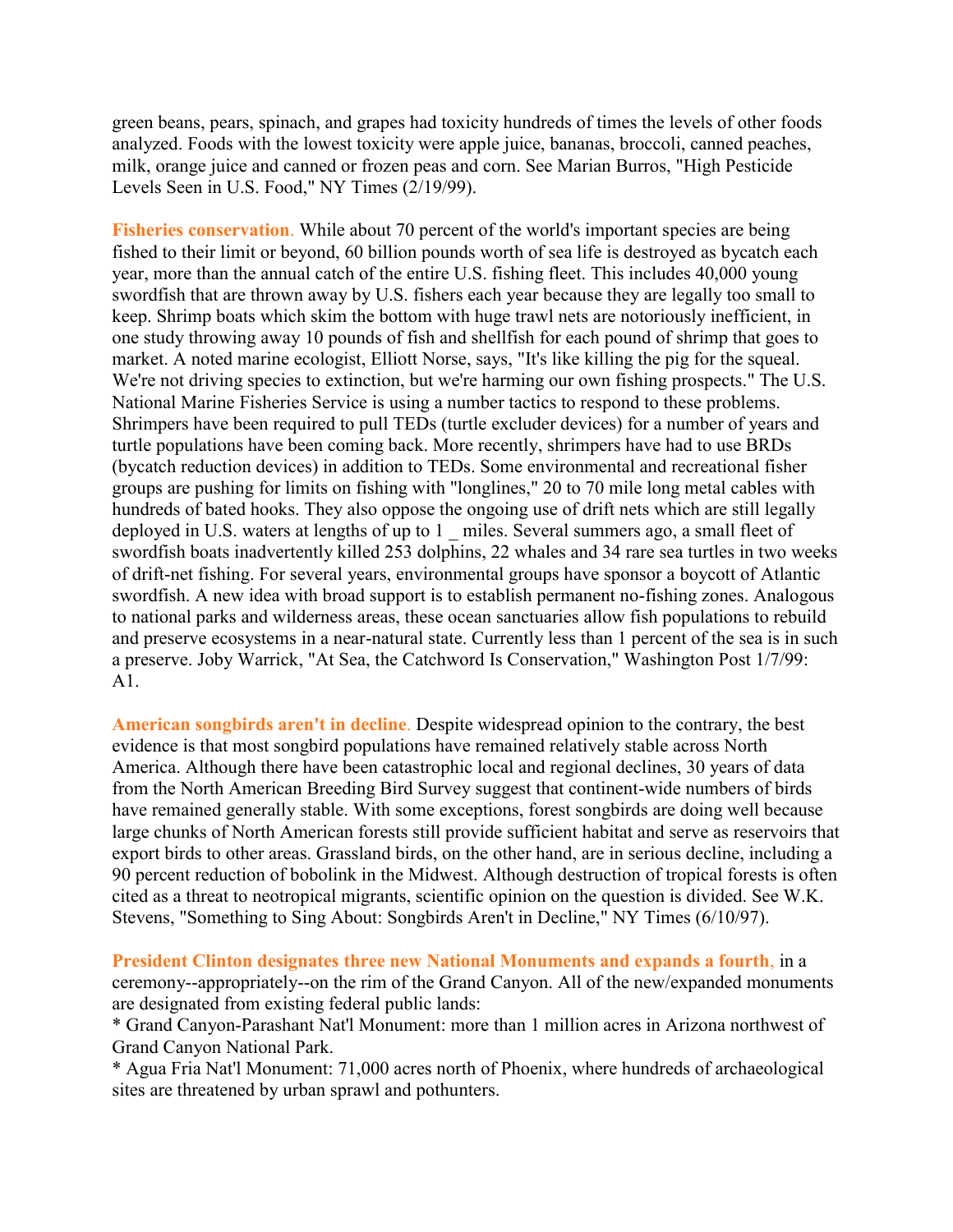\* California Coastal Rocks & Islands Nat'l Monument: a string of small, uninhabited islands and rock outcroppings along the entire California Coast, providing critical habitat for marine wildlife. \* Expansion of Pinnacles National Monument: nearly 8000 acres added to the existing Monument south of San Jose, California, an area threatened by urban sprawl.

**Lynx reintroduction in southwestern Colorado**. Forty-one lynx were reintroduced last winter, under considerable criticism. Fifteen are known dead, eight unaccounted for, the others alive and well. Six of the fifteen starved, prompting a revised release protocol, later in the year, with more prey available. One lynx wandered as far as Nebraska, seven hundred miles, apparently generally wandering north towards Canada, where it was earlier captured. It was eating pheasants, got into a chicken coop, where the farmer might have shot it, but saw the collar and spared it. Unfortunately, it was shot in a later incident. Another lynx has wandered as far as Rocky Mountain National Park, five hundred miles away. Colorado Division of Wildlife plans to release fifty-two more this spring. For earlier comment, see ISEE Newsletter, vol. 10, no. 1, spring 1999, especially Bekoff, Marc, "Jinxed Lynx? Some Very Difficult Questions with Few Simple Answers," Boulder (Colorado) Daily Camera, January 24, 1999, though Bekoff now approves of the new protocols. See also Lloyd, Jillian, "When Saving a Species Proves To Be Hard on the Animals," Christian Science Monitor, Mar 11, '99.

**The dozen most significant land protection actions of the 20th century U.S.**, in chronological order, according to the Wilderness Society:

- (1) Creation of the first national wildlife refuge in 1903.
- (2) Passage of the Antiquities Act in 1906
- (3) Passage of the Weeks Act in 1911 (creating the first National Forests east of the Mississippi)
- (4) Creation of the National Park Service in 1916
- (5) Defeat of Echo Park Dam in 1956
- (6) Passage of the Wilderness Act in 1964
- (7) Passage of the Land and Water Conservation Act in 1964
- (8) The first Earth Day in 1970
- (9) Passage of the National Environmental Policy Act in 1970
- (10) Passage of the Endangered Species Act in 1973
- (11) Passage of the National Forest Management Act in 1976
- (12) Passage of the Alaska Lands Act in 1980.

**"A New Way of Living With Nature."** December 19, 1999. NY Times Editorial on "what can loosely be called the environmental ethic": "A century that will be remembered for material and scientific progress may also be remembered for something more modest--as a moment when mankind, realizing that the earth's resources were not finite and perhaps seeking expiation for years of predatory behavior, struck a truce with nature. For the first time since the dawn of the industrial age there was, at least in the West and certainly in America, a rough armistice between the forces of economic growth and the forces of preservation. ... Having discovered that we can actually change the way nature operates, we have also discovered that with this power comes a sacred obligation to restore what we once nearly ruined."

#### **Hopi eaglet ceremony versus wildlife conservation in national parks and monuments**.

Members of the Hopi tribe, native Americans in Arizona, wish to revive a ceremony that requires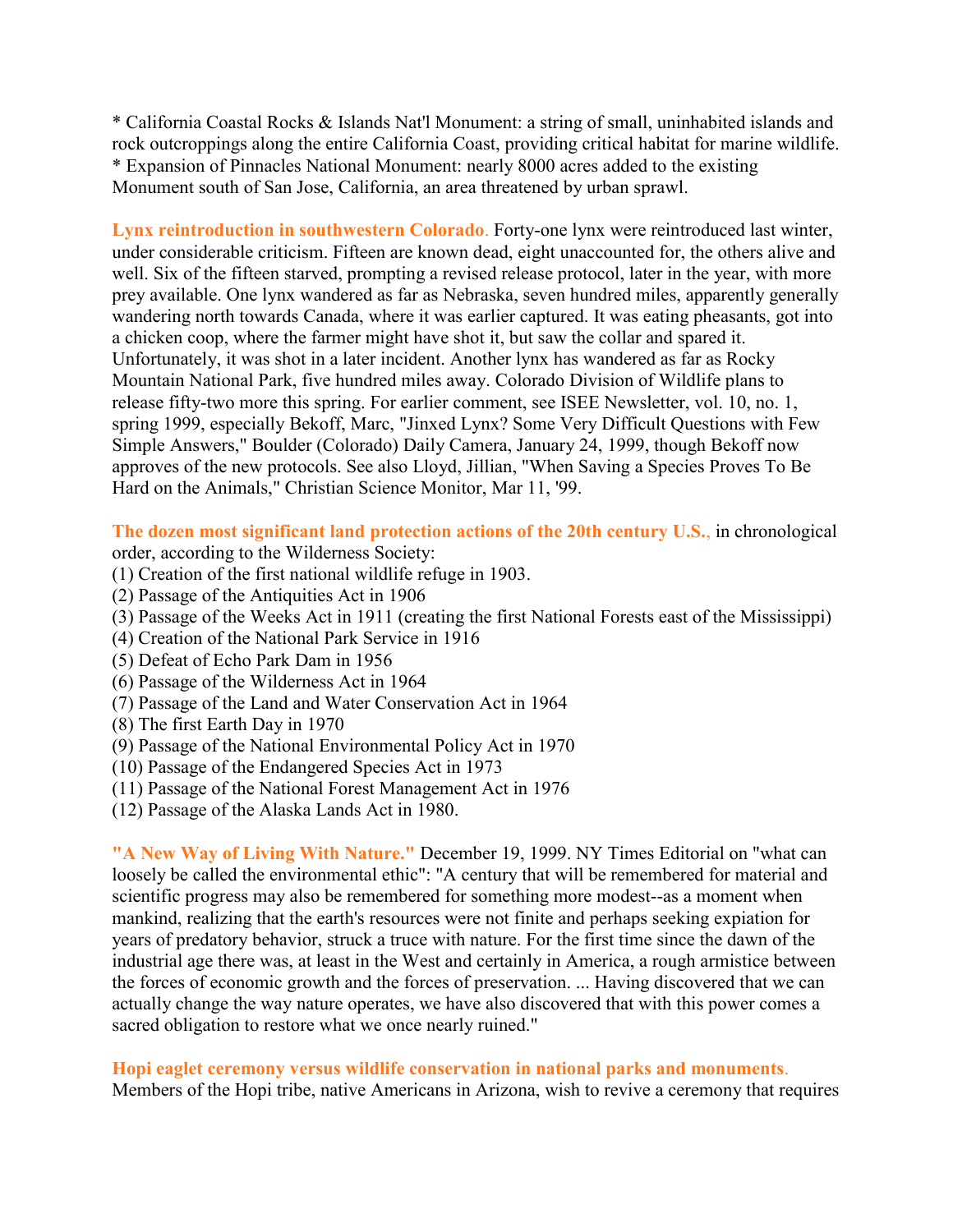the killing of golden eagle chicks taken from their sacred lands, now often in national parks and monuments. They received permission from the U.S. Fish and Wildlife to take up to 40 eaglets, but have been refused by Park Service officials, on grounds of wildlife conservation. In particular, they were refused admission to Wupatki National Monument, outside Flagstaff, Arizona, for this purpose; collecting chicks from Grand Canyon National Park is another possibility. Those who engage in the ceremony apparently believe that the eaglet can travel in the spirit world to inform their Hopi ancestors of what the Hopis need in today's world. The Hopis say that they treat the eaglet with respect, caring for it for some months, before its sacrifice. The name of the ceremony, literally translated from the Hopi, is "baby eagle suffocation ceremony." The tribe has protested at various levels, including an appeal to U.S. Interior Secretary Bruce Babbitt. For an appreciative account of Native Americans in the Southwest, by a lawyer defending their rights (and some mention of the eagle ceremony, p. 297), see Wilkinson, Charles, Fire on the Plateau: Conflict and Endurance in the American Southwest (Washington, DC: Island Press, 1999).

In another native American story, to the dismay of many anthropologists, the bones of a teen-age girl who died in Minnesota 7,900 years ago were returned to the Sioux tribe and reburied. Found in 1931, she was one of the oldest skeletons even found in North America, and anthropologists said she bore little resemblance to living native American tribes, for example 2 cm. canines, outside the modern range. A number of such skeletons have been reburied, just when new techniques for their study are becoming available, such as genetic analysis, and scientists complain that opportunities to study the presence of early native Americans on the North American landscape are being lost. Story: "Ancient Bones Returned to Sod," Science 286(1999):1285.

**The Lancet scolded over transgenic food paper**. Britain's most prestigious medical journal, The Lancet, published a paper by Stanley Ewen and Arpad Pusztai claiming that rats fed transgenic potatoes had abnormalities in their intestines. The authors, especially Pusztai, have also claimed that transgenic potatoes can stunt rats' growth and impair their immune systems. Critics say the paper is deeply flawed. The Lancet editors admit the paper is controversial but reply that five of six referees (twice the usual number) recommended publication, if only to get the claims evaluated. There is currently a heated debate over transgenic foods in the U. K. See Ewen, Stanley W. B., and Pusztai, Arpad, "Effects of Diets Containing Genetically Modified Potatoes Espressing Galanthus nivalis Lectin on Rat Small Intestine," The Lancet 354 (October 16, 1999):1353-1354. The authors are pathologists at the University of Aberdeen. Story: Martin Enserink, "The Lancet Scolded Over Pusztai Paper," Science 286(22 October, 1999):565.

**Przewalski's horse is wild again**. Przewalski's horse was common in Siberia at the end of the last Ice Age, but its numbers steadily declined, then declined even more rapidly with increased human population pressures in the 18th and 19th centuries, although the species was not known by Western scientists to be yet alive, until it was discovered by a Polish explorer Colonel Przewalski in 1878. It was extinct in the wild by the 1960's. From a handful in zoos, it has now been re-established in Mongolia, apparently a successful reintroduction. This is the world's oldest and only truly wild horse (other "wild" horses are feral), and it has never been domesticated. See Peck, Robert McCracken, "Home Again!" International Wildlife 29 (no. 5, September/October, 1999):36-41.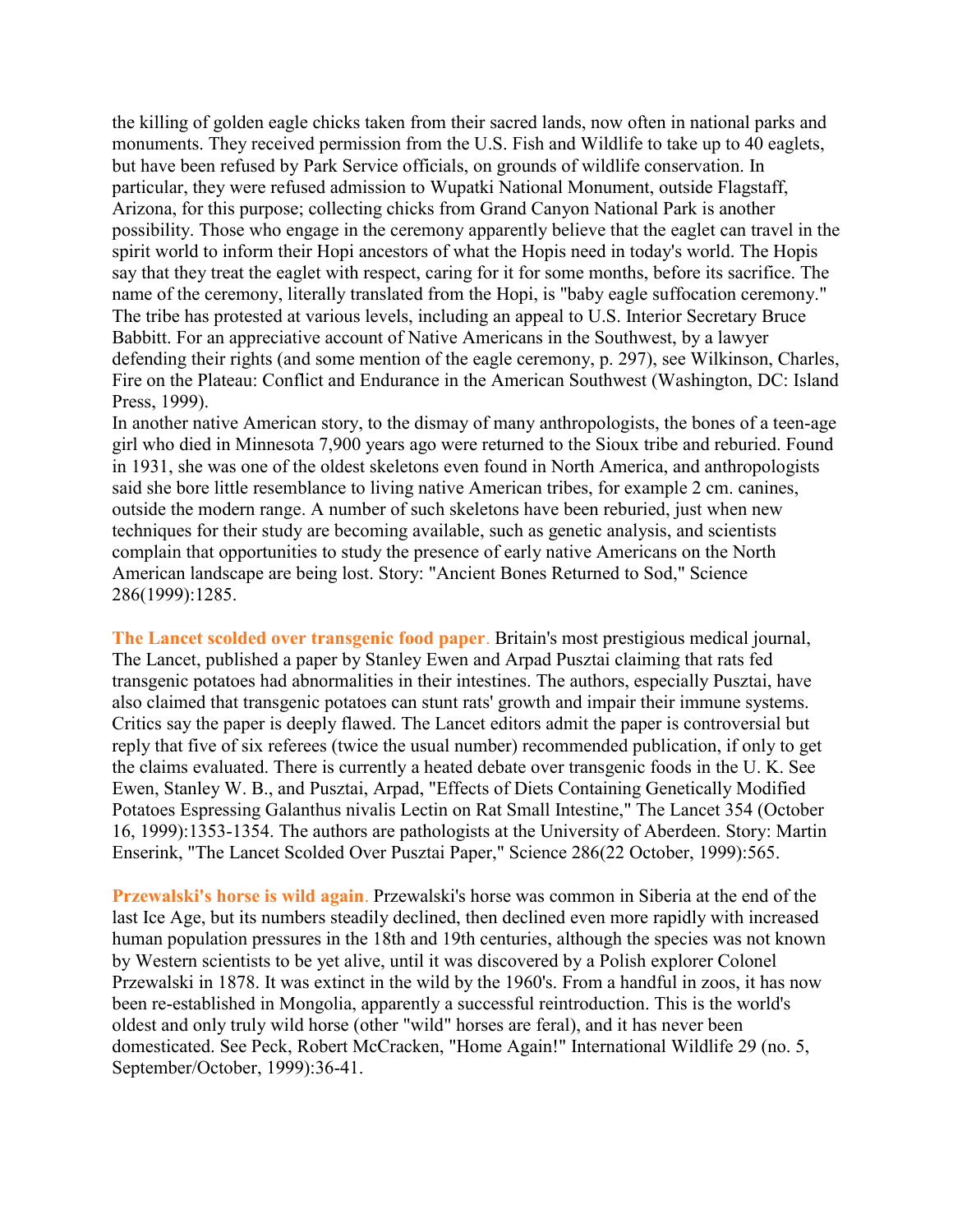**Dam Indecision**. The U.S. Army Corps of Engineers pleads for more time to decide whether to remove four dams on the Snake River to save endangered salmon in the Pacific Northwest. The Corps finds that there would be great benefits to wildlife, but heavy economic and social impacts. Critics say that ample data is already in and that the Corps is stalling. Mann, Charles C., and Plummer, Mark L., "Army Corps Siezed by Dam Indecison," Science 287 (7 January 2000):27.

**Thanks** to Ned Hettinger (College of Charleston), Holmes Rolston III (Colorado State University) and WildAlert! for this issue's news clips.

## **Regional Representatives**

**Africa**: Johan P. Hattingh, Department of Philosophy, University of Stellenbosch, 7600 Stellenbosch, South Africa. Hattingh heads the Unit for Environmental Ethics at Stellenbosch. Phone: 27 (country code) 21 (city code) 808-2058 (office), 808-2418 (secretary); 887-9025 (home); Fax: 886-4343. Email: jph2@maties.sun.ac.za.

**Australia and New Zealand**: William Grey, Department of Philosophy, University of Queensland, 4067, Queensland AUSTRALIA. Email: wgrey@cltr.uq.edu.au.

**China**: Yu Mouchang, Institute of Philosophy, Chinese Academy of Social Sciences, Beijing 100732, P. R. China.

**Taiwan**: Edgar Lin, Biology Department, Tunghai University, Taichung, Taiwan 40704. Email: edgarlin@ms5.hinet.net. Phones: 886-4-3595622 office; 886-4-3590991 home. Fax: 886-4- 3595953.

**Eastern Europe**: Jan Wawrzyniak. Department of Philosophy, Adam Mickiewicz University of Poznan, Poland. University address: Prof. Jan Wawrzyniak, Institut Filozofii, Adam Mickiewicz University, 60-569 Poznan, Szamarzewskiego 91c POLAND. Phone: +48 / 61 / 841-72-75; Fax: +48 / 61 / 8430309. Home address: 60-592 Poznan, Szafirowa 7, POLAND. Email: jawa@main.amu.edu.pl. Website: http://appliedphilosophy.mtsu.edu/ISEE/JanWaw/index.html.

**Western Europe and the Mediterranean**: Martin Drenthen, Center for Ethics University of Nijmegen (CEKUN), Postbox 9103, 6500 HD Nijmegen, THE NETHERLANDS. Office phone: 31 (country code) 24 (city code) 3612751. Fax: 31-24-3615564. E-mail:mdrenthen@hetnet.nl. Webpage: http://www.kun.nl/phil/english/members/drenthen.html. Home address: Van't Santstraat 122, 6523 BJ Nijmegen. Home phone: +31 (country) - 24 (city) - 3238397.

**Mexico and Central America**: Teresa Kwiatkowska, Universidad Autonoma Metropolitana-Iztapalapa, Departamento de Filosofia, Av. Michoacan y Purissima s/n, 09340 Mexico D.F., MEXICO. Phone: (5) 637 14 24 (home), (5) 724 47 77 (office). Fax: (5) 724 47 78. Email: kwiat@xanum.uam.mx.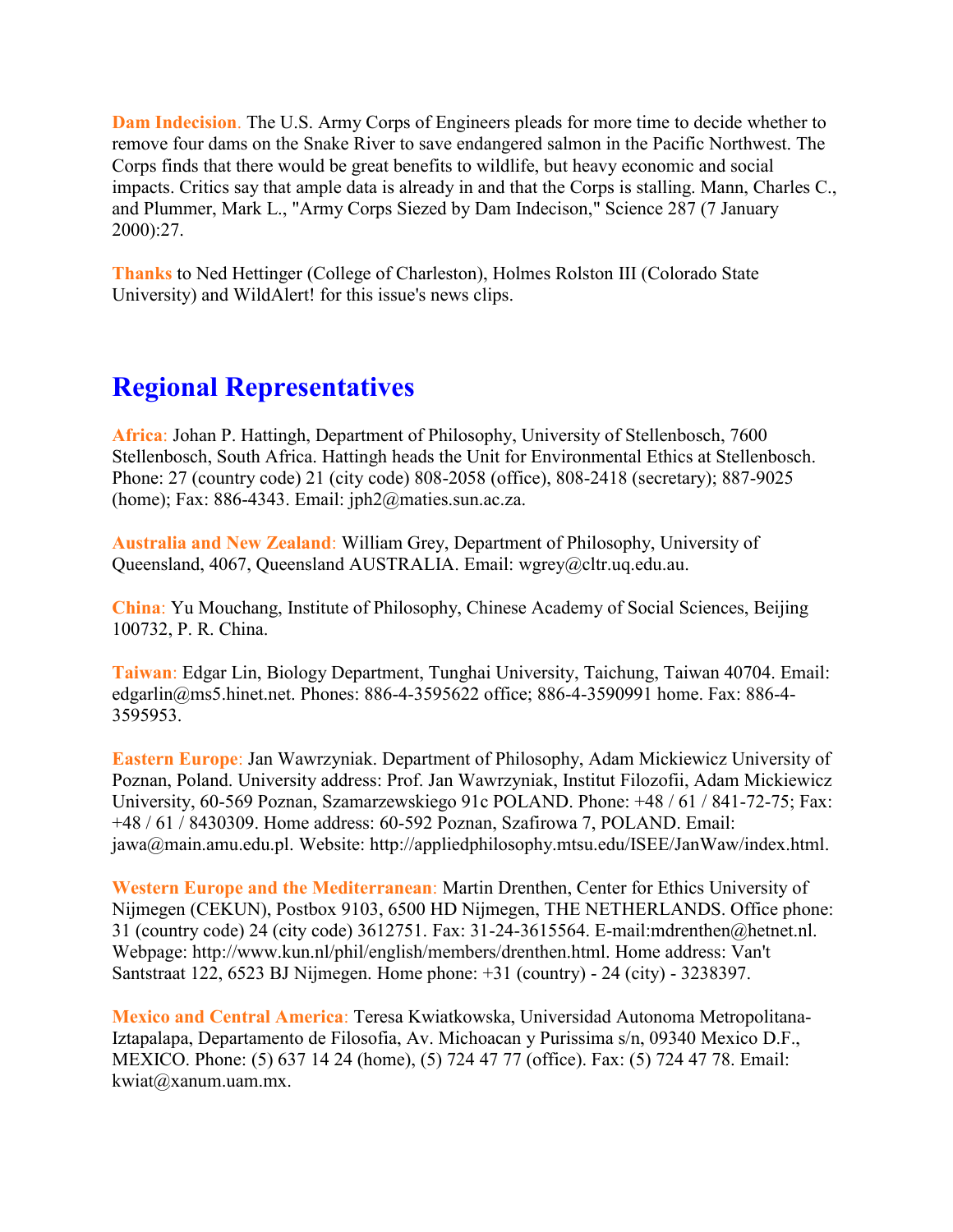**Canada:** Laura Westra, 222 Barrhill Rd., Maple,Ont.L6A lL2, Canada. Phone:914-395-2487. Email: lwestra@mail.slc.

**Pakistan and South Asia**: Nasir Azam Sahibzada, Senior Education Officer, WWF-Pakistan (NWFP), UPO Box 1439, Peshawar PAKISTAN. Phone: (92) (521) (841593). Fax: (92) (521) (841594). Email: wwf!nasir@wwf.psh.imran.pk.

**South America**: Ricardo Rozzi, Institute of Ecological Research Chiloe, Chile, and Facultad de Ciencias, Universidad de Chile.

**United Kingdom**: KeeKok Lee, Department of Philosophy, University of Manchester, Oxford Road, Manchester M13 9PL UK. Phone and Fax: +44 (0)161 275 3196. Email: keekok.lee@man.ac.uk.

**United States**: Ned Hettinger, Philosophy Dept, College of Charleston, Charleston, South Carolina 29424 USA. Phone: 843-953-5786; 843-883-9201 (home). Fax: 843-953-6388. E-mail: HettingerN@CofC.edu). Address July 1999 to August 2000: 416 W. College, Bozeman, MT 59715. Phone: 406-522-9676.

Holmes Rolston, III, Dept. of Philosophy, Colorado State University, Fort Collins, Colorado 80523 USA. Phone: 970-491-6315 (Office). Fax: 970-491-4900. Email: rolston@lamar.colostate.edu.

ISEE Newsletter Submissions

Please send any announcements, calls for papers or news items via e-mail (preferred) or fax to newsletter editor Philip Cafaro. Address: Department of Philosophy, Colorado State University, Fort Collins, CO 80523 USA. E-mail: cafaro@lamar.colostate.edu. Phone: 970/491-2061. Fax: 970/491-4900. Brief reports of research and accounts of issues of philosophical importance are also welcome. Submissions will be edited and publication cannot be guaranteed. Please continue to send bibliographic items to Holmes Rolston III, at the address above. Correspondents, especially international ones, should realize that diacritical marks do not come through on U.S. e-mail. The next deadline for newsletter submissions is April 7.

#### **Membership/Renewal Form**

Please enroll me as a member of the International Society for Environmental Ethics. Enclosed are dues:

Annual regular dues are: Inside U.S., \$15 Regular, \$10 Students; Outside U.S., \$20 Regular, \$15 Students. (Due to additional postage). Members outside the United States should send the equivalent of U.S. dollars, based on current exchange rates, to the ISEE Treasurer (address below). Sorry, we cannot accept credit card payments.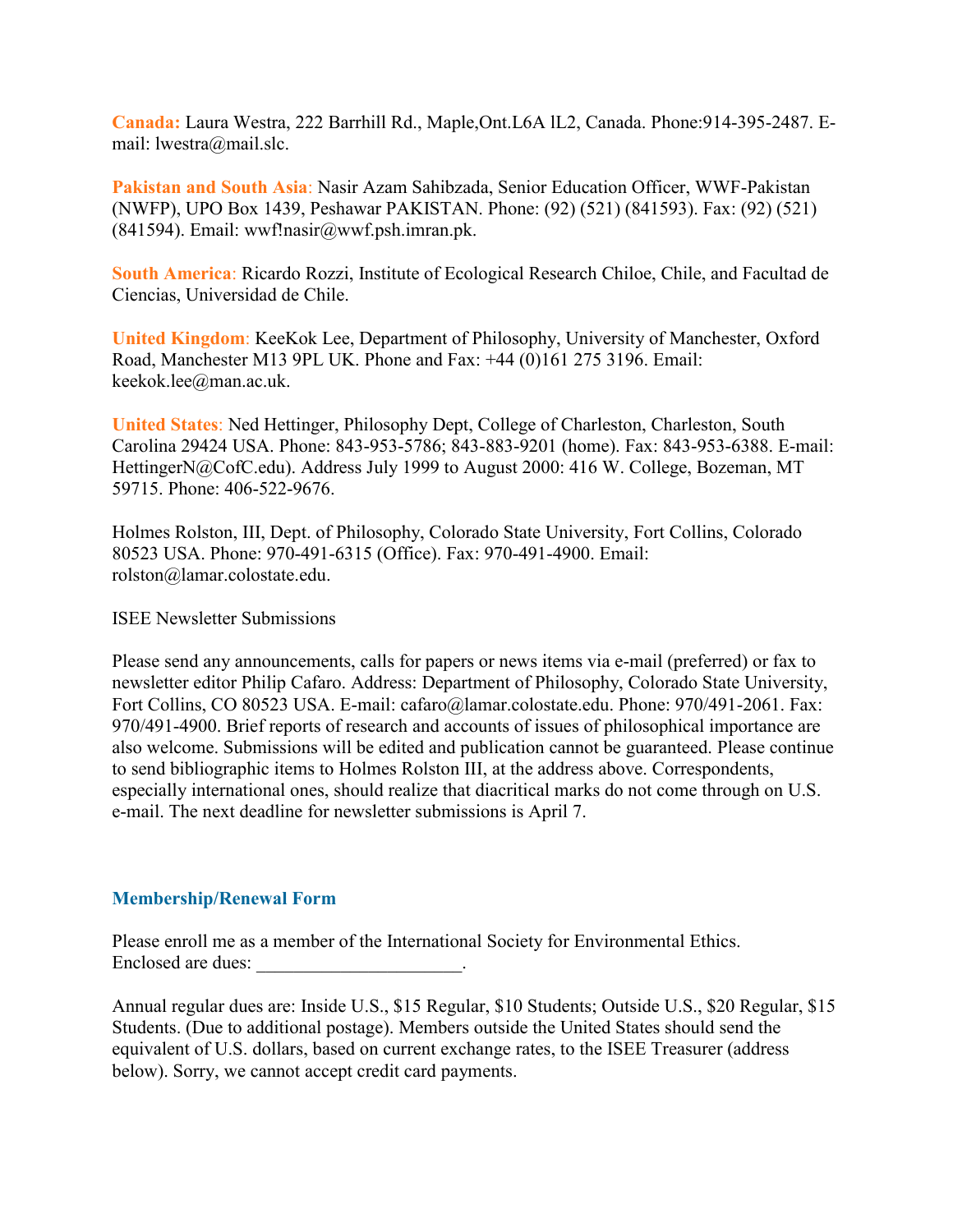| Name:                          | Tel: |
|--------------------------------|------|
| Position or Affiliation:       |      |
| Address (Include Postal Code): |      |
|                                |      |

Fax:

E-mail:

Send with payment to Dr. Max Oelschlaeger, Department of Humanities, Arts, and Religion, Northern Arizona University, PO Box 5634, Flagstaff, AZ 86011-5634 USA.

#### **BALLOT FOR ELECTION OF VICE-PRESIDENT/PRESIDENT-ELECT**

One position is open for election to the post of Vice-President/President-Elect of ISEE. Two individuals have been nominated for this position; members are asked to vote for ONE. Please mark your ballot, place and seal it in the enclosed envelope, print and sign your name on the outside back of the envelope, and send it to:

Dr. Victoria Davion, Philosophy Department, University of Georgia, Athens, GA 30602 USA

Please mark and mail ballots by March 30, 2000.

\*\*\*\*\*\*\*\*\*\*\*\*\*\*\*\*\*\*\*\*\*\*\*\*\*\*\*\*\*\*\*\*\*\*\*\*\*\*\*\*\*\*\*\*\*\*\*\*\*\*\*\*\*\*\*\*\*\*\*\*\*\*\*\*\*\*\*\*\*\*\*\*\*\*\*\*\*\* \*\*\*\*\*\*\*\*\*\*\*\*\*\*\*\*\*\*\*\*\*\*\*\*\*\*\*\*\*\* Dale Jamieson Laura Westra

\*\*\*\*\*\*\*\*\*\*\*\*\*\*\*\*\*\*\*\*\*\*\*\*\*\*\*\*\*\*\*\*\*\*\*\*\*\*\*\*\*\*\*\*\*\*\*\*\*\*\*\*\*\*\*\*\*\*\*\*\*\*\*\*\*\*\*\*\*\*\*\*\*\*\*\*\*\* \*\*\*\*\*\*\*\*\*\*\*\*\*\*\*\*\*\*\*\*\*\*\*\*\*\*\*\*\*\*

DALE JAMIESON is Luce Professor in Human Dimensions of Global Change at Carleton College, Adjunct Scientist in the Environmental and Societal Impacts Group at the National Center for Atmospheric Research, and Adjunct Professor at Sunshine Coast University College in Maroochydore, Australia. He has been a visiting professor at Cornell University and Monash University in Australia, and a visiting fellow of New College, Magdalen College, and St. Anne's College at Oxford University. Dr. Jamieson has edited or co-edited six books, most recently Singer and his Critics (Blackwell, 1999), named by Choice as one of the outstanding academic books of 1999, and Readings on Animal Cognition (MIT, 1996). He has published more than sixty articles and book chapters in such journals as Analysis, Environmental Ethics, Environmental Values, Ethics, Journal of Value Inquiry, and Global Environmental Change. His research has been funded by NSF, US EPA, and the National Endowment for the Humanities.